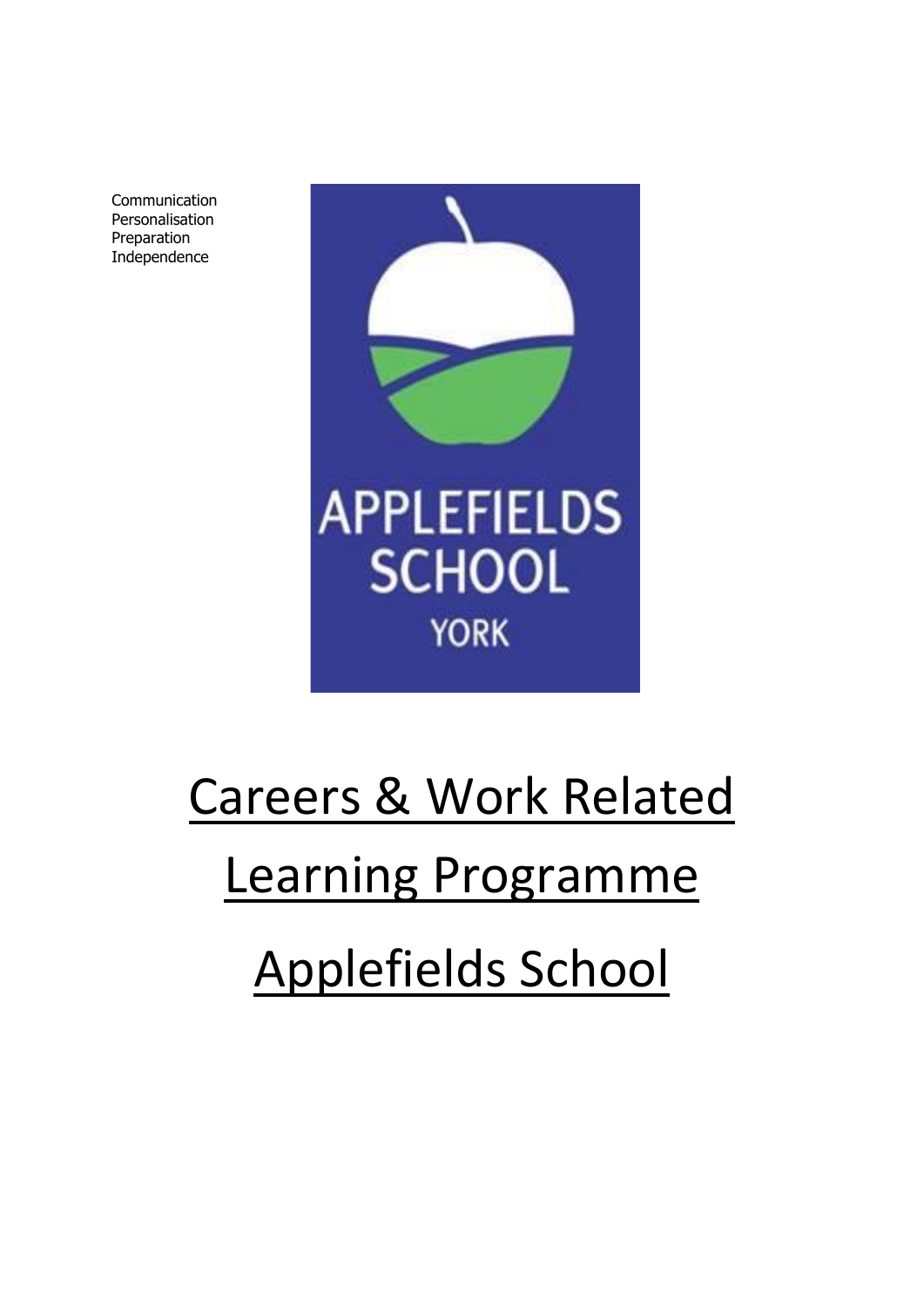## Document control

| This document has been created | Applefields School, York    |
|--------------------------------|-----------------------------|
| for use in                     |                             |
| <b>Written on</b>              | 30 <sup>th</sup> April 2020 |
| Date of next review            | <b>April 2021</b>           |
| <b>Review period</b>           | 1 year                      |
| <b>Version</b>                 | 1                           |
| <b>Written by</b>              | P Wilkinson                 |

## Key information

If you would like further information about our careers programme, please contact:

| <b>Preparation for Adult</b> | Paula Wilkinson                         |
|------------------------------|-----------------------------------------|
| Life TLR Holder              |                                         |
| <b>Telephone</b>             | 01904 553900                            |
| Email                        | paula.wilkinson@applefields.york.sch.uk |
| Website                      | www.applefieldsschool.co.uk             |

NB this is a working document. Whilst it is accurate at the time of writing, additional activities will be added as opportunities arise.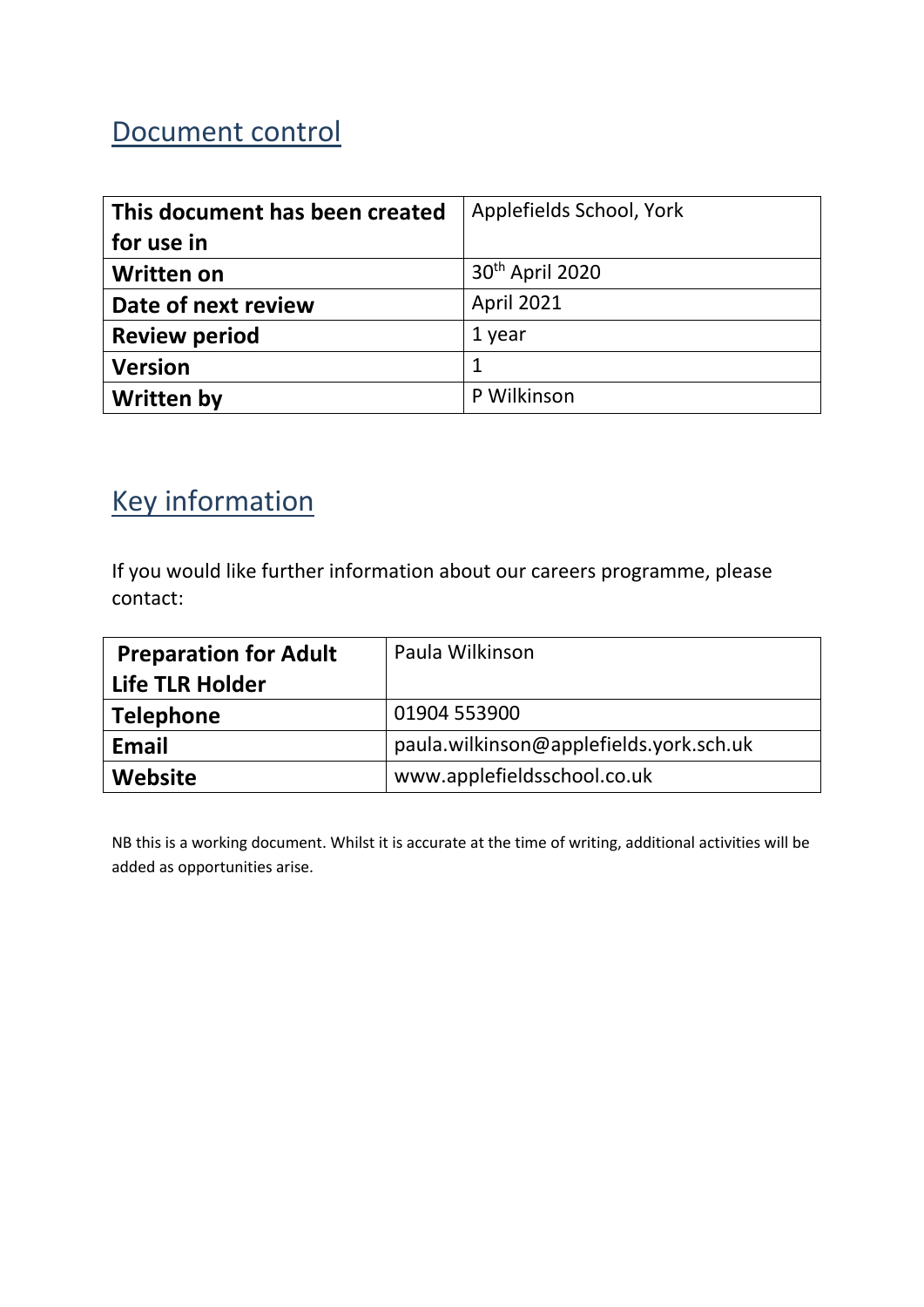### **The eight Gatsby Benchmarks are:**

| <b>Benchmark</b>                                            | <b>Description</b>                                                                                                                                                                                                                                                                                                                                                                                   |
|-------------------------------------------------------------|------------------------------------------------------------------------------------------------------------------------------------------------------------------------------------------------------------------------------------------------------------------------------------------------------------------------------------------------------------------------------------------------------|
| 1. A stable careers<br>programme                            | Every school and college should have an embedded programme of career education<br>and guidance that is known and understood by pupils, parents, teachers and<br>employers.                                                                                                                                                                                                                           |
| 2. Learning from career<br>and labour market<br>information | Every pupil, and their parents, should have access to good-quality information about<br>future study options and labour market opportunities. They will need the support of<br>an informed adviser to make best use of available information.                                                                                                                                                        |
| of each pupil                                               | Opportunities for advice and support need to be tailored to the needs of each pupil. A<br>3. Addressing the needs school's careers programme should embed equality and diversity considerations<br>throughout.                                                                                                                                                                                       |
| 4. Linking curriculum<br>learning to careers                | All teachers should link curriculum learning with careers. For example, STEM subject<br>teachers should highlight the relevance of STEM subjects for a wide range of future<br>career paths.                                                                                                                                                                                                         |
| 5. Encounters with<br>employers and<br>employees            | Every pupil should have multiple opportunities to learn from employers about work,<br>employment and the skills that are valued in the workplace. This can be through a<br>range of enrichment activities including visiting speakers, mentoring and enterprise<br>schemes.                                                                                                                          |
| 6. Experiences of<br>workplaces                             | Every pupil should have first-hand experiences of the workplace through work visits,<br>work shadowing and/or work experience to help their exploration of career<br>opportunities, and expand their networks.                                                                                                                                                                                       |
| 7. Encounters with<br>further and higher<br>education       | All pupils should understand the full range of learning opportunities that are available<br>to them. This includes both academic and vocational routes and learning.                                                                                                                                                                                                                                 |
| 8. Personal guidance                                        | Every pupil should have opportunities for guidance interviews with a careers adviser,<br>who could be internal (a member of school staff) or external, provided they are<br>trained to an appropriate level. These should be available whenever significant study<br>or career choices are being made. They should be expected for all pupils but should<br>be timed to meet their individual needs. |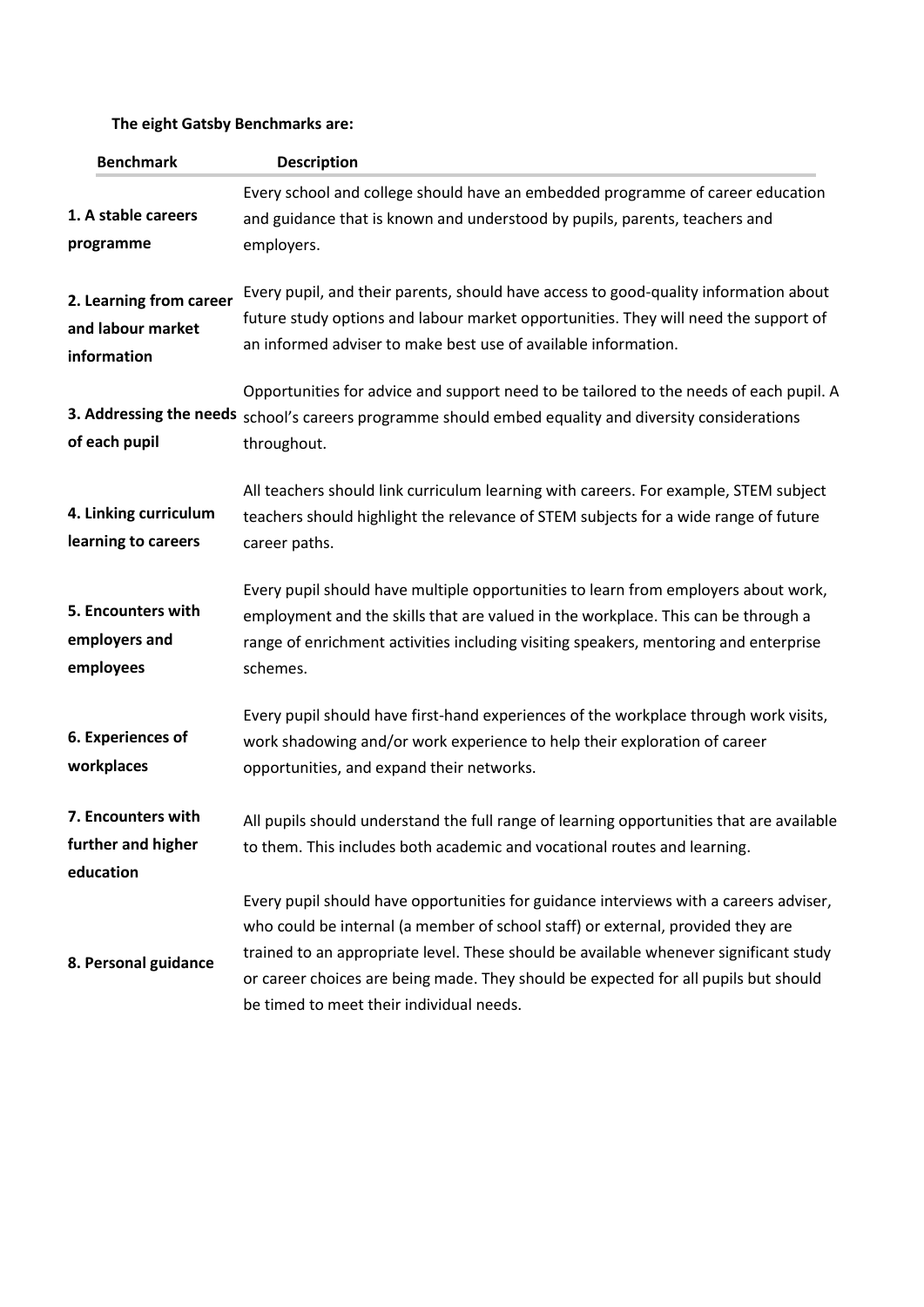#### Colour Code

White = Applicable to All

Purple = Applicable to pupils on formal pathway

Red = Applicable to pupils on semi -formal pathway

Green = Applicable to pupils on informal pathway

Blue = Applicable to pupils on formal & semi-formal pathway

*Italics is used for the activities that we have not had in school this year, but would like to in the future.* 

*I* am not sure the best way to address this section – any ideas?

| <b>ACTIVITY</b>        | <b>TITLE</b>                        | <b>DESCRIPTION</b>                                                                                                                                                                        | <b>GATSBY</b><br><b>BENCHMARK</b> | <b>TERM</b>    |
|------------------------|-------------------------------------|-------------------------------------------------------------------------------------------------------------------------------------------------------------------------------------------|-----------------------------------|----------------|
| Parents evening        | Parent<br>Consultation<br>Evenings  | Opportunity for parents<br>to meet with class team.                                                                                                                                       | Gatsby 3, 7 & 8                   | $\mathbf{1}$   |
| <b>Internal Visits</b> | Pip Stop Cafe /<br><b>Tuck Shop</b> | Visit the Pip Stop Cafe,<br>Tuck Shop & DVD library<br>in school. Observe the<br>school pupils working in<br>those ventures.                                                              | Gatsby 4 & 6                      | All year       |
| <b>WRL</b>             | WRL in the<br>Classroom             | Learn to do simple jobs<br>in the classroom eg.<br>collecting the register<br>bag, washing cups etc.                                                                                      | Gatsby 4 & 6                      | All year       |
| Communication          | Communication<br>Groups             | Pupils split into small<br>groups within classes &<br>participate in activities<br>developing their<br>communication skills.                                                              | Gatsby 3, 4                       | All year       |
| Discovery Day          | 'Work' Discovery<br>Day             | <b>Attend 'Work Discovery</b><br>Day' - meeting different<br>employers, listening to<br>the employers talk<br>about their work and<br>completing a task linked<br>with that specific job. | Gatsby 2, 5 & 6                   | $\overline{2}$ |
| <b>DT Lessons</b>      | $WRL -$<br><b>DT Activities</b>     | Develop skills &<br>experience of DT tasks<br>focused on Fabric<br><b>Construction &amp; Wheels</b><br>& Axles                                                                            | Gatsby 4                          | $\overline{2}$ |
| <b>Class Visits</b>    | Places of work                      | Visit different places in                                                                                                                                                                 | Gatsby 2, 5 & 6                   | 2 & 3          |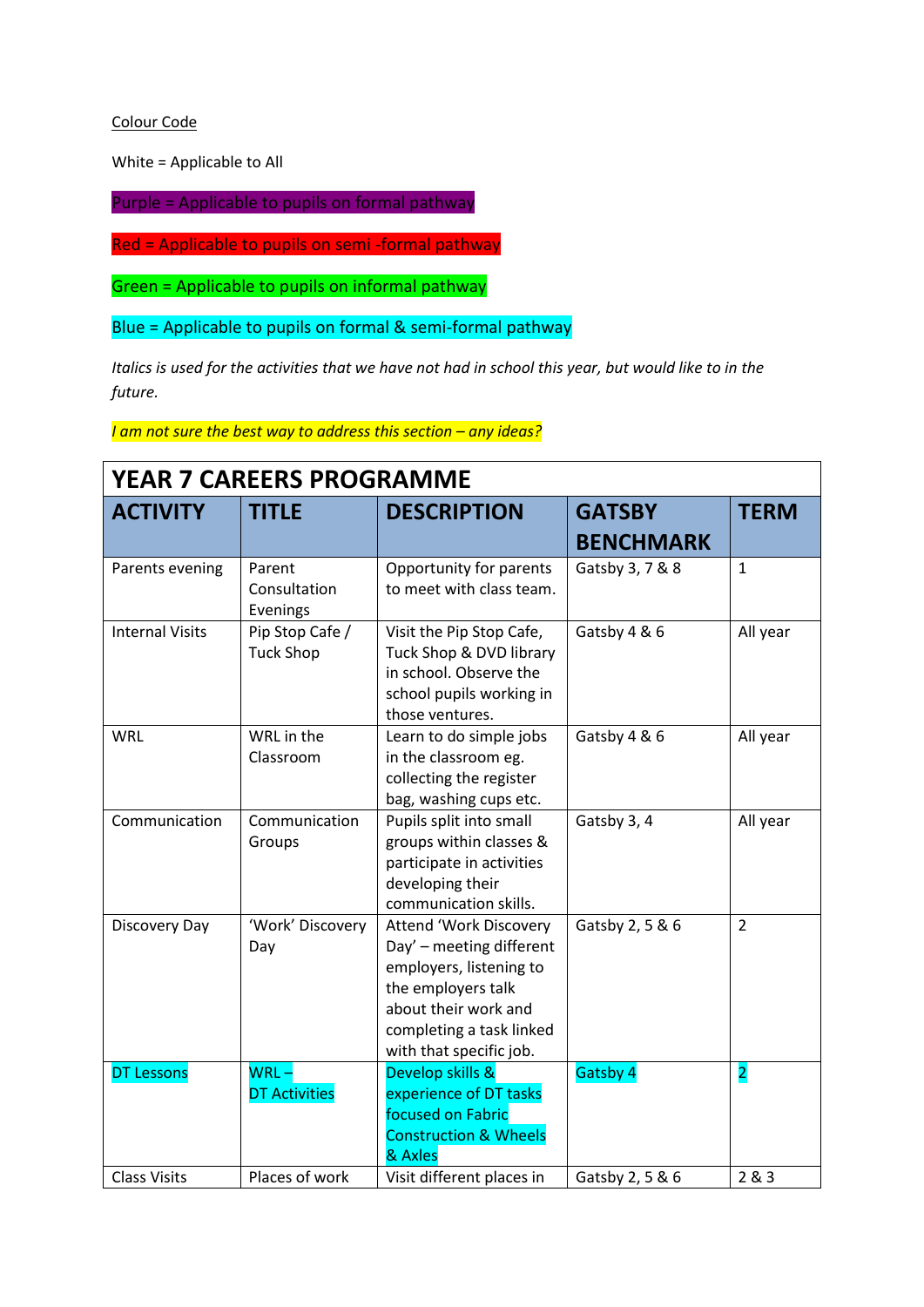|                   |                         | the community of and                  |                    |                 |
|-------------------|-------------------------|---------------------------------------|--------------------|-----------------|
|                   |                         | identify different jobs               |                    |                 |
|                   |                         | that are seen.                        |                    |                 |
| Presentation      | 2.1 EHCP                | With support, complete                | Gatsby 3 & 8       | 3               |
|                   |                         | 2.1 for their EHCP                    |                    |                 |
|                   |                         |                                       |                    |                 |
|                   |                         | Review - My Review                    |                    |                 |
|                   |                         | Contribution.                         |                    |                 |
| Meeting           | <b>EHCP Review -</b>    | Attend EHCP review,                   | Gatsby 2, 3 & 8    | 3               |
|                   | pupil                   | present their                         |                    |                 |
|                   |                         | contribution &                        |                    |                 |
|                   |                         | participate in discussion             |                    |                 |
|                   |                         | about their next                      |                    |                 |
|                   |                         | destination and hopes                 |                    |                 |
|                   |                         | for the future.                       |                    |                 |
| Meeting           | <b>EHCP</b> review      | Parents, teacher and                  | Gatsby 2, 3, 7 & 8 | 3               |
|                   | -others                 |                                       |                    |                 |
|                   |                         | where appropriate                     |                    |                 |
|                   |                         | medical staff, speech                 |                    |                 |
|                   |                         | therapist & social                    |                    |                 |
|                   |                         | worker attend EHCP                    |                    |                 |
|                   |                         | review & participate in               |                    |                 |
|                   |                         | discussions about the                 |                    |                 |
|                   |                         | young person & their                  |                    |                 |
|                   |                         | future.                               |                    |                 |
| <b>WRL</b>        | <b>WRL</b> in KS3 area  | Learn to do simple WRL                | Gatsby 4 & 6       | 3               |
|                   |                         | tasks in the KS3 area eg.             |                    |                 |
|                   |                         | collecting recycling,                 |                    |                 |
|                   |                         |                                       |                    |                 |
|                   |                         |                                       |                    |                 |
|                   |                         | filling up washing up                 |                    |                 |
|                   |                         | liquid.                               |                    |                 |
| <b>PSHE</b>       | <b>Personal Profile</b> | Pupils to be involved in              | Gatsby 3 & 4       | 3               |
|                   |                         | the writing of their                  |                    |                 |
|                   |                         | personal profile - their              |                    |                 |
|                   |                         |                                       |                    |                 |
|                   |                         | likes, hobbies, what they             |                    |                 |
|                   |                         | are good at, achieved in              |                    |                 |
|                   |                         | school this year.                     |                    |                 |
| Informal Open     | Garden Party            | Parents, pupils and staff             | Gatsby 2, 7        | 3               |
| Morning           |                         | invited to attend an end              |                    |                 |
|                   |                         | of year garden party.                 |                    |                 |
|                   |                         | Informal conversations                |                    |                 |
|                   |                         | held with staff & pupils              |                    |                 |
|                   |                         | about school provision &              |                    |                 |
|                   |                         | next steps.                           |                    |                 |
| Receive           | Work &                  | Pupils receive                        | Gatsby 2, 3 & 7    |                 |
| Information       | Apprenticeship          | information about                     |                    | <b>All year</b> |
|                   |                         |                                       |                    |                 |
|                   | <b>Vacancies</b>        | specialist arts & sports              |                    |                 |
| How can we do     |                         | clubs, different disability           |                    |                 |
| this that best    |                         | organisations, local                  |                    |                 |
| suits our pupils? |                         | college open days,                    |                    |                 |
|                   |                         | apprenticeship                        |                    |                 |
|                   |                         | vacancies and part time               |                    |                 |
| Assembly          | <b>Job Awareness</b>    | work opportunities.<br>Attend special | Gatsby 2, 5 & 7    | 283             |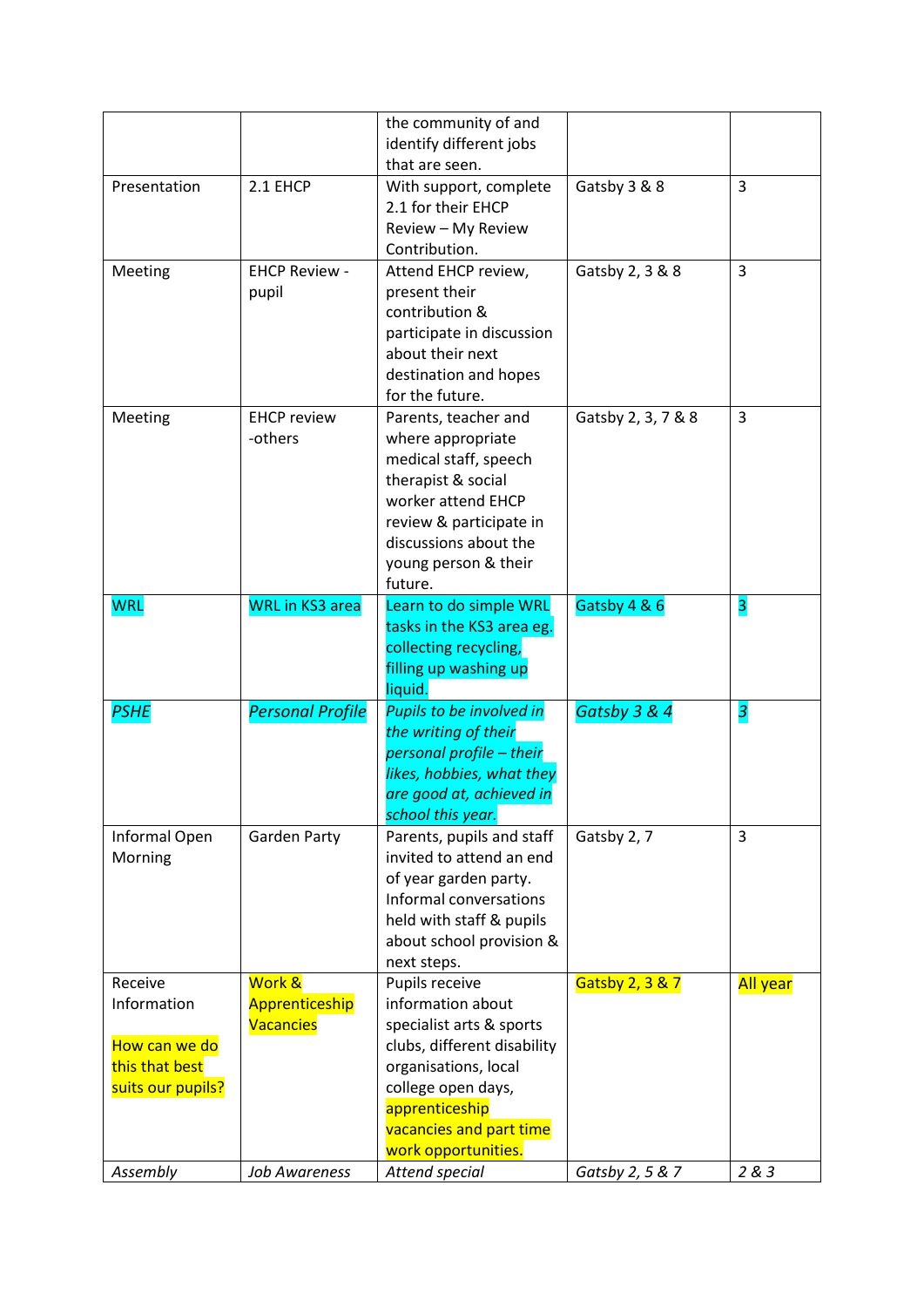| Assembly | assemblies that involve  |
|----------|--------------------------|
|          | presentations from       |
|          | different employees      |
|          | about their work and the |
|          | tasks that they do.      |

| <b>YEAR 8 CAREERS PROGRAMME</b> |                                     |                                                                                                                                                                                                                  |                  |                |
|---------------------------------|-------------------------------------|------------------------------------------------------------------------------------------------------------------------------------------------------------------------------------------------------------------|------------------|----------------|
| <b>ACTIVITY</b>                 | <b>TITLE</b>                        | <b>DESCRIPTION</b>                                                                                                                                                                                               | <b>GATSBY</b>    | <b>TERM</b>    |
|                                 |                                     |                                                                                                                                                                                                                  | <b>BENCHMARK</b> |                |
| Parents evening                 | Parent<br>Consultation<br>Evenings  | Opportunity for parents<br>to meet with class team<br>& discuss any school<br>matters, pupil's learning,<br>aspirations, next steps.                                                                             | Gatsby 3, 7 & 8  | 1 & 2          |
| <b>Internal Visits</b>          | Pip Stop Cafe /<br><b>Tuck Shop</b> | Visit the Pip Stop Cafe,<br>Tuck Shop & DVD library<br>in school. Observe the<br>school pupils working in<br>those ventures.                                                                                     | Gatsby 4 & 6     | All year       |
| Lessons                         | <b>Familiar World</b><br>of Work    | Think about different<br>jobs - sort them, group<br>them, identify what<br>tasks they do,<br>equipment used,<br>uniform, location etc.                                                                           | Gatsby 4         | $\mathbf{1}$   |
| Communication                   | Communication<br>Groups             | Pupils split into small<br>groups within classes &<br>participate in activities<br>developing their<br>communication skills.                                                                                     | Gatsby 3, 4      | All year       |
| Meetings                        | <b>School Council</b>               | Stand for election & be<br>voted onto school<br>council. Participate in<br>meetings, decision<br>making & sharing of<br>views. Un-elected pupils<br>have opportunity to<br>participate on Fairtrade<br>Commitee. | Gatsby 3 & 4     | All year       |
| Enterprise                      | Christmas<br>Market                 | Be involved in an<br>enterprise task for the<br>annual Applefield's<br>Christmas market.                                                                                                                         | Gatsby 4         | $\mathbf{1}$   |
| Discovery Day                   | 'Work' Discovery<br>Day             | <b>Attend 'Work Discovery</b><br>Day' - meeting different<br>employers, listening to<br>the employers talk<br>about their work and<br>completing a task linked                                                   | Gatsby 2, 5 & 6  | $\overline{2}$ |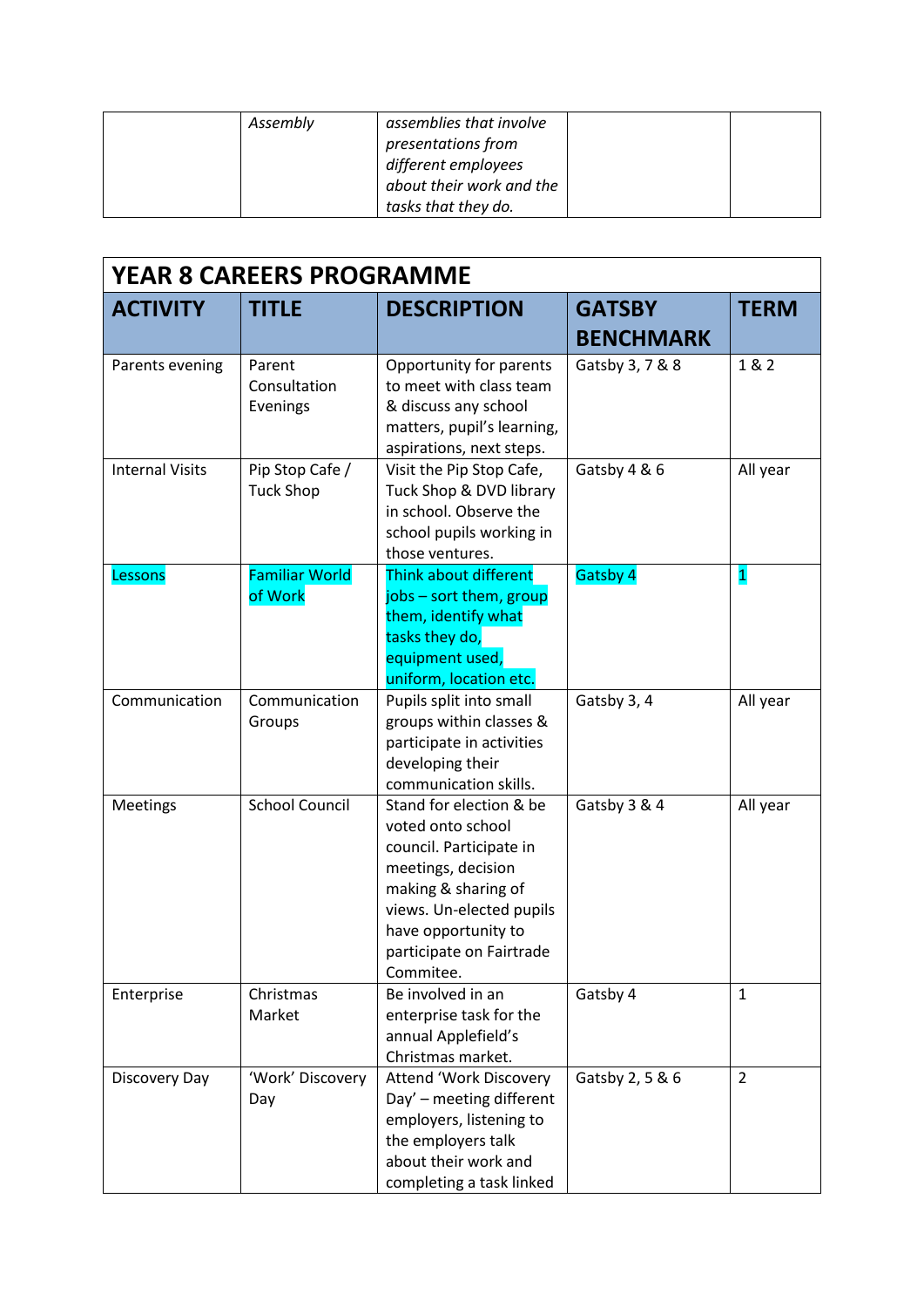|                     |                      | with that specific job.                               |                    |                         |
|---------------------|----------------------|-------------------------------------------------------|--------------------|-------------------------|
| <b>WRL</b>          | WRL around           | As independently as                                   | Gatsby 4 & 6       | $\overline{2}$          |
|                     | school               | possible complete jobs                                |                    |                         |
|                     |                      | in their key stage area &                             |                    |                         |
|                     |                      | in the classroom eg.                                  |                    |                         |
|                     |                      | collecting the recycling,                             |                    |                         |
|                     |                      | refilling the hand soaps,                             |                    |                         |
|                     |                      | filling the washing liquid                            |                    |                         |
|                     |                      | bottles.                                              |                    |                         |
| <b>DT Lessons</b>   | <b>WRL - DT</b>      | Develop skills &                                      | Gatsby 4           | $\overline{\mathbf{2}}$ |
|                     | <b>Activities</b>    | experience of DT tasks                                |                    |                         |
|                     |                      | focused on Shell                                      |                    |                         |
|                     |                      | <b>Structures</b>                                     |                    |                         |
| <b>Class Visits</b> | Community            | Visit different places in                             | Gatsby 2, 5 & 6    | 1, 2 & 3                |
|                     |                      | the community and                                     |                    |                         |
|                     |                      | learn about work and                                  |                    |                         |
|                     |                      | leisure opportunities at                              |                    |                         |
|                     |                      | these places eg.                                      |                    |                         |
|                     |                      | supermarkets, tenpin                                  |                    |                         |
|                     |                      | bowling alley, park.                                  |                    |                         |
| Presentation        | 2.1 EHCP             | With support, complete                                | Gatsby 3 & 8       | 2 or 3                  |
|                     |                      | 2.1 for their EHCP                                    |                    |                         |
|                     |                      | review-My Review                                      |                    |                         |
|                     |                      | Contribution.                                         |                    |                         |
| Meeting             | <b>EHCP Review -</b> | Attend EHCP review,                                   | Gatsby 2, 3 & 8    | 3                       |
|                     | pupil                | present their                                         |                    |                         |
|                     |                      | contribution &                                        |                    |                         |
|                     |                      | participate in discussion                             |                    |                         |
|                     |                      | about their next                                      |                    |                         |
|                     |                      | destination and hopes                                 |                    |                         |
|                     |                      | for the future.                                       |                    |                         |
| Meeting             | <b>EHCP review</b>   | Parents, teacher and                                  | Gatsby 2, 3, 7 & 8 | 3                       |
|                     | -others              | where appropriate                                     |                    |                         |
|                     |                      | medical staff, speech                                 |                    |                         |
|                     |                      | therapist & social                                    |                    |                         |
|                     |                      | worker attend EHCP                                    |                    |                         |
|                     |                      | review & participate in                               |                    |                         |
|                     |                      | discussions about the                                 |                    |                         |
|                     |                      |                                                       |                    |                         |
|                     |                      | young person & their<br>future.                       |                    |                         |
| Lessons /           | World of Work-       | Consider different jobs                               | Gatsby 4, 5 & 6    | 3                       |
| Interview /         | in school            | found in school, who                                  |                    |                         |
| Presentation        |                      | does them & what they                                 |                    |                         |
|                     |                      | do. Interview different                               |                    |                         |
|                     |                      | staff to find out more                                |                    |                         |
|                     |                      |                                                       |                    |                         |
|                     |                      | information about their                               |                    |                         |
|                     |                      | jobs. Give a presentation<br>about each one           |                    |                         |
|                     | World of Work        |                                                       |                    |                         |
| <b>Visits</b>       | outside of school    | Visit different places &<br>identify jobs that can be | Gatsby 5 & 6       | 3                       |
|                     |                      |                                                       |                    |                         |
|                     |                      | found in those places.                                |                    |                         |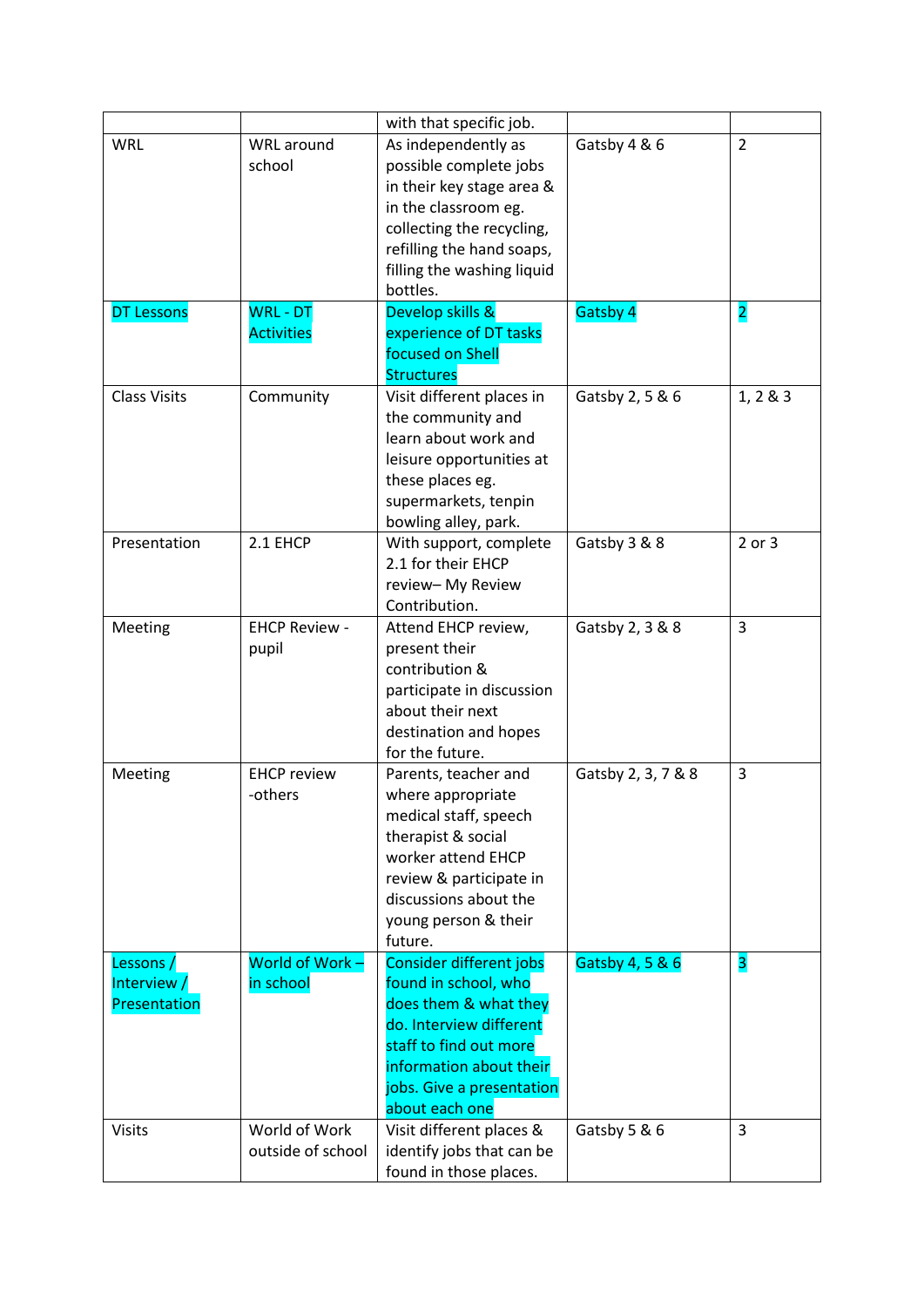|                   |                         | Observe what the                |                 |                 |
|-------------------|-------------------------|---------------------------------|-----------------|-----------------|
|                   |                         | person is doing.                |                 |                 |
| <b>PSHE</b>       | <b>Personal Profile</b> | <b>Pupils to be involved in</b> | Gatsby 3 & 4    | 3               |
|                   |                         | the writing of their            |                 |                 |
|                   |                         | personal profile - their        |                 |                 |
|                   |                         | likes, hobbies, what they       |                 |                 |
|                   |                         | are good at, achieved in        |                 |                 |
|                   |                         | school this year.               |                 |                 |
| Assembly          | <b>Job Awareness</b>    | Attend special                  | Gatsby 2, 5 & 7 | 2 & 3           |
|                   | Assembly                | assemblies that involve         |                 |                 |
|                   |                         | presentations from              |                 |                 |
|                   |                         | different employees             |                 |                 |
|                   |                         | about their work and the        |                 |                 |
|                   |                         | tasks that they do.             |                 |                 |
| Informal Open     | <b>Garden Party</b>     | Parents, pupils and staff       | Gatsby 2, 7     | $\overline{3}$  |
| Morning           |                         | invited to attend an end        |                 |                 |
|                   |                         | of year garden party.           |                 |                 |
|                   |                         | Informal conversations          |                 |                 |
|                   |                         | held with staff & pupils        |                 |                 |
|                   |                         | about school provision &        |                 |                 |
|                   |                         | next steps.                     |                 |                 |
| Receive           | Work &                  | Pupils receive                  | Gatsby 2, 3 & 7 | <b>All year</b> |
| Information       | Apprenticeship          | information about               |                 |                 |
|                   | <b>Vacancies</b>        | specialist arts & sports        |                 |                 |
| How can we do     |                         | clubs, different disability     |                 |                 |
| this that best    |                         | organisations, local            |                 |                 |
| suits our pupils? |                         | college open days,              |                 |                 |
|                   |                         | apprenticeship                  |                 |                 |
|                   |                         | vacancies and part time         |                 |                 |
|                   |                         | work opportunities.             |                 |                 |

| <b>YEAR 9 CAREERS PROGRAMME</b> |                                     |                                                                                                                              |                  |              |
|---------------------------------|-------------------------------------|------------------------------------------------------------------------------------------------------------------------------|------------------|--------------|
| <b>ACTIVITY</b>                 | <b>TITLE</b>                        | <b>DESCRIPTION</b>                                                                                                           | <b>GATSBY</b>    | <b>TERM</b>  |
|                                 |                                     |                                                                                                                              | <b>BENCHMARK</b> |              |
| Parents evening                 | Parent<br>Consultation<br>Evenings  | Opportunity for parents<br>to meet with class team<br>& discuss pupil's<br>learning, aspirations,<br>next steps.             | Gatsby 3, 7 & 8  | $\mathbf{1}$ |
| <b>Internal Visits</b>          | Pip Stop Cafe /<br><b>Tuck Shop</b> | Visit the Pip Stop Cafe,<br>Tuck Shop & DVD library<br>in school. Observe the<br>school pupils working in<br>those ventures. | Gatsby 4 & 6     | All year     |
| Communication                   | Communication<br>Groups             | Pupils split into small<br>groups within classes &<br>participate in activities<br>developing their<br>communication skills. | Gatsby 3, 4      | All year     |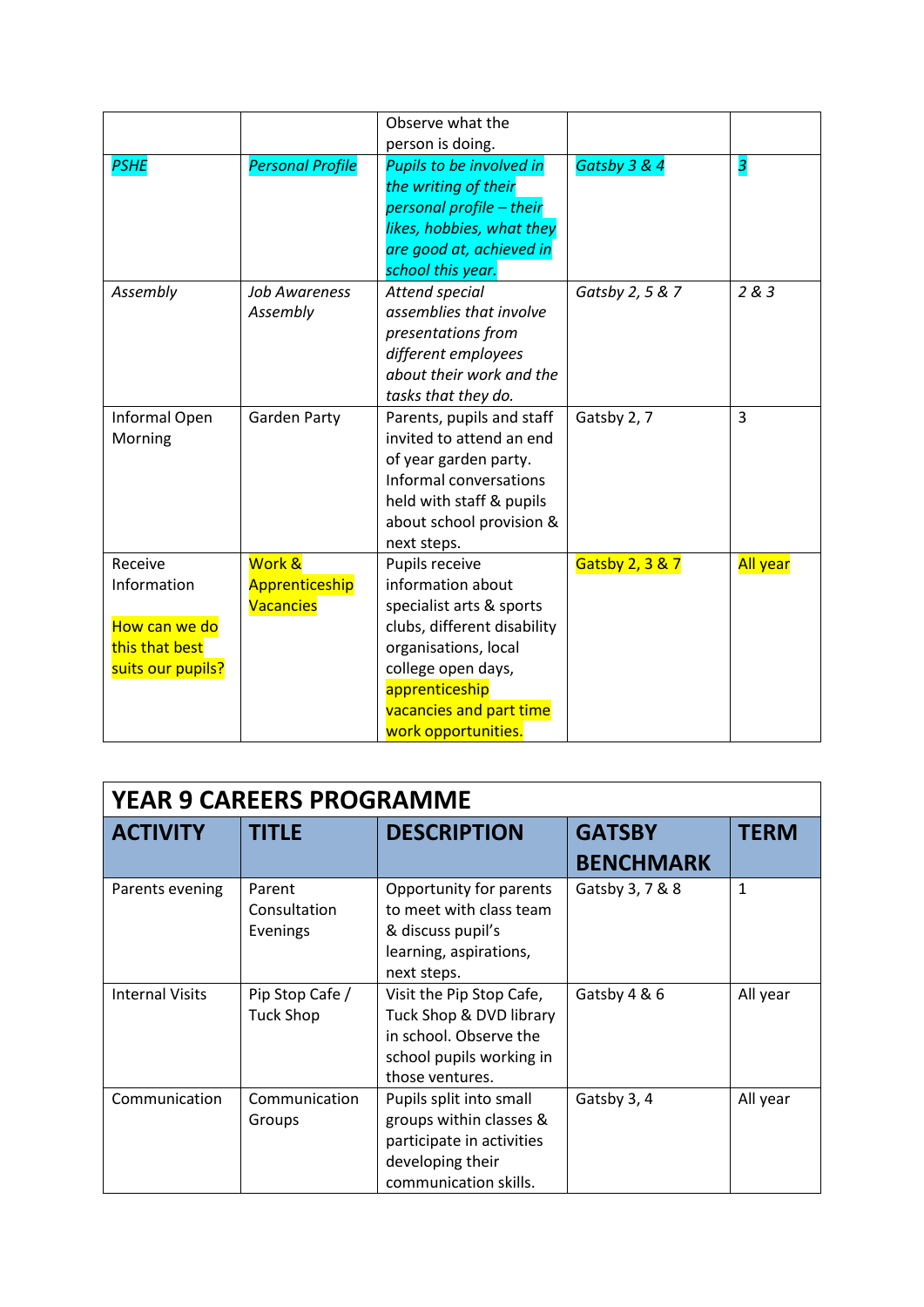| Meetings            | <b>School Council</b>                                    | Stand for election & be<br>voted onto school<br>council. Participate in<br>meetings, decision<br>making & sharing of<br>views. Un-elected pupils<br>have opportunity to<br>participate on Fairtrade<br>Commitee. | Gatsby 3 & 4    | All year       |
|---------------------|----------------------------------------------------------|------------------------------------------------------------------------------------------------------------------------------------------------------------------------------------------------------------------|-----------------|----------------|
| Lessons             | <b>World of Work</b>                                     | <b>Grow in awareness of</b><br>different jobs & the skills<br>& tasks that are involved<br>in those jobs. Employers<br>to visit school, talk to<br>pupils & present a task<br>for them to do                     | Gatsby 4 & 5    | $\mathbf{1}$   |
| <b>Visit</b>        | <b>Place of work</b><br>linked with<br>previous visitor. | Visit the place of work<br>linked with visiting<br>employer. Have a tour.<br>Observe different tasks<br>that the employer is<br>involved in.                                                                     | Gatsby 5 & 6    | $\mathbf{1}$   |
| <b>WRL Activity</b> | Christmas Cards                                          | Create Christmas cards<br>involving slides and<br>levers.                                                                                                                                                        | Gatsby 4        | $\mathbf{1}$   |
| Enterprise          | Christmas<br>Market                                      | Be involved in an<br>enterprise task for the<br>annual Applefield's<br>Christmas market.                                                                                                                         | Gatsby 4        | $\mathbf{1}$   |
| <b>Class Visits</b> | Places of work                                           | Visit different places of<br>work - meeting staff,<br>seeing different jobs<br>that are carried out<br>there and looking<br>around the venues.                                                                   | Gatsby 2, 5 & 6 | 1, 2 & 3       |
| <b>Class Visits</b> | Community                                                | Visit different places in<br>the community and<br>learn about work and<br>leisure opportunities at<br>these places eg.<br>supermarkets, tenpin<br>bowling alley, park.                                           | Gatsby 2, 5 & 6 | 1, 2 & 3       |
| Presentation        | 1.3 EHCP update                                          | With support, update<br>1.3 in their EHCP - My<br>views, interests & hopes<br>for the future.                                                                                                                    | Gatsby 3 & 8    | $\overline{2}$ |
| Presentation        | 2.1 EHCP                                                 | With support, complete<br>2.1 in their EHCP Review<br>- My Review<br>Contribution.                                                                                                                               | Gatsby 3 & 8    | $\overline{2}$ |
| Meeting             | <b>EHCP Review -</b>                                     | Attend EHCP review,                                                                                                                                                                                              | Gatsby 2, 3 & 8 | $\overline{2}$ |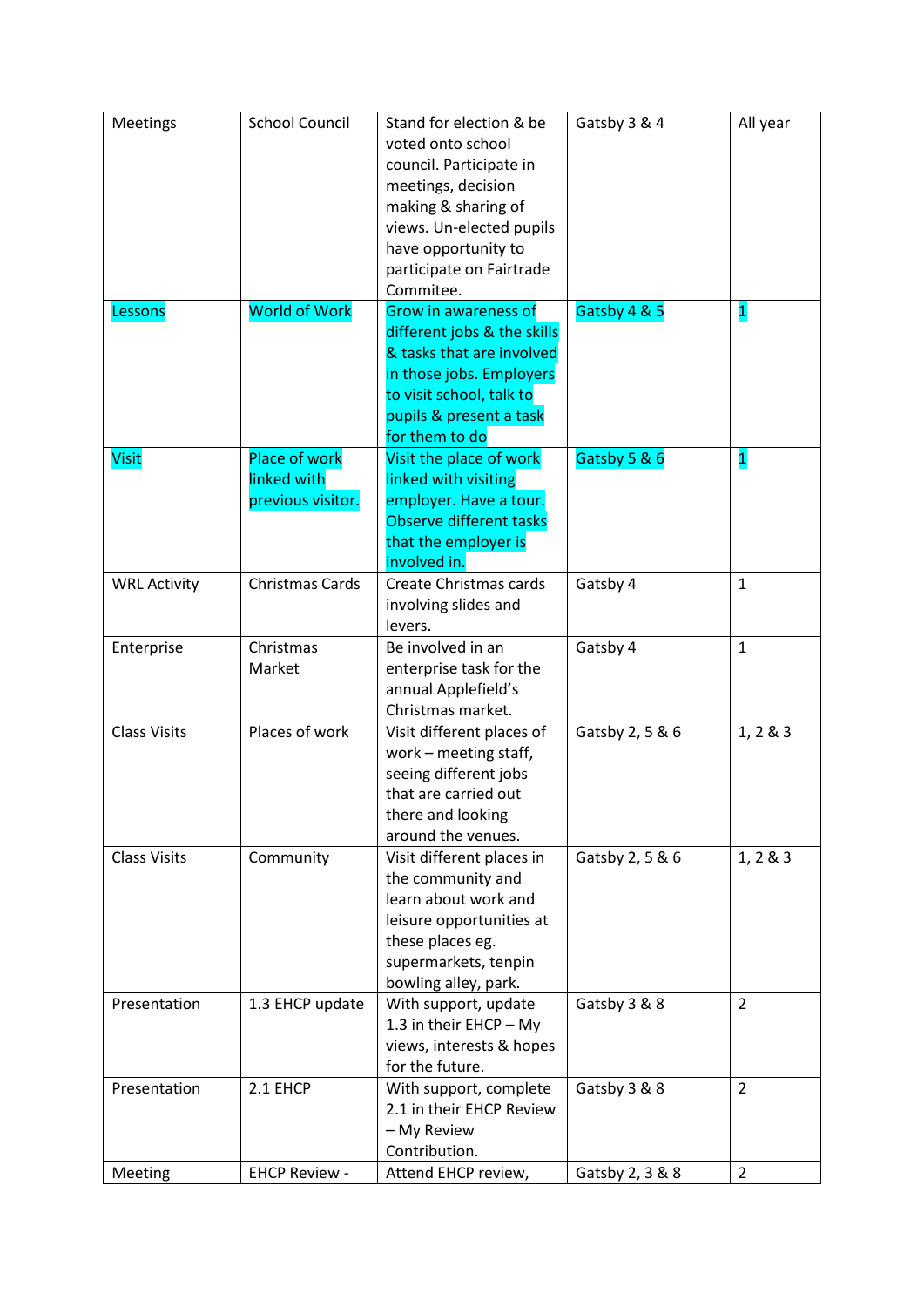|                                 | pupil                   | present their                                       |                    |                         |
|---------------------------------|-------------------------|-----------------------------------------------------|--------------------|-------------------------|
|                                 |                         | contribution &                                      |                    |                         |
|                                 |                         | participate in discussion                           |                    |                         |
|                                 |                         | about their next                                    |                    |                         |
|                                 |                         | destination and hopes                               |                    |                         |
|                                 |                         | for the future.                                     |                    |                         |
| Meeting                         | <b>EHCP</b> review      | Parents, teacher and                                | Gatsby 2, 3, 7 & 8 | 2                       |
|                                 | -others                 | where appropriate                                   |                    |                         |
|                                 |                         | medical staff, speech                               |                    |                         |
|                                 |                         | therapist & social                                  |                    |                         |
|                                 |                         | worker attend EHCP                                  |                    |                         |
|                                 |                         | review & participate in                             |                    |                         |
|                                 |                         | discussions about the                               |                    |                         |
|                                 |                         | young person & their                                |                    |                         |
|                                 |                         | future.                                             |                    |                         |
| Discovery Day                   | 'Work' Discovery        | Attend 'Work Discovery                              | Gatsby 2, 5 & 6    | 2                       |
|                                 | Day                     | Day' - meeting different                            |                    |                         |
|                                 |                         | employers, listening to                             |                    |                         |
|                                 |                         | the employers talk                                  |                    |                         |
|                                 |                         | about their work and                                |                    |                         |
|                                 |                         | completing a task linked                            |                    |                         |
|                                 |                         | with that specific job.                             |                    |                         |
| <b>Workshops</b>                | <b>External Work</b>    | <b>Small groups of selected</b>                     | Gatsby 3, 4, 5, 6  | <b>Blocks</b>           |
|                                 | Projects                | pupils attend workshops                             |                    | within the              |
|                                 |                         | on or off-site eg.                                  |                    | year                    |
|                                 |                         | <b>Shakespeare Project</b>                          |                    |                         |
|                                 |                         |                                                     |                    |                         |
| <b>Enterprise</b>               | <b>Fund Raiser</b>      | Undertake an enterprise                             | Gatsby 4           | 3                       |
|                                 |                         | raising money for a                                 |                    |                         |
|                                 |                         | charity.                                            |                    |                         |
| <b>PSHE</b>                     | <b>Personal Profile</b> | <b>Update their personal</b>                        | Gatsby 3 & 4       | $\overline{\mathbf{3}}$ |
|                                 |                         | profile including any                               |                    |                         |
|                                 |                         | <b>WRL</b> tasks they can                           |                    |                         |
|                                 |                         | achieve themselves                                  |                    |                         |
| Informal Open                   | <b>Garden Party</b>     | Parents, pupils and staff                           | Gatsby 2, 7        | 3                       |
| Morning                         |                         | invited to attend an end                            |                    |                         |
|                                 |                         | of year garden party.                               |                    |                         |
|                                 |                         | Informal conversations                              |                    |                         |
|                                 |                         | held with staff & pupils                            |                    |                         |
|                                 |                         | about school provision &                            |                    |                         |
|                                 |                         | next steps.                                         |                    |                         |
| Assembly                        | Job Awareness           | Attend special                                      | Gatsby 2, 5 & 7    | 2 & 3                   |
|                                 | Assembly                | assemblies that involve                             |                    |                         |
|                                 |                         | presentations from                                  |                    |                         |
|                                 |                         | different employees                                 |                    |                         |
|                                 |                         | about their work and the                            |                    |                         |
|                                 |                         | tasks that they do.                                 |                    |                         |
| Receive                         | Work &                  | Pupils receive                                      | Gatsby 2, 3 & 7    | <b>All year</b>         |
| Information                     | Apprenticeship          | information about                                   |                    |                         |
|                                 | <b>Vacancies</b>        | specialist arts & sports                            |                    |                         |
| How can we do<br>this that best |                         | clubs, different disability<br>organisations, local |                    |                         |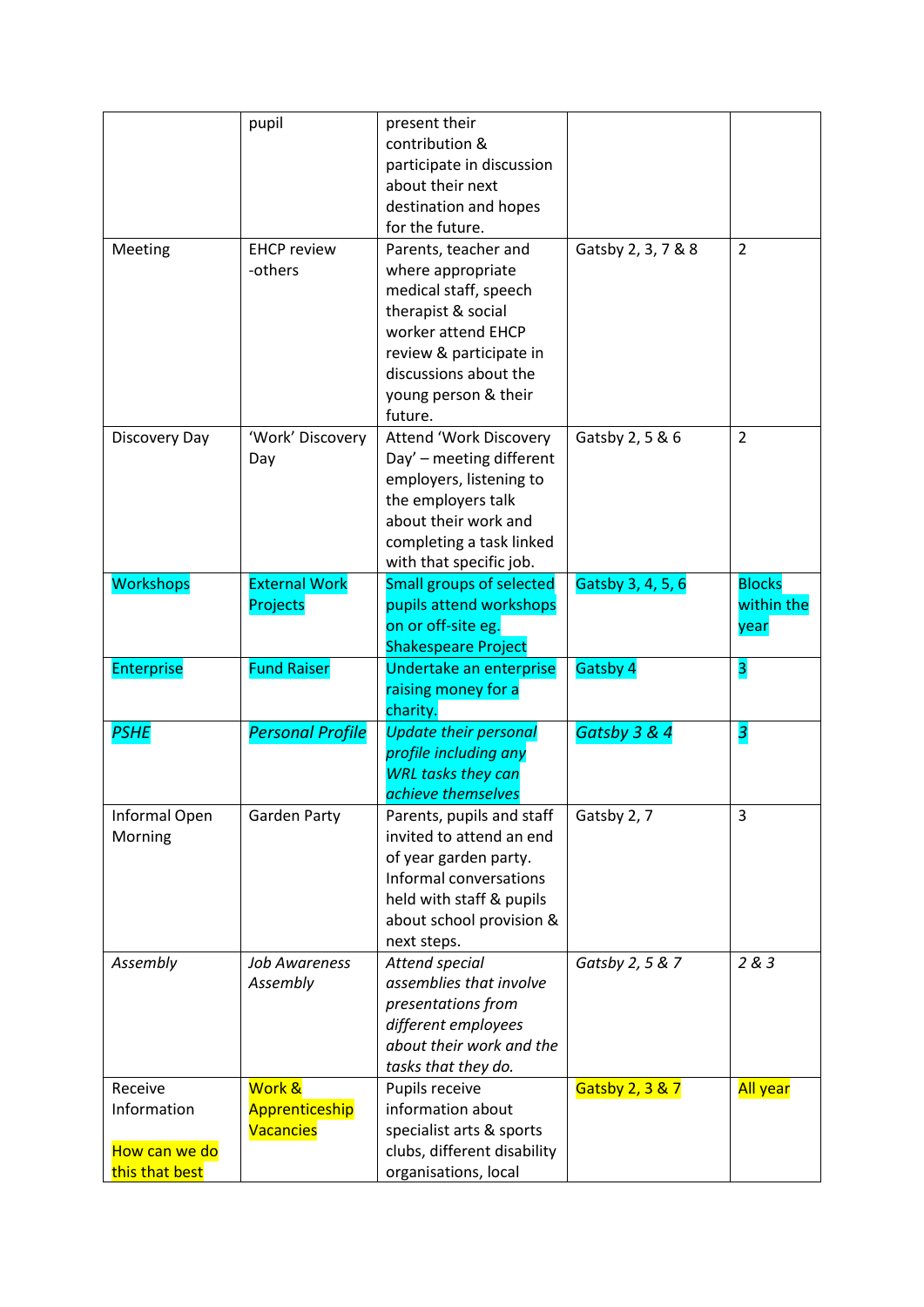| suits our pupils? | college open days,      |  |
|-------------------|-------------------------|--|
|                   | apprenticeship          |  |
|                   | vacancies and part time |  |
|                   | work opportunities.     |  |

| <b>YEAR 10 CAREERS PROGRAMME</b> |                                                          |                                                                                                                                                                                                        |                  |                         |  |
|----------------------------------|----------------------------------------------------------|--------------------------------------------------------------------------------------------------------------------------------------------------------------------------------------------------------|------------------|-------------------------|--|
| <b>ACTIVITY</b>                  | <b>TITLE</b>                                             | <b>DESCRIPTION</b>                                                                                                                                                                                     | <b>GATSBY</b>    | <b>TERM</b>             |  |
|                                  |                                                          |                                                                                                                                                                                                        | <b>BENCHMARK</b> |                         |  |
| Parents evening                  | Parent<br>Consultation<br>Evenings                       | Opportunity for parents<br>to meet with class team<br>& discuss pupil's<br>learning, aspirations,<br>next steps.                                                                                       | Gatsby 3, 7 & 8  | $\mathbf{1}$            |  |
| <b>Internal Visits</b>           | Pip Stop Cafe /<br><b>Tuck Shop</b>                      | Visit the Pip Stop Cafe,<br>Tuck Shop & DVD library<br>in school. Observe the<br>school pupils working in<br>those ventures.                                                                           | Gatsby 4 & 6     | All year                |  |
| <b>Work Related</b><br>Learning  | Vocational<br><b>Pathways</b><br>Carousal - DT           | Develop skills required<br>for work in DT - creating<br>electrical circuits, using<br>a sewing machine,<br>following health &<br>safety when using<br>different tools.                                 | Gatsby 3, 4 & 6  | $\overline{\mathbf{1}}$ |  |
| <b>Pathway Visits</b>            | <b>Work Related</b><br>Visits - DIY Store<br>or Workshop | Visit a DIY Store or<br>workshop & identify<br>jobs found there, the<br>tasks involved and the<br>equipment being used /<br>sold.                                                                      | Gatsby 5 & 6     | $\mathbf{1}$            |  |
| <b>WRL</b>                       | WRL around<br>school                                     | As independently as<br>possible complete jobs<br>in their Key Stage Area &<br>in the classroom eg.<br>collecting the recycling,<br>refilling the hand soaps,<br>filling the washing liquid<br>bottles. | Gatsby 4 & 6     | All year                |  |
| Communication                    | Communication<br>Groups                                  | Pupils split into small<br>groups within classes &<br>participate in activities<br>developing their<br>communication skills.                                                                           | Gatsby 3, 4      | All year                |  |
| <b>Meetings</b>                  | <b>School Council</b>                                    | Stand for election & be<br>voted onto school<br>council. Participate in<br>meetings, decision<br>making & sharing of                                                                                   | Gatsby 3 & 4     | All year                |  |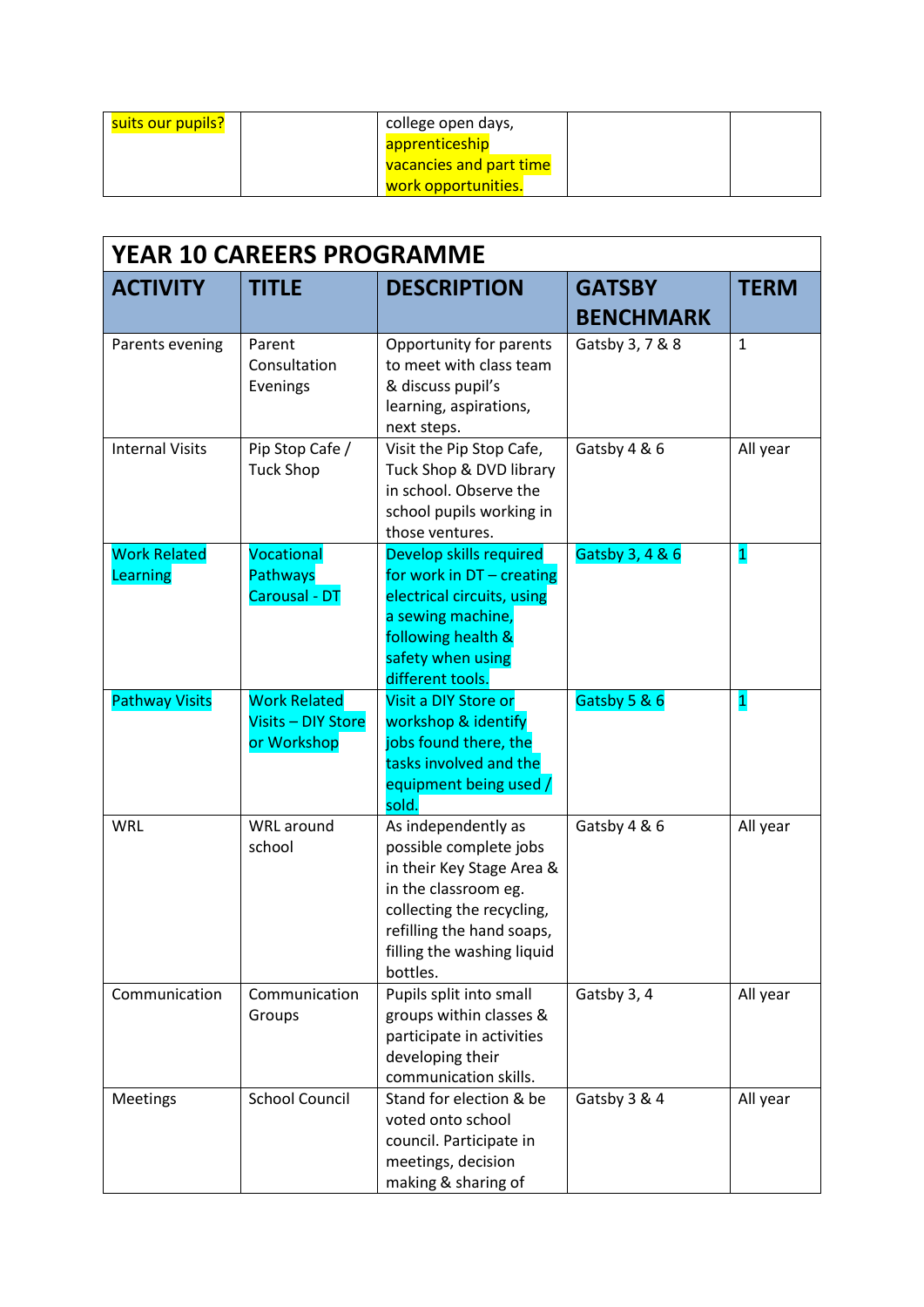|                     |                        | views. Un-elected pupils             |                 |                         |
|---------------------|------------------------|--------------------------------------|-----------------|-------------------------|
|                     |                        | have opportunity to                  |                 |                         |
|                     |                        | participate on Fairtrade             |                 |                         |
|                     |                        | Commitee.                            |                 |                         |
| <b>Class Visits</b> | Places of work         | Visit different places of            | Gatsby 2, 5 & 6 | 1, 2 & 3                |
|                     |                        | work - meeting staff,                |                 |                         |
|                     |                        | seeing different jobs                |                 |                         |
|                     |                        | that are carried out                 |                 |                         |
|                     |                        | there and looking                    |                 |                         |
|                     |                        | around the venues.                   |                 |                         |
| <b>Class Visits</b> | Community              | Visit different places in            | Gatsby 2, 5 & 6 | 1, 2 & 3                |
|                     |                        | the community and                    |                 |                         |
|                     |                        | learn about work and                 |                 |                         |
|                     |                        | leisure opportunities at             |                 |                         |
|                     |                        | these places eg.                     |                 |                         |
|                     |                        | supermarkets, tenpin                 |                 |                         |
|                     |                        | bowling alley, park.                 |                 |                         |
| <b>Visits</b>       | <b>Travel Training</b> | Use public transport,                | Gatsby 3, 4,    | Through-                |
|                     |                        | developing the skills                |                 | out the                 |
|                     |                        | needed to travel as                  |                 | year                    |
|                     |                        | independently as                     |                 |                         |
|                     |                        | possible.                            |                 |                         |
| Enterprise          | Christmas              | Be involved in an                    | Gatsby 4        | $\mathbf{1}$            |
|                     | Market                 | enterprise task for the              |                 |                         |
|                     |                        | annual Applefield's                  |                 |                         |
|                     |                        | Christmas market.                    |                 |                         |
| Preparation for     | Employability          | Preparation for Adult                | Gatsby 3, 4     | All year                |
| <b>Adult Life</b>   | <b>Skills</b>          | $Life$ – develop                     |                 |                         |
|                     |                        | independent living skills            |                 |                         |
|                     |                        | such as personal                     |                 |                         |
|                     |                        | presentation, decision               |                 |                         |
|                     |                        | making, communicating                |                 |                         |
|                     |                        | with unfamiliar people,              |                 |                         |
|                     |                        | travel training, , working           |                 |                         |
|                     |                        | as part of a team, health            |                 |                         |
|                     |                        | & safety, mutual                     |                 |                         |
|                     |                        | respect, problem solving             |                 |                         |
|                     |                        | and leadership.                      |                 |                         |
| Presentation        | 2.1 EHCP               | With support, complete               | Gatsby 3 & 8    | 2                       |
|                     |                        | 2.1 for their EHCP                   |                 |                         |
|                     |                        | Review - My Review                   |                 |                         |
|                     |                        | Contribution.                        |                 |                         |
|                     |                        |                                      |                 |                         |
| <b>Student</b>      | 1:1 Careers            | Meet with their SEN                  | Gatsby 2, 3 & 8 | $\overline{\mathbf{2}}$ |
| <b>Interviews</b>   | Interview              | <b>Careers Advisor &amp; talk to</b> |                 |                         |
|                     |                        | them about what they                 |                 |                         |
|                     |                        | like doing at school,                |                 |                         |
|                     |                        | hobbies & interests.                 |                 |                         |
|                     |                        | They may discuss jobs &              |                 |                         |
|                     |                        | what they could see                  |                 |                         |
|                     |                        | themselves doing in the              |                 |                         |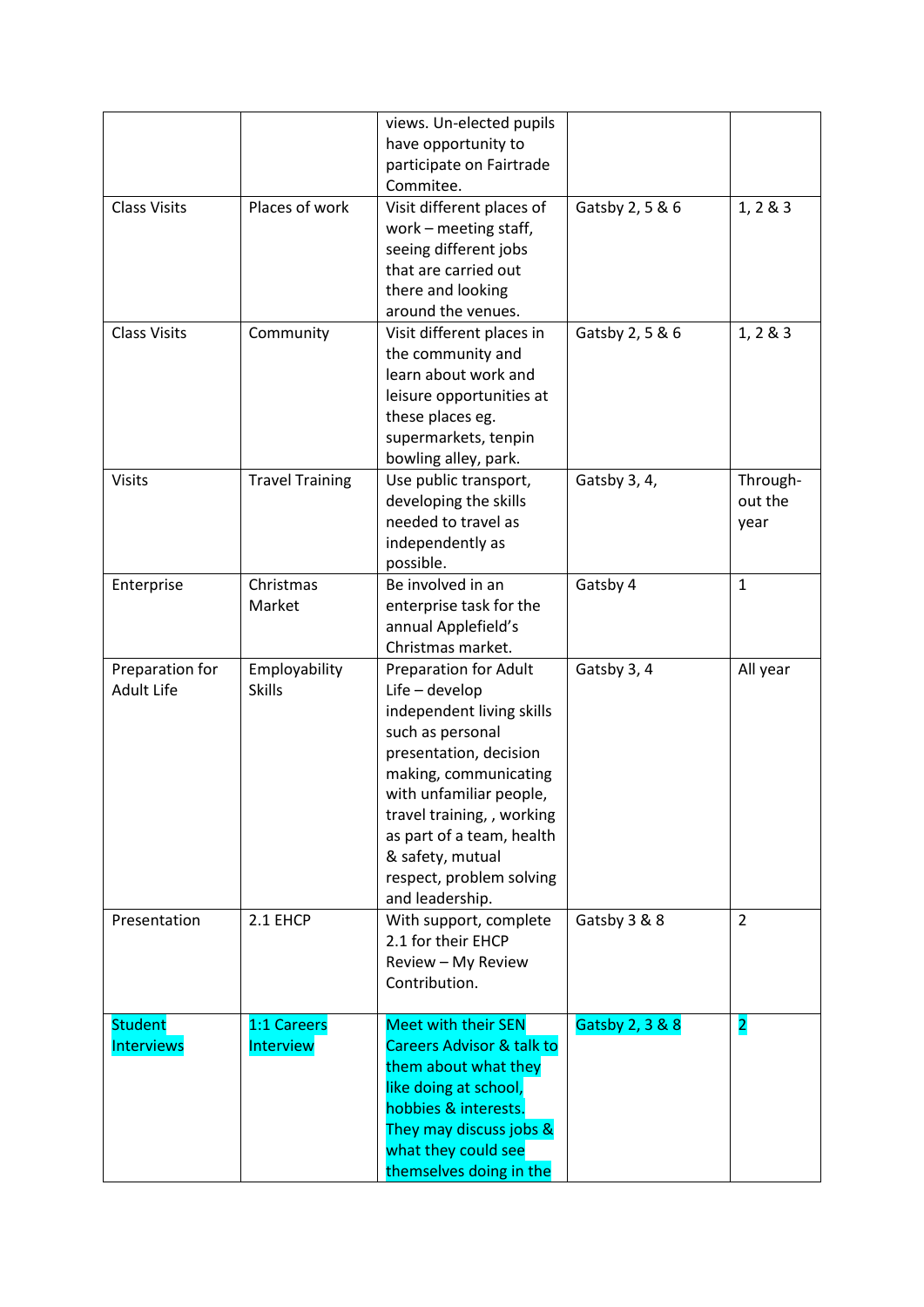|                       |                      | future.                          |                    |                         |
|-----------------------|----------------------|----------------------------------|--------------------|-------------------------|
| <b>Student</b>        | <b>Careers</b>       | <b>SEN Careers Advisor to</b>    | Gatsby 2, 3 & 8    | $\overline{\mathbf{2}}$ |
| Interview             | Interview            | talk to staff supporting         |                    |                         |
|                       |                      | the young person &               |                    |                         |
|                       |                      | informally meet the              |                    |                         |
|                       |                      | young person, possibly           |                    |                         |
|                       |                      | observing in class               |                    |                         |
| Meeting               | <b>EHCP Review -</b> | Attend EHCP review,              | Gatsby 2, 3 & 8    | $\overline{2}$          |
|                       | pupil                | present their                    |                    |                         |
|                       |                      | contribution &                   |                    |                         |
|                       |                      | participate in discussion        |                    |                         |
|                       |                      | about their next                 |                    |                         |
|                       |                      | destination and hopes            |                    |                         |
|                       |                      | for the future.                  |                    |                         |
| Meeting               | <b>EHCP</b> review   | Parents, Specialist              | Gatsby 2, 3, 7 & 8 | $\overline{2}$          |
|                       | -others              | Careers Advisor, teacher         |                    |                         |
|                       |                      | and where appropriate            |                    |                         |
|                       |                      | medical staff, speech            |                    |                         |
|                       |                      | therapist & social               |                    |                         |
|                       |                      | worker attend EHCP               |                    |                         |
|                       |                      | review & participate in          |                    |                         |
|                       |                      | discussions about the            |                    |                         |
|                       |                      | young person & their<br>future.  |                    |                         |
| <b>Work Related</b>   | Vocational           | Develop skills required          |                    |                         |
| Learning              | Pathways             | for work in an office or         | Gatsby 3, 4 & 6    | $\overline{2}$          |
|                       | Carousal - Office    | IT - use different office        |                    |                         |
|                       | / IT                 | equipment eg. shredder,          |                    |                         |
|                       |                      | photocopier, use word            |                    |                         |
|                       |                      | processing skills, design        |                    |                         |
|                       |                      | print & sell items               |                    |                         |
| <b>Pathway Visits</b> | <b>Work Related</b>  | <b>Visit AVIVA offices &amp;</b> | Gatsby 5 & 6       | $\overline{2}$          |
|                       | Visits - Office -    | identify jobs found              |                    |                         |
|                       | <b>AVIVA</b>         | there, the tasks involved        |                    |                         |
|                       |                      | and the equipment                |                    |                         |
|                       |                      | being used.                      |                    |                         |
| Discovery Day         | 'Work' Discovery     | Attend 'Work Discovery           | Gatsby 2, 5 & 6    | $\overline{2}$          |
|                       | Day                  | Day' - meeting different         |                    |                         |
|                       |                      | employers, listening to          |                    |                         |
|                       |                      | the employers talk               |                    |                         |
|                       |                      | about their work and             |                    |                         |
|                       |                      | completing a task linked         |                    |                         |
|                       |                      | with that specific job.          |                    |                         |
| Visit                 | Opportunities        | Opportunity for pupils &         | Gatsby 6           | 2?                      |
|                       | Fair                 | Parents to speak to a            | Gatsby 7           |                         |
|                       |                      | variety of FE Providers &        |                    |                         |
|                       |                      | some local employers             |                    |                         |
|                       |                      | about work                       |                    |                         |
|                       |                      | opportunities.                   |                    |                         |
|                       |                      |                                  |                    |                         |
| <b>Work Related</b>   | Vocational           | Develop skills required          | Gatsby 3, 4 & 6    | 3                       |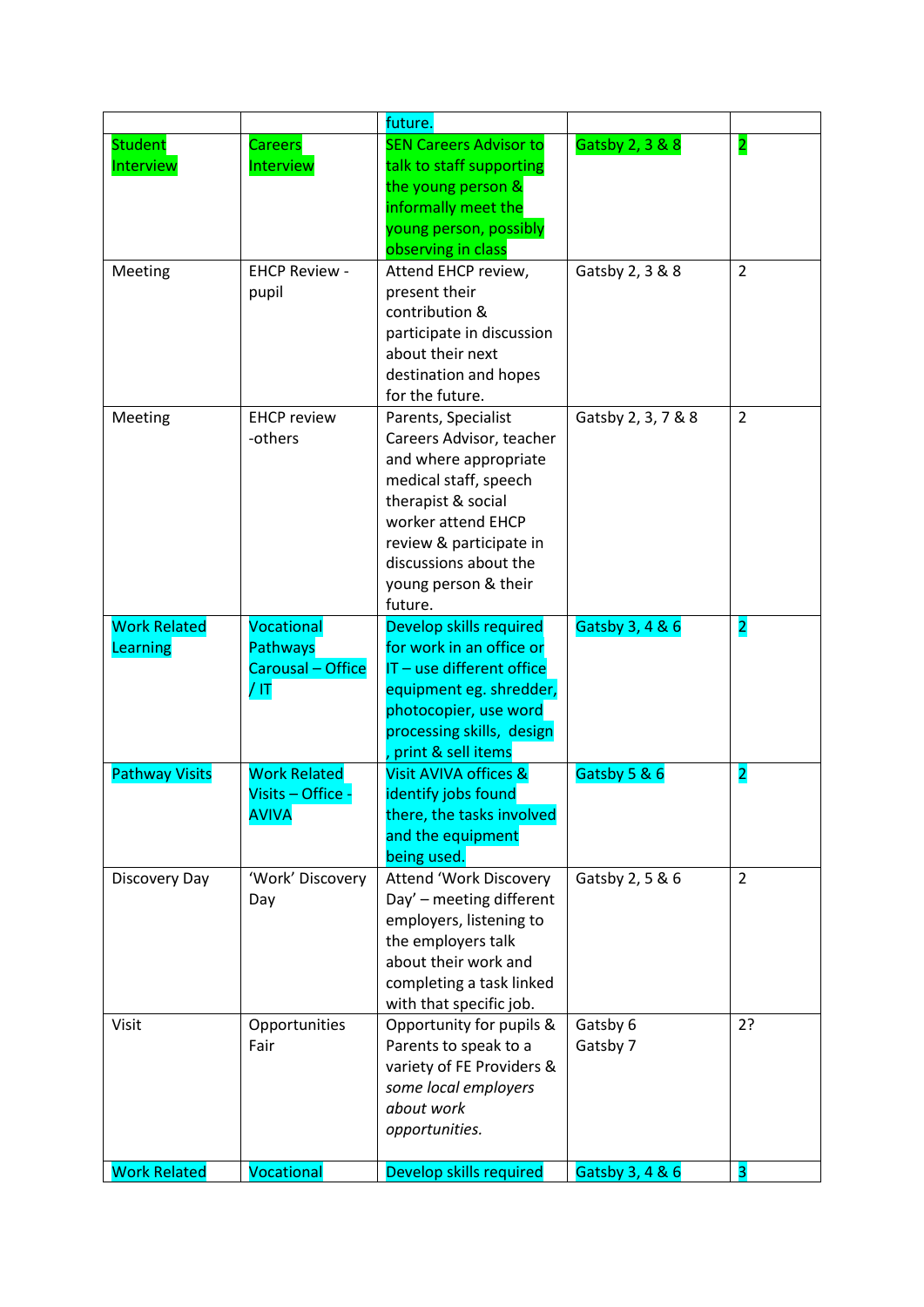| Learning                        | <b>Pathways</b><br>Carousal - | for work in Horticulture<br>- learn how to grow |                   |                 |
|---------------------------------|-------------------------------|-------------------------------------------------|-------------------|-----------------|
|                                 | <b>Horticulture</b>           | plants, understand the                          |                   |                 |
|                                 |                               | life cycle of a plant,                          |                   |                 |
|                                 |                               | health & safety in                              |                   |                 |
|                                 |                               | horticulture                                    |                   |                 |
| <b>Pathway Visits</b>           | <b>Work Related</b>           | Visit a garden centre &                         | Gatsby 5 & 6      | 3               |
|                                 | Visits - garden               | identify jobs found                             |                   |                 |
|                                 | centre                        | there, the tasks involved                       |                   |                 |
|                                 |                               | and the equipment                               |                   |                 |
|                                 |                               | being used.                                     |                   |                 |
| <b>Workshops</b>                | <b>External Work</b>          | <b>Small groups of selected</b>                 | Gatsby 3, 4, 5, 6 | <b>Blocks</b>   |
|                                 | Projects                      | pupils attend workshops                         |                   | within the      |
|                                 |                               | on or off-site eg. Tool                         |                   | year            |
|                                 |                               | <b>Box / Shakespeare</b>                        |                   |                 |
|                                 |                               | Project                                         |                   |                 |
| <b>PSHE</b>                     | <b>Personal Profile</b>       | Update their personal                           | Gatsby 3, 4       | 3               |
|                                 |                               | profile including the                           |                   |                 |
|                                 |                               | vocational section.                             |                   |                 |
| Assembly                        | <b>Job Awareness</b>          | Attend special                                  | Gatsby 2, 5 & 7   | 2 & 3           |
|                                 | Assembly                      | assemblies that involve                         |                   |                 |
|                                 |                               | presentations from                              |                   |                 |
|                                 |                               | different employees                             |                   |                 |
|                                 |                               | about their work and the                        |                   |                 |
|                                 |                               | tasks that they do.                             |                   |                 |
| Informal Open                   | Garden Party                  | Parents, pupils and staff                       | Gatsby 2, 7       | 3               |
| Morning                         |                               | invited to attend an end                        |                   |                 |
|                                 |                               | of year garden party.                           |                   |                 |
|                                 |                               | Informal conversations                          |                   |                 |
|                                 |                               | held with staff & pupils                        |                   |                 |
|                                 |                               | about post school                               |                   |                 |
|                                 |                               | provision & next steps.                         |                   |                 |
| Receive                         | Work &                        | Pupils receive                                  | Gatsby 2, 3 & 7   | <b>All year</b> |
| Information                     | Apprenticeship                | information about                               |                   |                 |
|                                 | <b>Vacancies</b>              | specialist arts & sports                        |                   |                 |
| How can we do<br>this that best |                               | clubs, different disability                     |                   |                 |
| suits our pupils?               |                               | organisations, local<br>college open days,      |                   |                 |
|                                 |                               | apprenticeship                                  |                   |                 |
|                                 |                               | vacancies and part time                         |                   |                 |
|                                 |                               | work opportunities.                             |                   |                 |
| Presentation                    | Duke of                       | Assembly about DofE                             | Gatsby 4, 5       | $\mathbf{1}$    |
|                                 | Edinburgh                     | Award.                                          |                   |                 |
| <b>What age being</b>           | award                         |                                                 |                   |                 |
| given this                      |                               |                                                 |                   |                 |
| opportunity in                  |                               |                                                 |                   |                 |
| school?                         |                               |                                                 |                   |                 |
| <b>Service / Physical</b>       | <b>Duke of</b>                | Pupils participate in                           | <b>Gatsby 4</b>   | <b>All year</b> |
| /Expedition /                   | <b>Edinburgh Award</b>        | <b>Duke of Edinburgh</b>                        |                   |                 |
| <b>Skill</b>                    |                               | <b>Award with support</b>                       |                   |                 |
|                                 |                               | from school.                                    |                   |                 |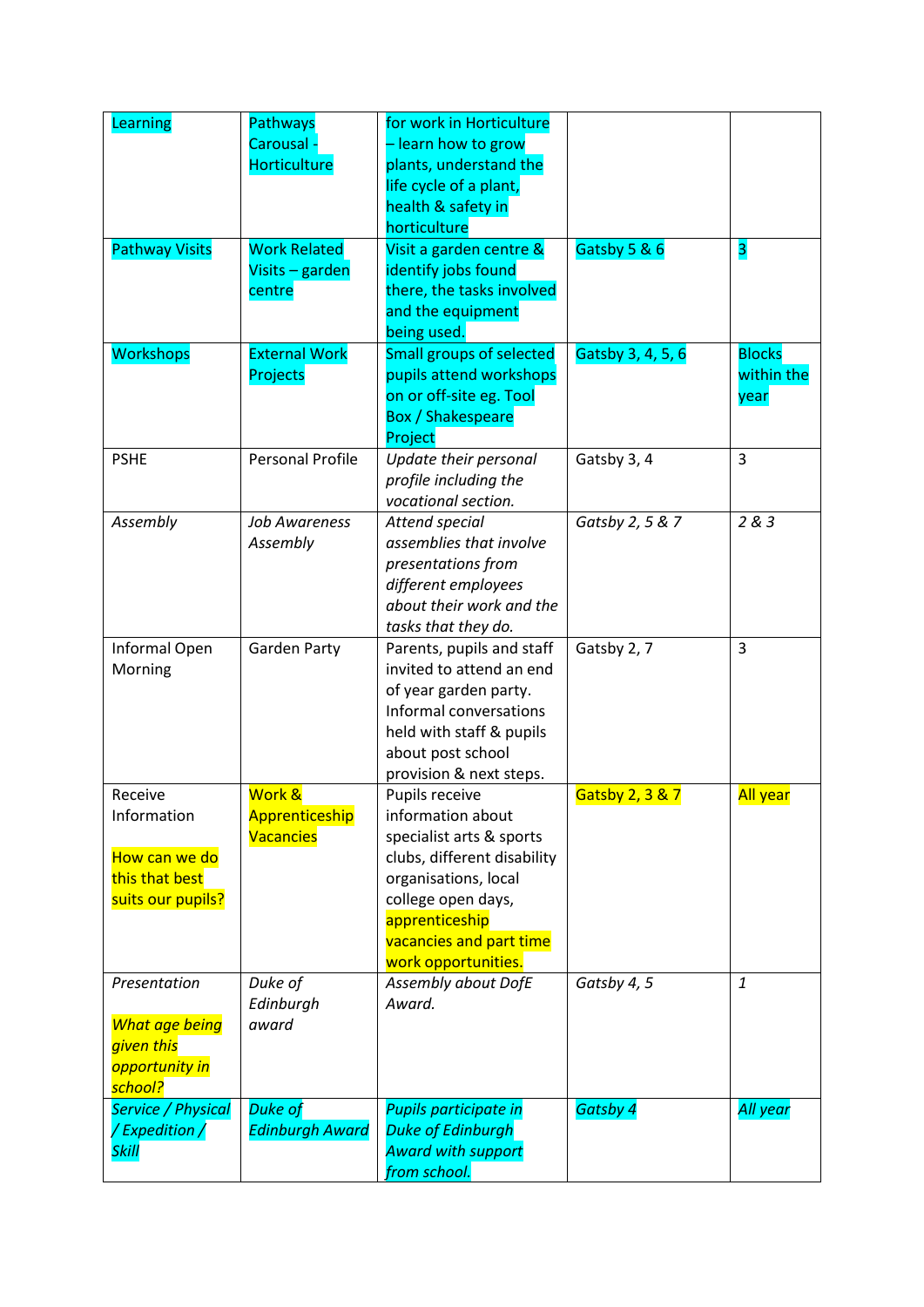| <b>YEAR 11 CAREERS PROGRAMME</b>    |                                     |                                                                                                                                                                                                                  |                  |                |  |
|-------------------------------------|-------------------------------------|------------------------------------------------------------------------------------------------------------------------------------------------------------------------------------------------------------------|------------------|----------------|--|
| <b>ACTIVITY</b>                     | <b>TITLE</b>                        | <b>DESCRIPTION</b>                                                                                                                                                                                               | <b>GATSBY</b>    | <b>TERM</b>    |  |
|                                     |                                     |                                                                                                                                                                                                                  | <b>BENCHMARK</b> |                |  |
| Parents evening                     | Parent<br>Consultation<br>Evenings  | Opportunity for parents<br>to meet with class team<br>& discuss pupil's<br>learning, aspirations,<br>next steps, P16.                                                                                            | Gatsby 3, 7 & 8  | $\mathbf{1}$   |  |
| <b>Internal Visits</b>              | Pip Stop Cafe /<br><b>Tuck Shop</b> | Visit the Pip Stop Cafe,<br>Tuck Shop & DVD library<br>in school. Observe the<br>school pupils working in<br>those ventures.                                                                                     | Gatsby 4 & 6     | All year       |  |
| Communication                       | Communication<br>Groups             | Pupils split into small<br>groups within classes &<br>participate in activities<br>developing their<br>communication skills.                                                                                     | Gatsby 3, 4      | All year       |  |
| Meetings                            | <b>School Council</b>               | Stand for election & be<br>voted onto school<br>council. Participate in<br>meetings, decision<br>making & sharing of<br>views. Un-elected pupils<br>have opportunity to<br>participate on Fairtrade<br>Commitee. | Gatsby 3 & 4     | All year       |  |
| <b>WRL</b>                          | WRL around<br>school                | As independently as<br>possible complete jobs<br>around the Key Stage &<br>in the classroom eg.<br>collecting the recycling,<br>refilling the hand soaps,<br>filling the washing liquid<br>bottles.              | Gatsby 4 & 6     | All year       |  |
| Presentation                        | 1.3 EHCP update                     | With support, update<br>1.3 in their EHCP - My<br>views, interests & hopes<br>for the future.                                                                                                                    | Gatsby 3 & 8     | $\mathbf{1}$   |  |
| Presentation                        | 2.1 EHCP                            | With support, complete<br>2.1 for their EHCP - My<br>Review Contribution.                                                                                                                                        | Gatsby 3 & 8     | $\mathbf{1}$   |  |
| <b>Student</b><br><b>Interviews</b> | 1:1 Careers<br>Interview            | <b>Meet with their SEN</b><br><b>Careers Advisor</b>                                                                                                                                                             | Gatsby 2, 3 & 8  | $\overline{1}$ |  |
| <b>Student</b><br>Interview         | <b>Careers</b><br>Interview         | <b>SEN Careers Advisor to</b><br>talk to staff supporting<br>the young person &<br>informally meet the                                                                                                           | Gatsby 2, 3 & 8  | $\mathbf{1}$   |  |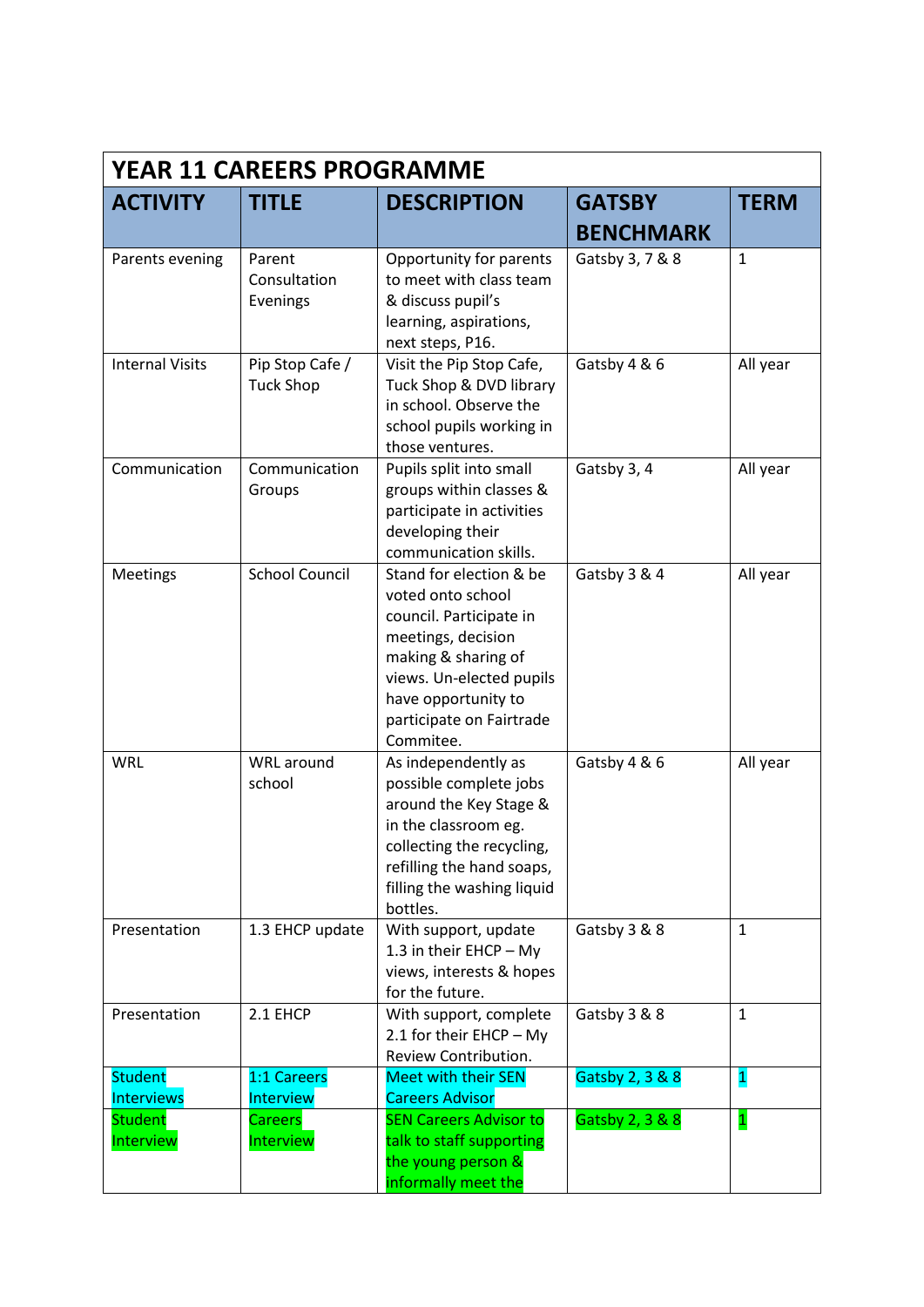|                                        |                                                             | young person, possibly<br>observing in class                                                                                                                                                                                                        |                                |                      |
|----------------------------------------|-------------------------------------------------------------|-----------------------------------------------------------------------------------------------------------------------------------------------------------------------------------------------------------------------------------------------------|--------------------------------|----------------------|
| Meeting                                | <b>EHCP Review -</b><br>pupil                               | Attend EHCP review,<br>present their<br>contribution &<br>participate in discussion<br>about their next<br>destination and hopes<br>for the future.                                                                                                 | Gatsby 2, 3 & 8                | $\mathbf{1}$         |
| Meeting                                | <b>EHCP</b> review<br>-others                               | Parents, Specialist<br>Careers Advisor,,<br>teacher and where<br>appropriate medical<br>staff, speech therapist &<br>social worker attend<br><b>EHCP review &amp;</b><br>participate in<br>discussions about the<br>young person & their<br>future. | Gatsby 2, 3, 7 & 8             | 1                    |
| <b>Work Related</b><br>Learning        | Vocational<br><b>Pathways</b><br>Carousal -<br><b>Sport</b> | Develop skills required<br>for work in sport eg.<br>organising small games,<br>health & safety,<br>designing & using a<br>circuit, healthy living.                                                                                                  | Gatsby 3 & 4                   | $\mathbf{1}$         |
| <b>Pathway Visits</b>                  | <b>Work Related</b><br><b>Visits - Sports</b><br>Centre     | Visit a sports centre &<br>identify jobs found there<br>& the tasks involved.                                                                                                                                                                       | Gatsby 5 & 6                   | $\mathbf{1}$         |
|                                        |                                                             |                                                                                                                                                                                                                                                     |                                |                      |
| <b>Class Visits</b>                    | Places of work                                              | Visit different places of<br>work - meeting staff,<br>seeing different jobs<br>that are carried out<br>there and looking<br>around the venues.                                                                                                      | Gatsby 2, 5 & 6                | 1, 2 & 3             |
| <b>Class Visits</b><br>Preparation for | Community<br>Employability                                  | Visit different places in<br>the community and<br>learn about work and<br>leisure opportunities at<br>these places eg.<br>supermarkets, tenpin<br>bowling alley, park.<br>Preparation for Adult                                                     | Gatsby 2, 5 & 6<br>Gatsby 3, 4 | 1, 2 & 3<br>All year |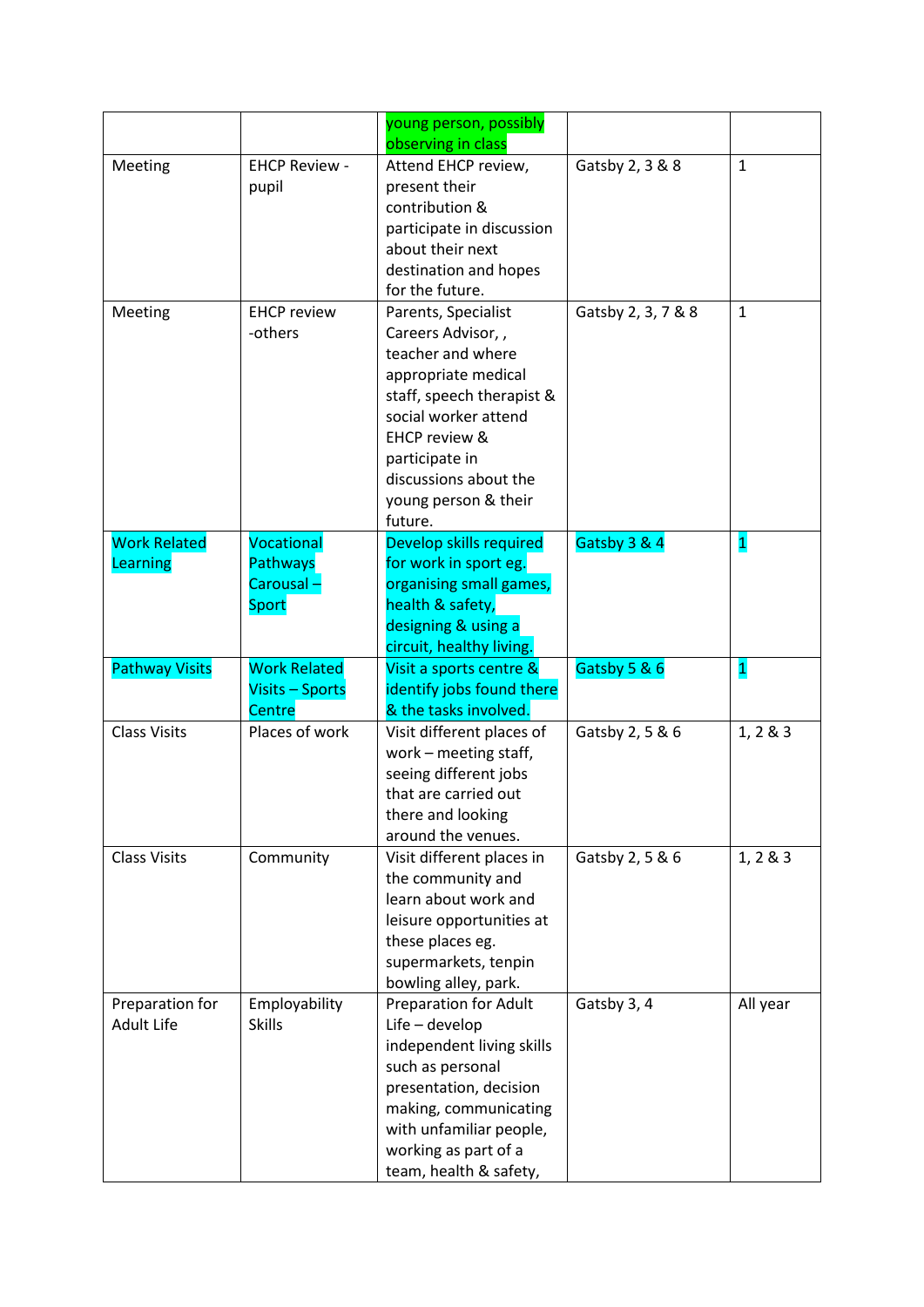|                       |                         | mutual respect, problem             |                 |                         |
|-----------------------|-------------------------|-------------------------------------|-----------------|-------------------------|
|                       |                         | solving and leadership.             |                 |                         |
| <b>Visits</b>         | <b>Travel Training</b>  | Use public transport,               | Gatsby 3, 4,    | Through-                |
|                       |                         | developing the skills               |                 | out the                 |
|                       |                         | needed to travel as                 |                 | year                    |
|                       |                         | independently as                    |                 |                         |
|                       |                         | possible.                           |                 |                         |
| Enterprise            | Christmas               | Be involved in an                   | Gatsby 4        | $\mathbf{1}$            |
|                       | Market                  | enterprise task for the             |                 |                         |
|                       |                         | annual Applefield's                 |                 |                         |
|                       |                         | Christmas market.                   |                 |                         |
| <b>Work Related</b>   | Vocational              | Develop skills required             | Gatsby 3 & 4    | 2(1/2)                  |
| Learning              | <b>Pathways</b>         | for work in the creative            |                 | term)                   |
|                       | Carousal-               | arts industry - focusing            |                 |                         |
|                       | <b>Creative Arts</b>    | on the cinema or a                  |                 |                         |
|                       |                         | performance.                        |                 |                         |
| <b>Pathway Visits</b> | <b>Work Related</b>     | Visit a cinema or theatre           | Gatsby 5 & 6    | 2(1/2)                  |
|                       | Visits - Cinema         | & identify jobs found               |                 | term)                   |
|                       | or theatre              | there & the tasks                   |                 |                         |
|                       |                         | involved.                           |                 |                         |
| <b>Work Related</b>   | Vocational              | Develop skills required             | Gatsby 3 & 4    | 2(1/2)                  |
| Learning              | Pathways                | for work in the area of             |                 | term)                   |
|                       | Carousal-               | working with animals                |                 |                         |
|                       | <b>Animal Care</b>      |                                     |                 |                         |
| <b>Pathway Visits</b> | <b>Work Related</b>     | Visit a pet shop /                  | Gatsby 5 & 6    | 2(1/2)                  |
|                       | Visits - Animal         | <b>Askham Bryan or animal</b>       |                 | term)                   |
|                       | Care                    | care centre & identify              |                 |                         |
|                       |                         | jobs found there & the              |                 |                         |
|                       |                         | tasks involved.                     |                 |                         |
| Discovery Day         | 'Work' Discovery        | <b>Attend 'Work Discovery</b>       | Gatsby 2, 5 & 6 | $\overline{2}$          |
|                       | Day                     | Day' - meeting different            |                 |                         |
|                       |                         | employers, listening to             |                 |                         |
|                       |                         | the employers talk                  |                 |                         |
|                       |                         | about their work and                |                 |                         |
|                       |                         | completing a task linked            |                 |                         |
|                       |                         | with that specific job.             |                 |                         |
| Presentation          | Life in P16 / Post      | Watch Yr 14's                       | Gatsby 2 & 7    | 2 or 3                  |
|                       | <b>School Provision</b> | presentation about life             |                 |                         |
|                       |                         | in P16 at Applefields or            |                 |                         |
|                       |                         | Post School Provision.              |                 |                         |
|                       |                         | Ask questions.                      |                 |                         |
| <b>Visit</b>          | <b>Opportunities</b>    | <b>Opportunity for pupils &amp;</b> | Gatsby 6        | 2?                      |
|                       | Fair                    | Parents to speak to a               | Gatsby 7        |                         |
|                       |                         | variety of FE Providers &           |                 |                         |
|                       |                         | some local employers                |                 |                         |
|                       |                         | about work                          |                 |                         |
|                       |                         | opportunities.                      |                 |                         |
| <b>Visits</b>         | Transition              | Participate in transition           | Gatsby 2, 7 & 8 | 3                       |
|                       | Sessions                | sessions in Applefields             |                 |                         |
|                       |                         | P16.                                |                 |                         |
| <b>Work Related</b>   | Vocational              | Develop skills required             | Gatsby 3, 4 & 6 | $\overline{\mathbf{3}}$ |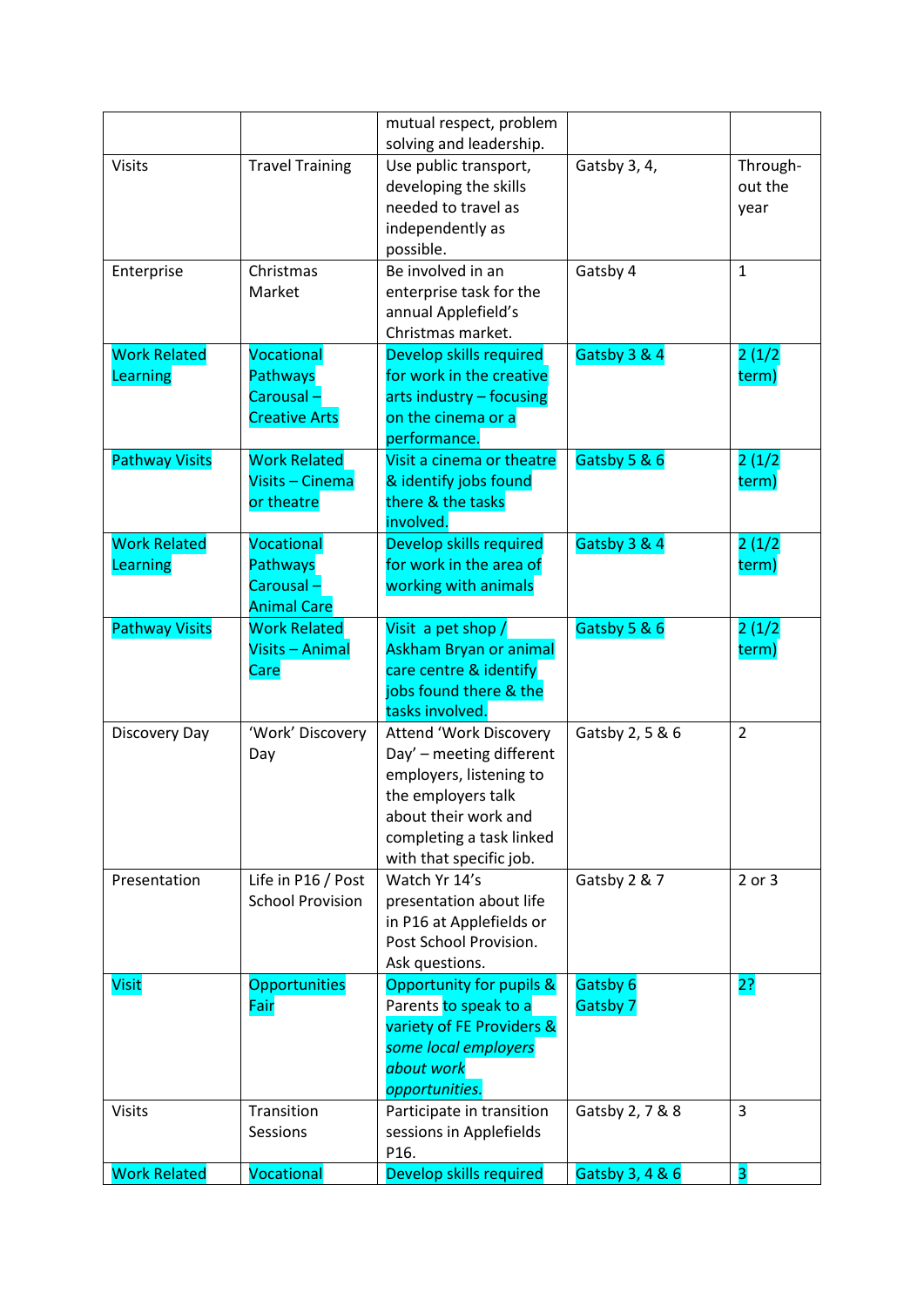| Learning                  | <b>Pathways</b>      | for work in catering eg.                        |                   |                         |
|---------------------------|----------------------|-------------------------------------------------|-------------------|-------------------------|
|                           | Carousal -           | work with a buddy in the                        |                   |                         |
|                           | Catering             | Pip Stop Cafe for the                           |                   |                         |
|                           |                      | morning.                                        |                   |                         |
| <b>Pathway Visits</b>     | <b>Work Related</b>  | Visit a cafe & identify                         | Gatsby 5 & 6      | $\overline{\mathbf{3}}$ |
|                           | Visits - Cafe        | jobs found there & the                          |                   |                         |
|                           |                      | tasks involved.                                 |                   |                         |
| <b>Workshops</b>          | <b>External Work</b> | <b>Small groups of selected</b>                 | Gatsby 3, 4, 5, 6 | <b>Blocks</b>           |
|                           | Projects             | pupils attend workshops                         |                   | within the              |
|                           |                      | on or off-site eg. Tool                         |                   | year                    |
|                           |                      | <b>Box / Shakespeare</b>                        |                   |                         |
|                           |                      | Project                                         |                   |                         |
| <b>PSHE</b>               | Personal /           | <b>Update their personal</b>                    | Gatsby 3 & 4      | $\overline{\mathbf{3}}$ |
|                           | Vocational           | profile including the                           |                   |                         |
|                           | Profile              | vocational section.                             |                   |                         |
| Informal Open             | <b>Garden Party</b>  | Parents, pupils and staff                       | Gatsby 2, 7       | 3                       |
| Morning                   |                      | invited to attend an end                        |                   |                         |
|                           |                      | of year garden party.                           |                   |                         |
|                           |                      | Informal conversations                          |                   |                         |
|                           |                      | held with staff & pupils                        |                   |                         |
|                           |                      | about post school                               |                   |                         |
|                           |                      | provision & next steps.                         |                   |                         |
| Parents'                  | $Y11 - 14$ Parents'  | Opportunity for parents                         | Gatsby 2, 7 & 8   | 1?                      |
| Morning                   | Morning              | and students to learn                           |                   |                         |
|                           |                      | about local post-19                             |                   |                         |
|                           |                      | provision.                                      |                   |                         |
| Presentation              | Motivational         | Attend special                                  | Gatsby 2, 5 & 7   | 1 & 2                   |
|                           | Speaker              | assemblies that involve                         |                   |                         |
|                           |                      | ex-pupils or other young                        |                   |                         |
|                           |                      | people talking about                            |                   |                         |
|                           |                      | their experiences at their                      |                   |                         |
|                           |                      | different destinations.                         |                   |                         |
| Receive                   | Work &               | Pupils receive                                  | Gatsby 2, 3 & 7   | <b>All year</b>         |
| Information               | Apprenticeship       | information about                               |                   |                         |
|                           | <b>Vacancies</b>     | specialist arts & sports                        |                   |                         |
| How can we do             |                      | clubs, different disability                     |                   |                         |
| this that best            |                      | organisations, local                            |                   |                         |
| suits our pupils?         |                      | college open days,                              |                   |                         |
|                           |                      | apprenticeship                                  |                   |                         |
|                           |                      | vacancies and part time                         |                   |                         |
|                           | <b>NCS</b>           | work opportunities.                             |                   | $\mathbf{1}$            |
| Presentation              |                      | Assembly by NCS on<br>opportunities they run in | Gatsby 5          |                         |
|                           |                      | the summer holidays.                            |                   |                         |
| Presentation              | Duke of              | Assembly about DofE                             | Gatsby 4, 5       | 1                       |
|                           | Edinburgh            | Award.                                          |                   |                         |
| <b>What age being</b>     | award                |                                                 |                   |                         |
| given this                |                      |                                                 |                   |                         |
| opportunity in            |                      |                                                 |                   |                         |
| school?                   |                      |                                                 |                   |                         |
| <b>Service / Physical</b> | <b>Duke of</b>       | Pupils participate in                           | <b>Gatsby 4</b>   | All year                |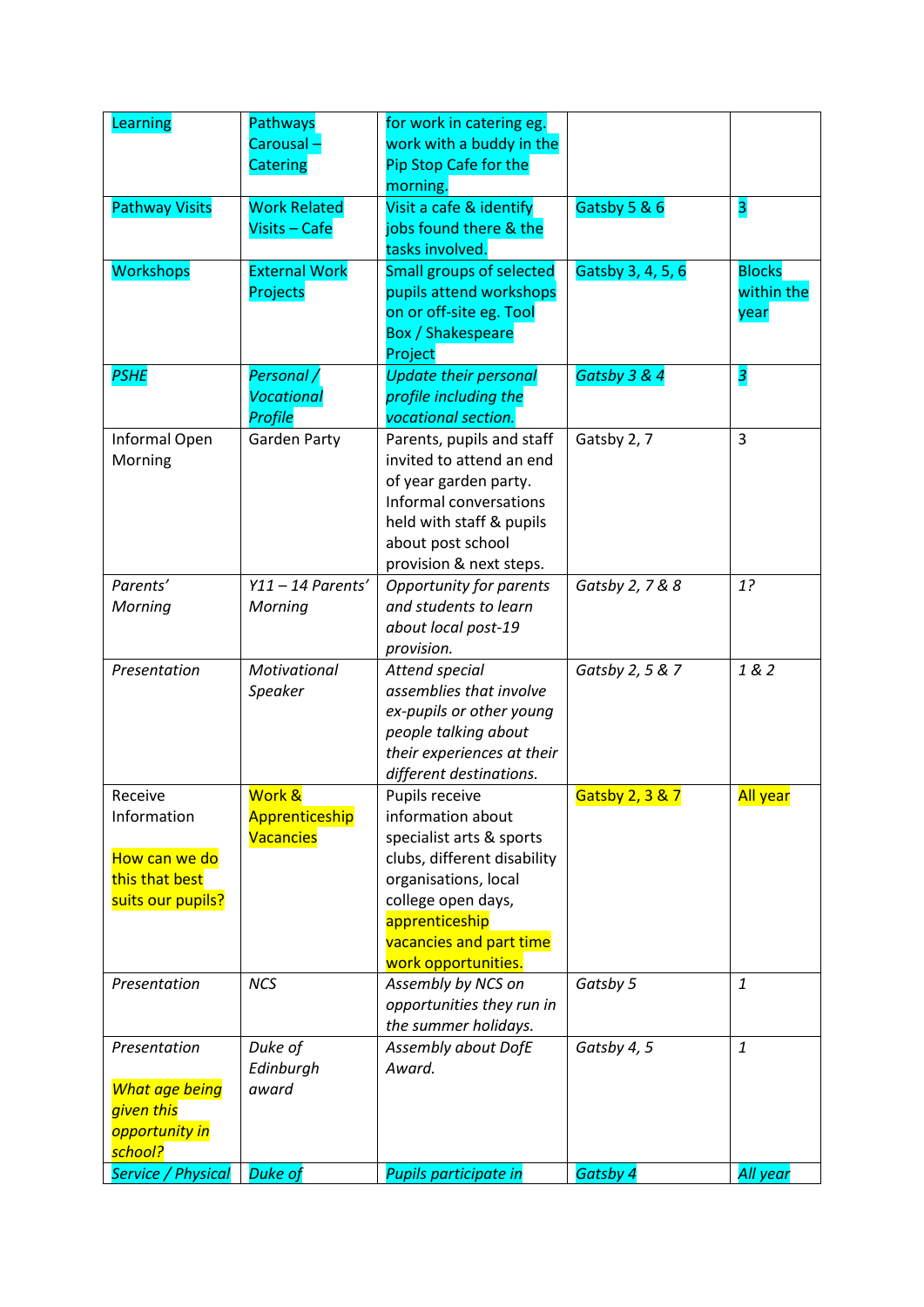| /Expedition/      | <b>Edinburgh Award</b> | <b>Duke of Edinburgh</b>  |  |
|-------------------|------------------------|---------------------------|--|
| <b>Skill</b>      |                        | <b>Award with support</b> |  |
|                   |                        | from school.              |  |
| *Work             | <b>Work Experience</b> | For Year 11 pupils at     |  |
| Experience*       | Placement              | Manor or Millthorpe the   |  |
|                   |                        | areas with a *found in Yr |  |
|                   |                        | 13 will need to be        |  |
|                   |                        | covered.                  |  |
| <b>Transition</b> | Transition             | For Year 11 pupils at     |  |
| Programme         |                        | Manor, Millthorpe or      |  |
|                   |                        | Applefield's pupils who   |  |
|                   |                        | are chosing to leave      |  |
|                   |                        | school areas with a       |  |
|                   |                        | #found in Yr 14 will need |  |
|                   |                        | to be covered             |  |

| <b>YEAR 12 CAREERS PROGRAMME</b> |                                      |                                                                                                                                                                                                                                                                           |                    |               |
|----------------------------------|--------------------------------------|---------------------------------------------------------------------------------------------------------------------------------------------------------------------------------------------------------------------------------------------------------------------------|--------------------|---------------|
| <b>ACTIVITY</b>                  | <b>TITLE</b>                         | <b>DESCRIPTION</b>                                                                                                                                                                                                                                                        | <b>GATSBY</b>      | <b>TERM</b>   |
|                                  |                                      |                                                                                                                                                                                                                                                                           | <b>BENCHMARK</b>   |               |
| Parents evening                  | Parent<br>Consultation<br>Evenings   | Opportunity for parents<br>to meet with class team<br>& discuss pupil's<br>learning, aspirations,<br>next steps.                                                                                                                                                          | Gatsby 3, 7 & 8    | $\mathbf{1}$  |
| <b>Work Related</b><br>Learning  | Vocational<br><b>Pathways</b>        | After a day's taster<br>session in each, choose<br>vocational pathway for<br>the year & spend one<br>day a week developing<br>skills within that area of<br>work - horticulture,<br>sport, catering & DT.<br>Where appropriate<br><b>ASDAN Accreditation</b><br>achieved. | Gatsby 3, 4 & 6    | All year      |
| <b>Pathway Visits</b>            | <b>Work Related</b><br><b>Visits</b> | Visit places of work<br>linked with their<br>vocational pathway.                                                                                                                                                                                                          | Gatsby 3, 4, 5 & 6 | $1, 2$ or $3$ |
| <b>WRL</b>                       | WRL around<br>school                 | As independently as<br>possible complete jobs<br>around the school & in<br>the classroom eg.<br>collecting the recycling,<br>refilling the hand soaps,<br>filling the washing liquid<br>bottles.                                                                          | Gatsby 4 & 6       | All year      |
| <b>Class Visits</b>              | Places of work                       | Visit different places of<br>work - meeting staff,<br>seeing different jobs                                                                                                                                                                                               | Gatsby 2, 5 & 6    | 1, 2 & 3      |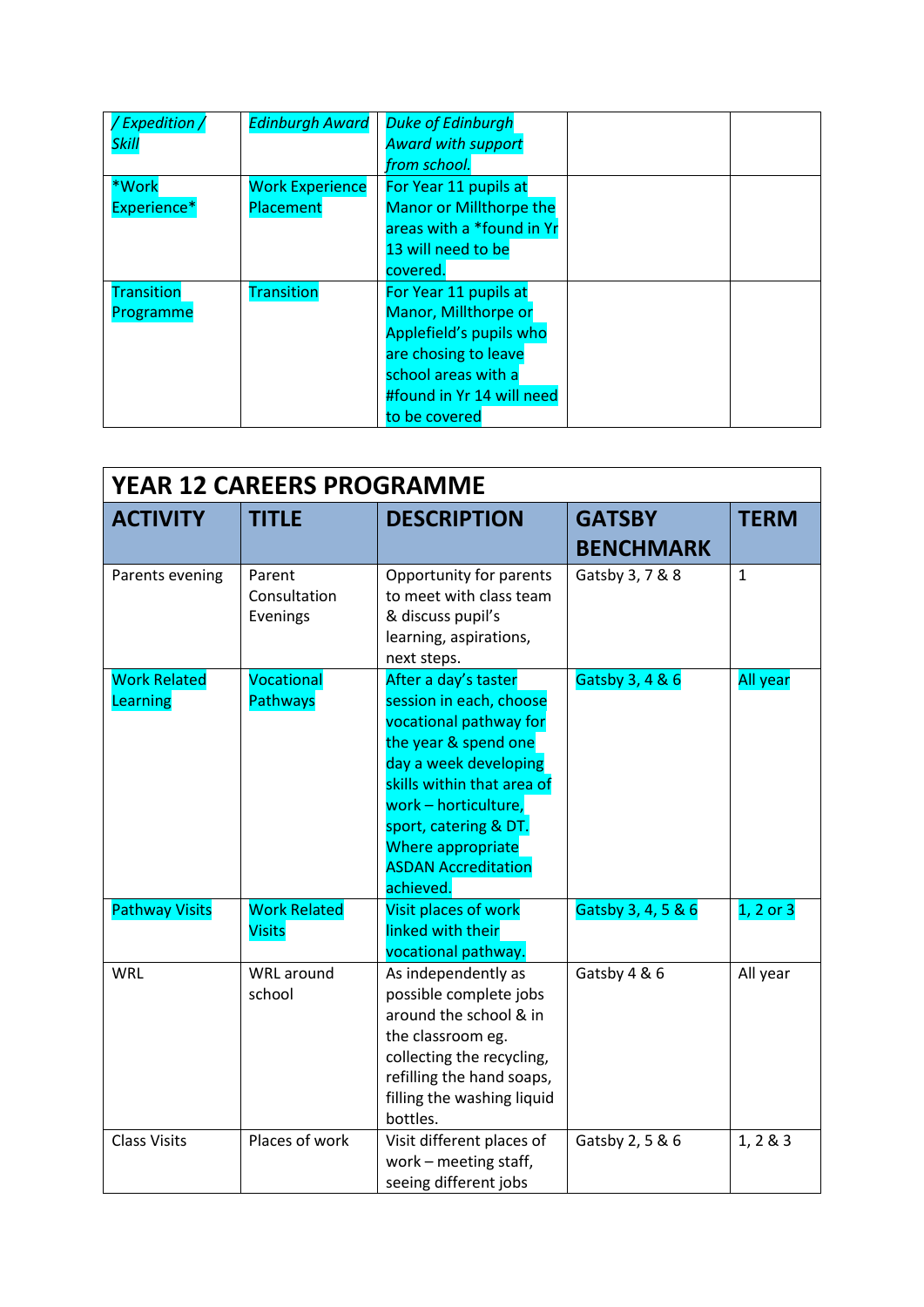|                        |                        | that are carried out            |                   |               |
|------------------------|------------------------|---------------------------------|-------------------|---------------|
|                        |                        | there and looking               |                   |               |
|                        |                        | around the venues.              |                   |               |
| <b>Class Visits</b>    | Community              | Visit different places in       | Gatsby 2, 5 & 6   | 1, 2 & 3      |
|                        |                        | the community and               |                   |               |
|                        |                        | learn about work and            |                   |               |
|                        |                        | leisure opportunities at        |                   |               |
|                        |                        | these places eg.                |                   |               |
|                        |                        | supermarkets, tenpin            |                   |               |
|                        |                        | bowling alley, park.            |                   |               |
| Preparation for        | Employability          | <b>Preparation for Adult</b>    | Gatsby 3, 4       | All year      |
| <b>Adult Life</b>      | <b>Skills</b>          | $Life$ – develop                |                   |               |
|                        |                        | independent living skills       |                   |               |
|                        |                        | such as personal                |                   |               |
|                        |                        | presentation, decision          |                   |               |
|                        |                        | making, communicating           |                   |               |
|                        |                        | with unfamiliar people,         |                   |               |
|                        |                        | travel training, working        |                   |               |
|                        |                        | as part of a team, health       |                   |               |
|                        |                        | & safety, mutual                |                   |               |
|                        |                        | respect, problem solving        |                   |               |
|                        |                        | and leadership.                 |                   |               |
| <b>Visits</b>          | <b>Travel Training</b> | Use public transport,           | Gatsby 3, 4,      | Through-      |
|                        |                        | developing the skills           |                   | out the       |
|                        |                        | needed to travel as             |                   | year          |
|                        |                        | independently as                |                   |               |
|                        |                        | possible.                       |                   |               |
| <b>Internal Visits</b> | Pip Stop Cafe /        | Visit the Pip Stop Cafe,        | Gatsby 4 & 6      | All year      |
|                        | <b>Tuck Shop</b>       | Tuck Shop & DVD library         |                   |               |
|                        |                        | in school. Observe the          |                   |               |
|                        |                        | school pupils working in        |                   |               |
|                        |                        | those ventures.                 |                   |               |
| Communication          | Communication          | Pupils split into small         | Gatsby 3, 4       | All year      |
|                        | Groups                 | groups within classes &         |                   |               |
|                        |                        | participate in activities       |                   |               |
|                        |                        | developing their                |                   |               |
|                        |                        | communication skills.           |                   |               |
| Meetings               | <b>School Council</b>  | Stand for election & be         | Gatsby 3 & 4      | All year      |
|                        |                        | voted onto school               |                   |               |
|                        |                        | council. Participate in         |                   |               |
|                        |                        | meetings, decision              |                   |               |
|                        |                        | making & sharing of             |                   |               |
|                        |                        | views. Un-elected pupils        |                   |               |
|                        |                        | have opportunity to             |                   |               |
|                        |                        | participate on Fairtrade        |                   |               |
|                        |                        | Committee.                      |                   |               |
| <b>Workshops</b>       | <b>External Work</b>   | <b>Small groups of selected</b> | Gatsby 3, 4, 5, 6 | <b>Blocks</b> |
|                        | Projects               | pupils attend workshops         |                   | within the    |
|                        |                        | on or off-site eg. Tool         |                   | year          |
|                        |                        | <b>Box / Shakespeare</b>        |                   |               |
|                        |                        |                                 |                   |               |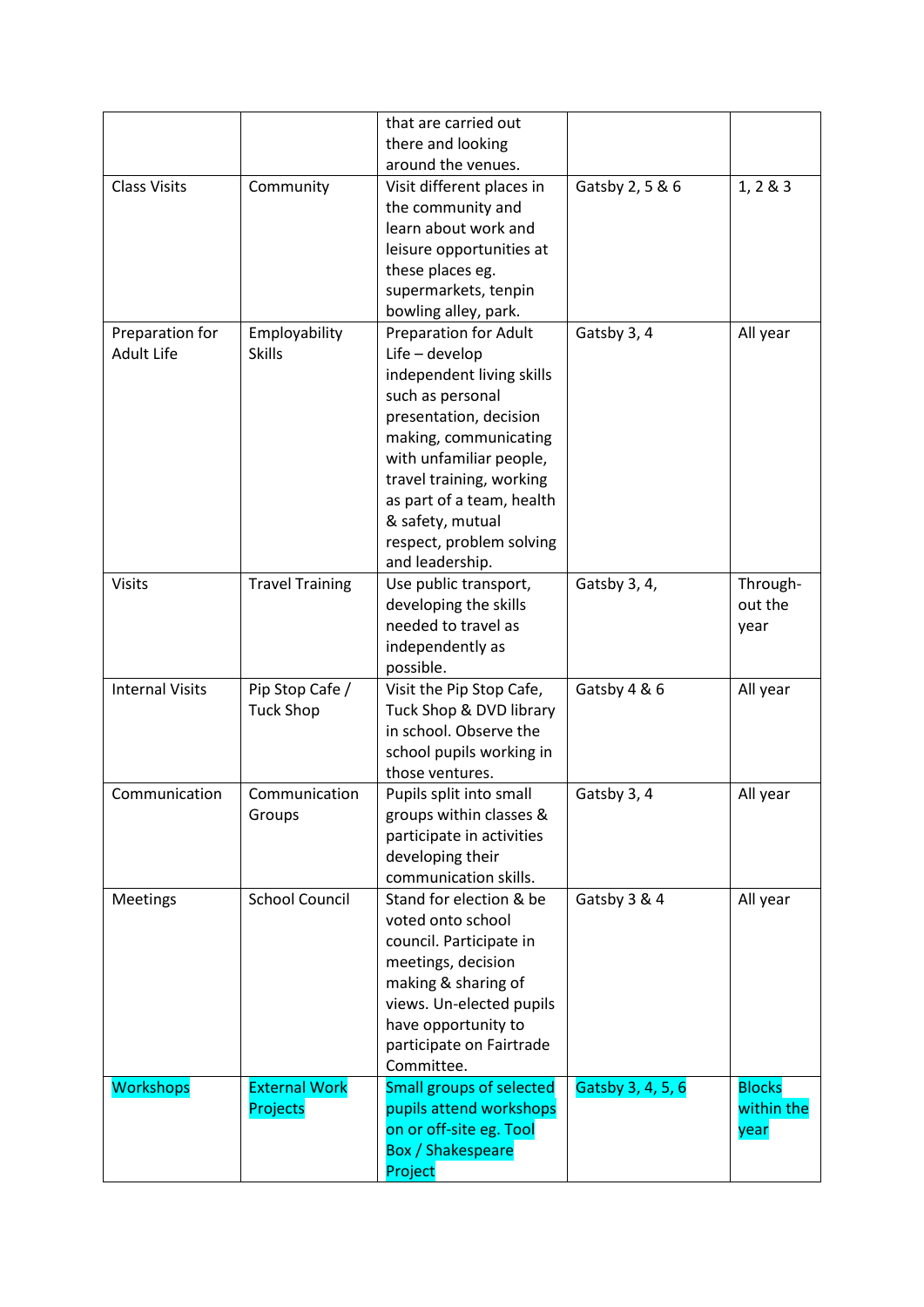| <b>Lessons</b>        | <b>Young Enterprise</b>         | <b>Run the Young</b>                                          | Gatsby 4 & 5       | 1, 2                    |
|-----------------------|---------------------------------|---------------------------------------------------------------|--------------------|-------------------------|
|                       |                                 | <b>Enterprise Scheme with</b><br>the class, creating a        |                    |                         |
|                       |                                 | company & making /                                            |                    |                         |
|                       |                                 | selling a product or                                          |                    |                         |
|                       |                                 | service                                                       |                    |                         |
| <b>External Event</b> | <b>Young Enterprise</b><br>Fair | Sell product or service at<br><b>Young Enterprise Fair(s)</b> | Gatsby 4, 5 & 6    | 1, 2                    |
| Enterprise            | Christmas                       | Be involved in an                                             | Gatsby 4           | $\mathbf{1}$            |
|                       | Market                          | enterprise task for the<br>annual Applefield's                |                    |                         |
|                       |                                 | Christmas market.                                             |                    |                         |
| Parents'              | $Y11 - 14$ Parents'             | <b>Opportunity for parents</b>                                | Gatsby 2, 7 & 8    | 1 or 2?                 |
| Morning               | Morning                         | and students to learn                                         |                    |                         |
|                       |                                 | about local post-19                                           |                    |                         |
|                       |                                 | provision.                                                    |                    |                         |
| Presentation          | 2.1 EHCP                        | With support, complete                                        | Gatsby 3 & 8       | $\overline{2}$          |
|                       |                                 | 2.1 for their EHCP<br>Review - My Review                      |                    |                         |
|                       |                                 | Contribution.                                                 |                    |                         |
|                       |                                 |                                                               |                    |                         |
| <b>Student</b>        | 1:1 Careers                     | <b>Meet with their SEN</b>                                    | Gatsby 2, 3 & 8    | $\overline{2}$          |
| <b>Interviews</b>     | Interview                       | <b>Careers Advisor - chat</b>                                 |                    |                         |
|                       |                                 | about how they are                                            |                    |                         |
|                       |                                 | getting on at Applefields<br>& P19 options                    |                    |                         |
| <b>Student</b>        | <b>Careers</b>                  | <b>SEN Careers Advisor to</b>                                 | Gatsby 2, 3 & 8    | $\overline{\mathbf{2}}$ |
| Interview             | Interview                       | talk to staff supporting                                      |                    |                         |
|                       |                                 | the young person &                                            |                    |                         |
|                       |                                 | informally meet the                                           |                    |                         |
|                       |                                 | young person, possibly                                        |                    |                         |
| Meeting               | <b>EHCP Review -</b>            | observing in class<br>Attend EHCP review,                     | Gatsby 2, 3 & 8    | $\overline{2}$          |
|                       | pupil                           | present their                                                 |                    |                         |
|                       |                                 | contribution &                                                |                    |                         |
|                       |                                 | participate in discussion                                     |                    |                         |
|                       |                                 | about their next                                              |                    |                         |
|                       |                                 | destination and hopes                                         |                    |                         |
|                       | <b>EHCP</b> review              | for the future.<br>Parents, Specialist                        | Gatsby 2, 3, 7 & 8 | 2                       |
| Meeting               | -others                         | Careers Advisor, teacher                                      |                    |                         |
|                       |                                 | and where appropriate                                         |                    |                         |
|                       |                                 | medical staff, speech                                         |                    |                         |
|                       |                                 | therapist & social                                            |                    |                         |
|                       |                                 | worker attend EHCP                                            |                    |                         |
|                       |                                 | review & participate in                                       |                    |                         |
|                       |                                 | discussions about the<br>young person & their                 |                    |                         |
|                       |                                 | future.                                                       |                    |                         |
| <b>Visit</b>          | Opportunities                   | <b>Opportunity for pupils &amp;</b>                           | Gatsby 6           | $\overline{2}$          |
|                       | Fair                            | Parents to speak to a                                         | <b>Gatsby 7</b>    |                         |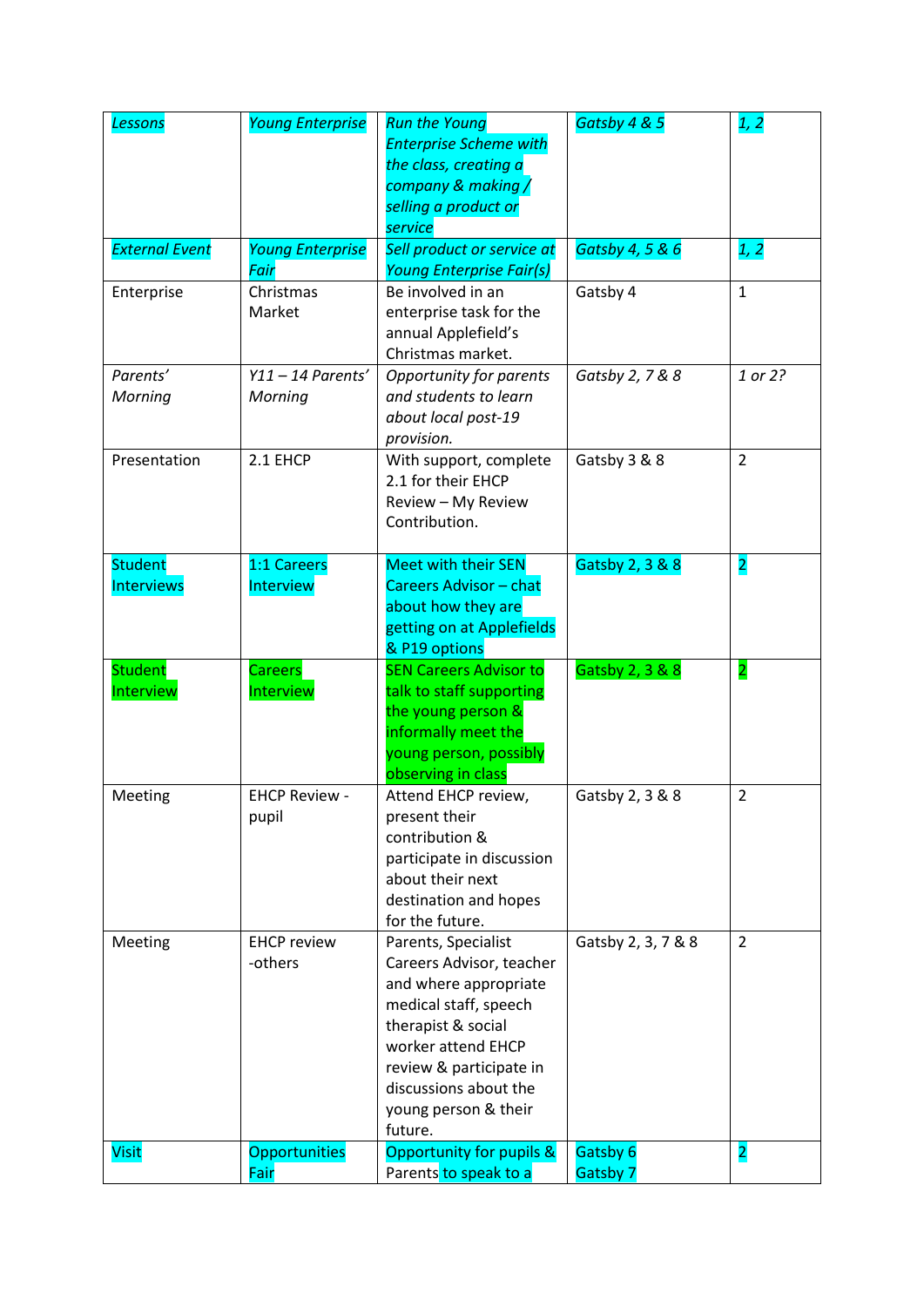|                   |                      | variety of FE Providers &    |                 |                |
|-------------------|----------------------|------------------------------|-----------------|----------------|
|                   |                      | some local employers         |                 |                |
|                   |                      | about work                   |                 |                |
|                   |                      | opportunities.               |                 |                |
| Lessons           | <b>World of Work</b> | <b>Grow in awareness of</b>  | Gatsby 4        | $\overline{2}$ |
|                   |                      | different jobs & the skills  |                 |                |
|                   |                      | & tasks that are involved    |                 |                |
|                   |                      | in those jobs.               |                 |                |
|                   |                      | <b>Understand the</b>        |                 |                |
|                   |                      | difference between           |                 |                |
|                   |                      | leisure and work, paid       |                 |                |
|                   |                      | employment &                 |                 |                |
|                   |                      | volunteering. Challenge      |                 |                |
|                   |                      | stereotyping.                |                 |                |
| Discovery Day     | 'Work' Discovery     | Attend 'Work Discovery       | Gatsby 2, 5 & 6 | 2              |
|                   | Day                  | Day' - meeting different     |                 |                |
|                   |                      | employers, listening to      |                 |                |
|                   |                      | the employers talk           |                 |                |
|                   |                      | about their work and         |                 |                |
|                   |                      | completing a task linked     |                 |                |
|                   |                      | with that specific job.      |                 |                |
| Presentation      | Post School          | Watch Yr 14's                | Gatsby 2 & 7    | 3              |
|                   | Provision            | presentation about Post      |                 |                |
|                   |                      | <b>School Provision. Ask</b> |                 |                |
|                   |                      | questions.                   |                 |                |
| <b>PSHE</b>       | Personal /           | Update their profile         | Gatsby 3, 4     | 3              |
|                   | Vocational           |                              |                 |                |
|                   | Profile              |                              |                 |                |
| Assembly          | Celebration          | Hold a celebration           | Gatsby 5 & 6    | $\mathfrak{Z}$ |
|                   | Assembly - years     | assembly in recognition      |                 |                |
|                   | $12 - 14$            | of the different work        |                 |                |
|                   |                      | placements. Pupils from      |                 |                |
|                   |                      | Year 12 and Parents &        |                 |                |
|                   |                      | Pupils who have              |                 |                |
|                   |                      | completed work               |                 |                |
|                   |                      | placements to be invited     |                 |                |
|                   |                      | along with the               |                 |                |
|                   |                      | employers.                   |                 |                |
| Presentation      | Motivational         | Attend special               | Gatsby 2, 5 & 7 | 182            |
|                   | Speaker              | assemblies that involve      |                 |                |
|                   |                      | ex-pupils or other young     |                 |                |
|                   |                      | people talking about         |                 |                |
|                   |                      | their experiences at their   |                 |                |
|                   |                      | different destinations.      |                 |                |
| Receive           | Work &               | Pupils receive               | Gatsby 2, 3 & 7 | All year       |
| Information       | Apprenticeship       | information about            |                 |                |
|                   | <b>Vacancies</b>     | specialist arts & sports     |                 |                |
| How can we do     |                      | clubs, different disability  |                 |                |
| this that best    |                      | organisations, local         |                 |                |
| suits our pupils? |                      | college open days,           |                 |                |
|                   |                      | apprenticeship               |                 |                |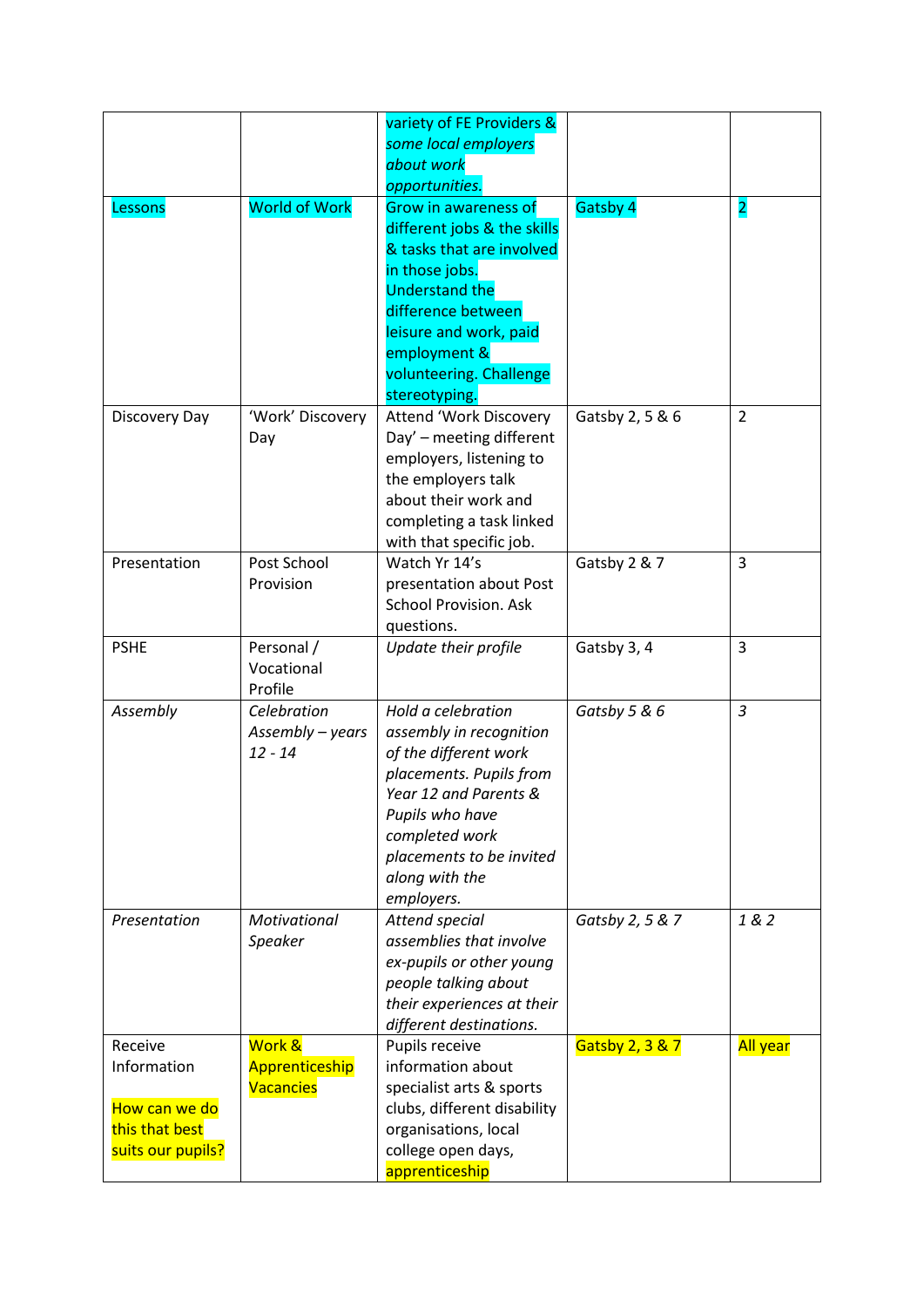|                                                                                  |                                          | vacancies and part time<br>work opportunities.                                                 |             |                 |
|----------------------------------------------------------------------------------|------------------------------------------|------------------------------------------------------------------------------------------------|-------------|-----------------|
| Presentation                                                                     | <b>NCS</b>                               | Assembly by NCS on<br>opportunities they run in<br>the summer holidays.                        | Gatsby 5    | $\mathbf{1}$    |
| Presentation<br><b>What age being</b><br>given this<br>opportunity in<br>school? | Duke of<br>Edinburgh<br>award            | Assembly about DofE<br>Award.                                                                  | Gatsby 4, 5 | $\mathbf{1}$    |
| Service / Physical<br>/Expedition /<br><b>Skill</b>                              | <b>Duke of</b><br><b>Edinburgh Award</b> | Pupils participate in<br><b>Duke of Edinburgh</b><br><b>Award with support</b><br>from school. | Gatsby 4    | <b>All year</b> |

| <b>YEAR 13 CAREERS PROGRAMME</b> |                                                                                                                                                                         |                                                                                                                                                              |                                   |                         |
|----------------------------------|-------------------------------------------------------------------------------------------------------------------------------------------------------------------------|--------------------------------------------------------------------------------------------------------------------------------------------------------------|-----------------------------------|-------------------------|
| <b>ACTIVITY</b>                  | <b>TITLE</b>                                                                                                                                                            | <b>DESCRIPTION</b>                                                                                                                                           | <b>GATSBY</b><br><b>BENCHMARK</b> | <b>TERM</b>             |
| Parents evening                  | Parent<br>Consultation<br>Evenings                                                                                                                                      | Opportunity for parents<br>to meet with class team<br>& discuss pupil's<br>learning, aspirations,<br>next steps & work<br>experience placements.             | Gatsby 3, 7 & 8                   | $\mathbf{1}$            |
| Presentation                     | <b>York College</b><br><b>Askham Bryan</b><br><b>College</b><br><b>Blueberry</b><br>Academy<br>Choose 2<br><b>Tang Hall Smart</b><br><b>United Response</b><br>& others | <b>Presentation in class</b><br>about courses /<br>activities available at<br>different local colleges /<br>post school providers<br>and progression routes. | Gatsby 2 & 7                      | $\overline{\mathbf{1}}$ |
| <b>Class Visits</b>              | <b>Visits</b>                                                                                                                                                           | Visit all local colleges &<br>post school providers<br>along with the class.                                                                                 | Gatsby 2, 7                       | $\overline{\mathbf{1}}$ |
| <b>Class Visits</b>              | Taster days                                                                                                                                                             | Attend taster days at the<br>above.                                                                                                                          | Gatsby 7                          | 1&2                     |
| <b>Visits</b>                    | Informal<br><b>Conversations</b>                                                                                                                                        | Meet with young adults<br>who attend the colleges<br>& post school providers,<br>chat to them about their<br>experiences.                                    | Gatsby 2, 5 & 7                   | 1,2 & 3                 |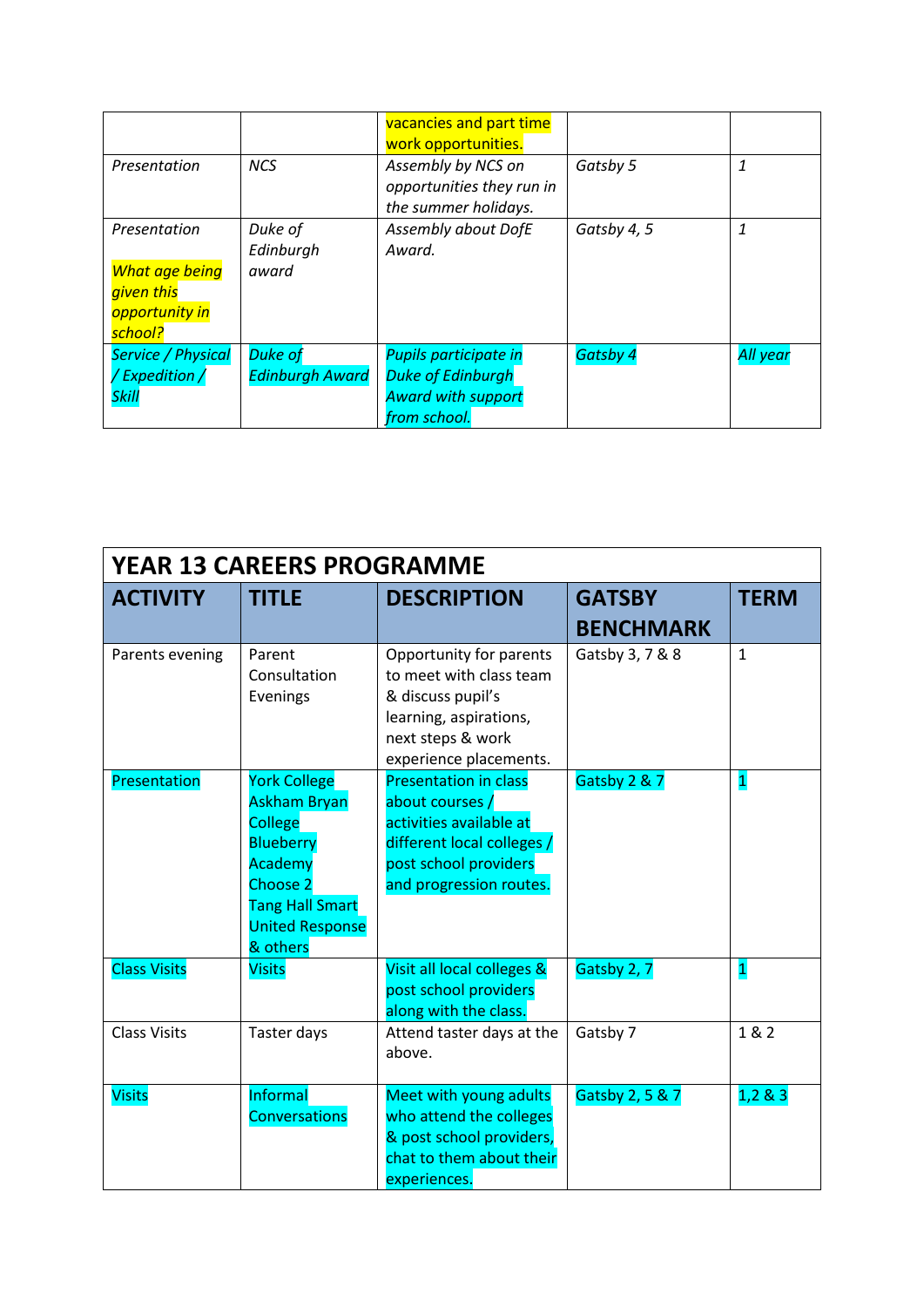| Communication                   | Communication<br>Groups                | Pupils split into small<br>groups within classes &<br>participate in activities<br>developing their<br>communication skills.                                                                                                                                              | Gatsby 3, 4        | All year     |
|---------------------------------|----------------------------------------|---------------------------------------------------------------------------------------------------------------------------------------------------------------------------------------------------------------------------------------------------------------------------|--------------------|--------------|
| Meetings                        | <b>School Council</b>                  | Stand for election & be<br>voted onto school<br>council. Participate in<br>meetings, decision<br>making & sharing of<br>views. Un-elected pupils<br>have opportunity to<br>participate on Fairtrade<br>Committee.                                                         | Gatsby 3 & 4       | All year     |
| <b>Support</b>                  | <b>Peer Mentors</b>                    | Pupils chose to be peer<br>mentors & listen to<br>younger pupils read or<br>support in the<br>playground at<br>breaktimes.                                                                                                                                                | Gatsby 3 & 4       | All year     |
| <b>Work Related</b><br>Learning | Vocational<br><b>Pathways</b>          | After a day's taster<br>session in each, choose<br>vocational pathway for<br>the year & spend one<br>day a week developing<br>skills within that area of<br>work - horticulture,<br>sport, catering & DT.<br>Where appropriate<br><b>ASDAN Accreditation</b><br>achieved. | Gatsby 3, 4 & 6    | All year     |
| <b>Pathway Visits</b>           | <b>Work Related</b><br><b>Visits</b>   | Visit places of work<br>linked with their<br>vocational pathway.                                                                                                                                                                                                          | Gatsby 3, 4, 5 & 6 | 1, 2 or 3    |
| <b>Internal Visits</b>          | Pip Stop Cafe /<br><b>Tuck Shop</b>    | Visit the Pip Stop Cafe,<br>Tuck Shop & DVD library<br>in school. Observe the<br>school pupils working in<br>those ventures.                                                                                                                                              | Gatsby 4 & 6       | All year     |
| <b>WRL</b>                      | WRL around<br>school                   | Introduce washing,<br>drying, ironing, folding &<br>distributing of school<br>tea-towels. As<br>independently as<br>possible complete jobs<br>around the school & in<br>the classroom including<br>the tea-towels.                                                        | Gatsby 4 & 6       | All year     |
| <i>*Meeting</i>                 | Y13 & 14<br>Parents'<br><b>Morning</b> | <b>Opportunity for parents</b><br>to learn about the<br>benefits of work                                                                                                                                                                                                  | Gatsby 2,3,4 & 6   | $\mathbf{1}$ |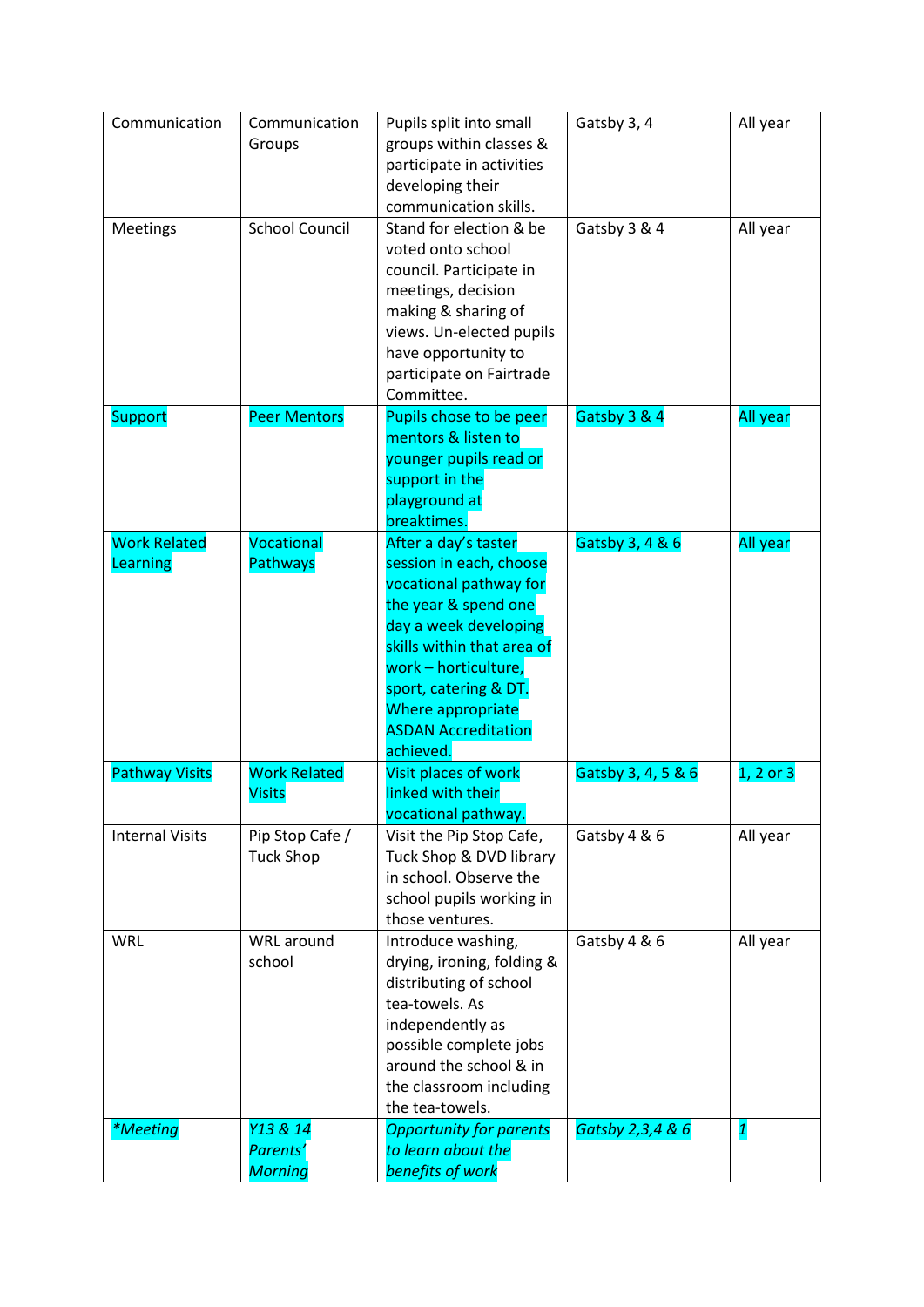|                        |                            | experience and the          |                 |                         |
|------------------------|----------------------------|-----------------------------|-----------------|-------------------------|
|                        |                            | process involved at         |                 |                         |
|                        |                            | Applefields School.         |                 |                         |
| *Lesson                | <b>Work Experience</b>     | A lesson about what         | Gatsby 4        | $\overline{\mathbf{1}}$ |
|                        | Preparation                | work experience is, the     |                 |                         |
|                        |                            | importance of it & how      |                 |                         |
|                        |                            | it is organised.            |                 |                         |
| *Class discussion      | <b>Work Experience</b>     | Participate in              | Gatsby 2 & 8    | $\overline{\mathbf{1}}$ |
|                        | <b>Options</b>             | discussions about a         |                 |                         |
|                        |                            | possible work               |                 |                         |
|                        |                            | experience placement &      |                 |                         |
|                        |                            | the different types of      |                 |                         |
|                        |                            | skills & interests that are |                 |                         |
|                        |                            | needed for different        |                 |                         |
|                        |                            | jobs. Choose the type of    |                 |                         |
|                        |                            | work they would like to     |                 |                         |
|                        |                            | try.                        |                 |                         |
| *Class Lessons         | <b>Interviews</b>          | Lessons involving the       | Gatsby 3, 4     | $\mathbf{1}$            |
|                        |                            | development of skills       |                 |                         |
|                        |                            | needed for interviews,      |                 |                         |
|                        |                            | what is needed for a        |                 |                         |
|                        |                            | good interview, role-       |                 |                         |
|                        |                            | plays & practises           |                 |                         |
| *Interview             | <b>Mock Interview</b>      | An unfamiliar adult         | Gatsby 3, 4 & 5 | $\mathbf{1}$            |
|                        |                            | linked with school to       |                 |                         |
|                        |                            | hold mock interviews.       |                 |                         |
| <i><b>*Lessons</b></i> | <b>Health &amp; Safety</b> | Lessons involving           | Gatsby 4        | $\mathbf{1}$            |
|                        | at Work                    | identifying risks &         |                 |                         |
|                        |                            | hazards, safety signs,      |                 |                         |
|                        |                            | alarms & procedures,        |                 |                         |
|                        |                            | manual handling,            |                 |                         |
|                        |                            | training, PPE, what to do   |                 |                         |
|                        |                            | when there is a             |                 |                         |
|                        |                            | problem.                    |                 |                         |
| <i><b>*Lessons</b></i> | <b>Work Experience</b>     | Lessons focused on          | Gatsby 4        | $\mathbf{1}$            |
|                        | <b>Expectations</b>        | understanding               |                 |                         |
|                        |                            | appropriate behaviour in    |                 |                         |
|                        |                            | the work place, what        |                 |                         |
|                        |                            | they need to do if          |                 |                         |
|                        |                            | something is too difficult  |                 |                         |
|                        |                            | and procedures if they      |                 |                         |
|                        |                            | are ill or have an          |                 |                         |
|                        |                            | appointment.                |                 |                         |
| *Interview             | <b>Work Experience</b>     | Attend an interview for     | Gatsby 3, 5 & 6 | 1, 2 or 3               |
|                        | Interview                  | their work placement,       |                 |                         |
|                        |                            | supported by a member       |                 |                         |
|                        |                            | of school staff, meet       |                 |                         |
|                        |                            | some of the staff they      |                 |                         |
|                        |                            | will be working with &      |                 |                         |
|                        |                            | have a tour of where        |                 |                         |
|                        |                            | they will be working.       |                 |                         |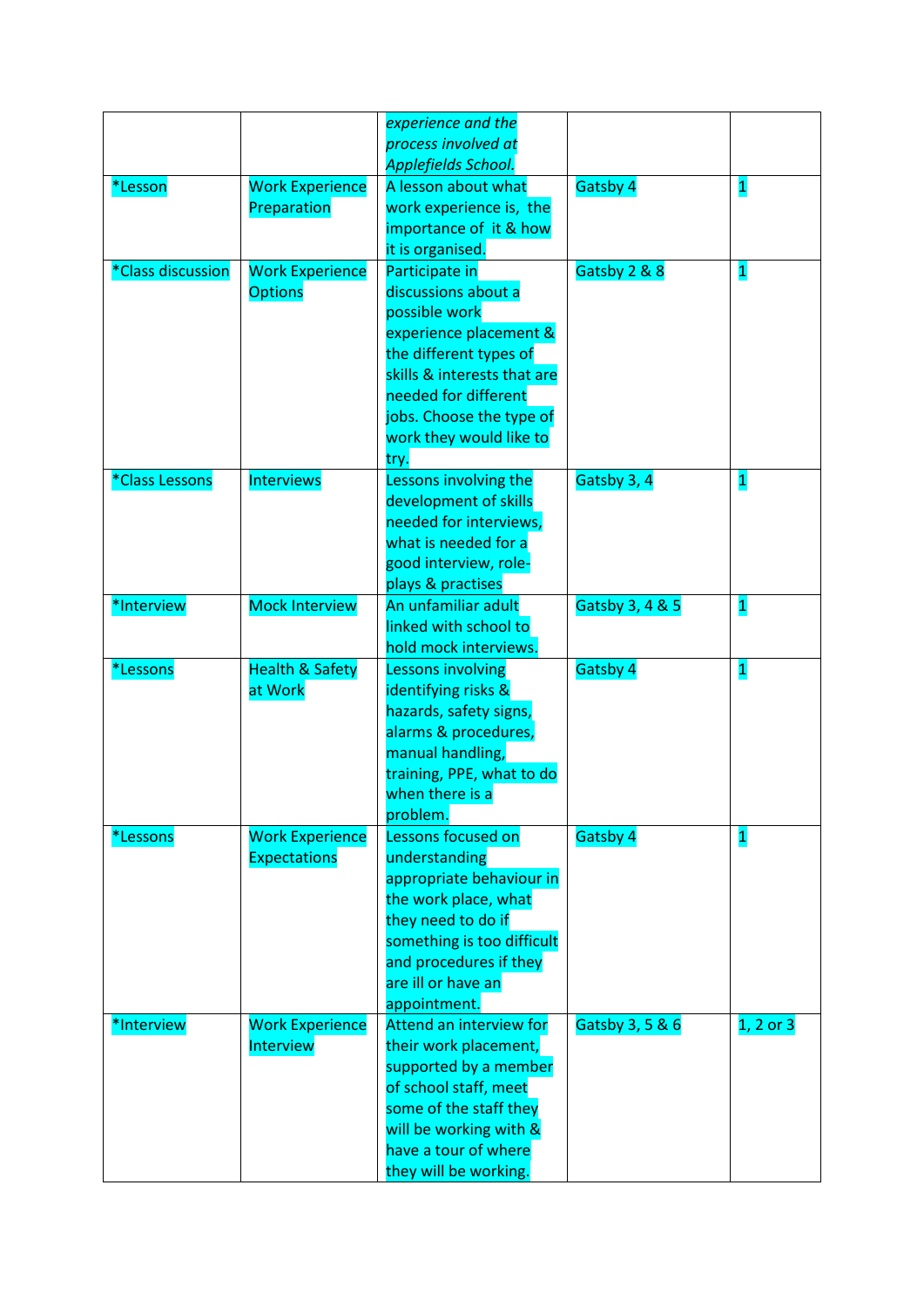| *Work                                | <b>Work Experience</b>         | Complete a work                           | Gatsby 2, 3, 5 & 6 | 1, 2 or 3     |
|--------------------------------------|--------------------------------|-------------------------------------------|--------------------|---------------|
| <b>Experience</b>                    | Placement                      | experience placement                      |                    |               |
|                                      |                                | with / without school                     |                    |               |
|                                      |                                | staff support. If                         |                    |               |
|                                      |                                | successful & the pupil is                 |                    |               |
|                                      |                                | able to work                              |                    |               |
|                                      |                                | independently, the work                   |                    |               |
|                                      |                                | experience placement                      |                    |               |
|                                      |                                | may continue 1 or 1/2                     |                    |               |
|                                      |                                | day per week for a                        |                    |               |
|                                      |                                | longer period of time.                    |                    |               |
| <b>Class Visits</b>                  | Places of work                 | Visit different places of                 | Gatsby 2, 5 & 6    | 1, 2 & 3      |
|                                      |                                | work - meeting staff,                     |                    |               |
|                                      |                                | seeing different jobs                     |                    |               |
|                                      |                                | that are carried out                      |                    |               |
|                                      |                                | there and looking                         |                    |               |
|                                      |                                | around the venues.                        |                    |               |
| <b>Class Visits</b>                  | Community                      | Visit different places in                 | Gatsby 2, 5 & 6    | 1, 2 & 3      |
|                                      |                                | the community and                         |                    |               |
|                                      |                                | learn about work and                      |                    |               |
|                                      |                                | leisure opportunities at                  |                    |               |
|                                      |                                | these places eg.                          |                    |               |
|                                      |                                | supermarkets, tenpin                      |                    |               |
|                                      |                                | bowling alley, park.                      |                    |               |
| Preparation for<br><b>Adult Life</b> | Employability<br><b>Skills</b> | Preparation for Adult<br>$Life$ – develop | Gatsby 3, 4        | All year      |
|                                      |                                | independent living skills                 |                    |               |
|                                      |                                | such as personal                          |                    |               |
|                                      |                                | presentation, decision                    |                    |               |
|                                      |                                | making, communicating                     |                    |               |
|                                      |                                | with unfamiliar people,                   |                    |               |
|                                      |                                | travel training, , working                |                    |               |
|                                      |                                | as part of a team, health                 |                    |               |
|                                      |                                | & safety, mutual                          |                    |               |
|                                      |                                | respect, problem solving                  |                    |               |
|                                      |                                | and leadership.                           |                    |               |
| <b>Visits</b>                        | <b>Travel Training</b>         | Use public transport,                     | Gatsby 3, 4,       | Through-      |
|                                      |                                | developing the skills                     |                    | out the       |
|                                      |                                | needed to travel as                       |                    | year          |
|                                      |                                | independently as                          |                    |               |
|                                      |                                | possible. Initially                       |                    |               |
|                                      |                                | supported by school but                   |                    |               |
|                                      |                                | in some cases where                       |                    |               |
|                                      |                                | appropriate supported                     |                    |               |
|                                      |                                | by YILTS.                                 |                    |               |
| <b>Workshops</b>                     | <b>External Work</b>           | <b>Small groups of selected</b>           | Gatsby 3, 4, 5, 6  | <b>Blocks</b> |
|                                      | Projects                       | pupils attend workshops                   |                    | within the    |
|                                      |                                | on or off-site eg. Tool                   |                    | year          |
|                                      |                                | <b>Box / Shakespeare</b>                  |                    |               |
|                                      |                                | Project                                   |                    |               |
| Enterprise                           | Christmas                      | Be involved in an                         | Gatsby 4           | $\mathbf{1}$  |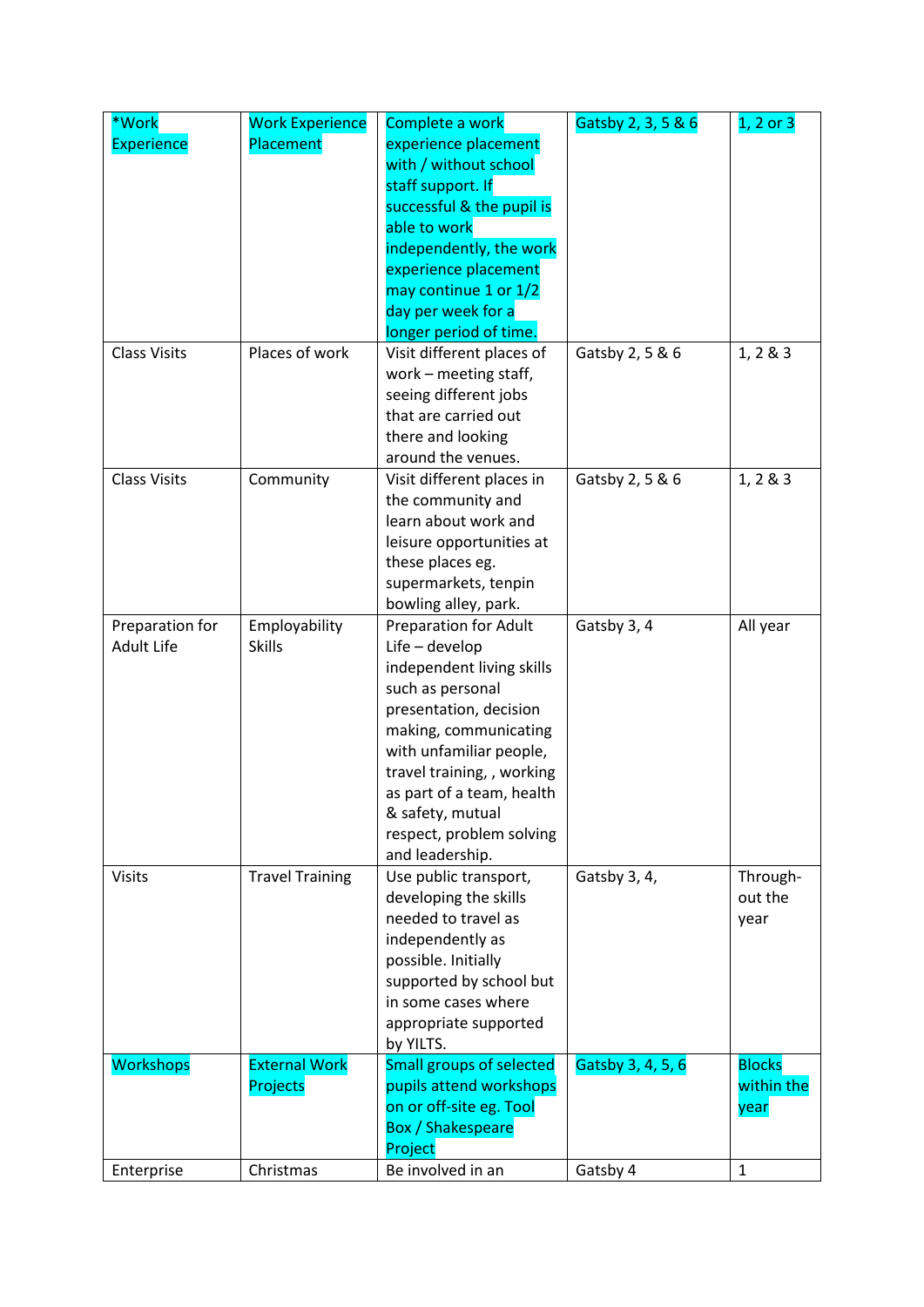|                   | Market               | enterprise task for the       |                    |                         |
|-------------------|----------------------|-------------------------------|--------------------|-------------------------|
|                   |                      | annual Applefield's           |                    |                         |
|                   |                      | Christmas market.             |                    |                         |
| Presentation      | 2.1 EHCP             | With support, complete        | Gatsby 3 & 8       | 1 or 2                  |
|                   |                      | 2.1 for their EHCP            |                    |                         |
|                   |                      | Review - My Review            |                    |                         |
|                   |                      | Contribution.                 |                    |                         |
|                   |                      |                               |                    |                         |
| <b>Student</b>    | 1:1 Careers          | <b>Meet with their SEN</b>    | Gatsby 2, 3 & 8    | $\overline{\mathbf{2}}$ |
| <b>Interviews</b> | Interview            | <b>Careers Advisor - chat</b> |                    |                         |
|                   |                      | about how they are            |                    |                         |
|                   |                      | getting on at Applefields     |                    |                         |
|                   |                      | & P19 options                 |                    |                         |
| <b>Student</b>    | <b>Careers</b>       | <b>SEN Careers Advisor to</b> | Gatsby 2, 3 & 8    | $\overline{\mathbf{2}}$ |
| Interview         | Interview            | talk to staff supporting      |                    |                         |
|                   |                      | the young person &            |                    |                         |
|                   |                      | informally meet the           |                    |                         |
|                   |                      | young person, possibly        |                    |                         |
|                   |                      | observing in class            |                    |                         |
| Meeting           | <b>EHCP Review -</b> | Attend EHCP review,           | Gatsby 2, 3 & 8    | $\overline{2}$          |
|                   | pupil                | present their                 |                    |                         |
|                   |                      | contribution &                |                    |                         |
|                   |                      | participate in discussion     |                    |                         |
|                   |                      | about their aspirations,      |                    |                         |
|                   |                      | next destination and          |                    |                         |
|                   |                      | goals for the future.         |                    |                         |
|                   | <b>EHCP</b> review   |                               |                    | $\overline{2}$          |
| Meeting           | -others              | Parents, Specialist           | Gatsby 2, 3, 7 & 8 |                         |
|                   |                      | Careers Advisor,              |                    |                         |
|                   |                      | representative from           |                    |                         |
|                   |                      | YILTS, teacher and            |                    |                         |
|                   |                      | where appropriate             |                    |                         |
|                   |                      | medical staff or speech       |                    |                         |
|                   |                      | therapist attend EHCP         |                    |                         |
|                   |                      | review & participate in       |                    |                         |
|                   |                      | discussion about the          |                    |                         |
|                   |                      | young person's                |                    |                         |
|                   |                      | aspirations, next             |                    |                         |
|                   |                      | destination and goals for     |                    |                         |
|                   |                      | the future.                   |                    |                         |
| Discovery Day     | 'Work' Discovery     | Attend 'Work Discovery        | Gatsby 2, 5 & 6    | $\overline{2}$          |
|                   | Day                  | Day' - meeting different      |                    |                         |
|                   |                      | employers, listening to       |                    |                         |
|                   |                      | the employers talk            |                    |                         |
|                   |                      | about their work and          |                    |                         |
|                   |                      | completing a task linked      |                    |                         |
|                   |                      | with that specific job.       |                    |                         |
| Volunteering      | Volunteering         | Volunteer in a work           | Gatsby 5 & 6       | 2 & 3                   |
|                   |                      | place                         |                    |                         |
| <b>Visit</b>      | Opportunities        | Opportunity for pupils &      | Gatsby 6           | 2?                      |
|                   | Fair                 | Parents to speak to a         | Gatsby 7           |                         |
|                   |                      | variety of FE Providers &     |                    |                         |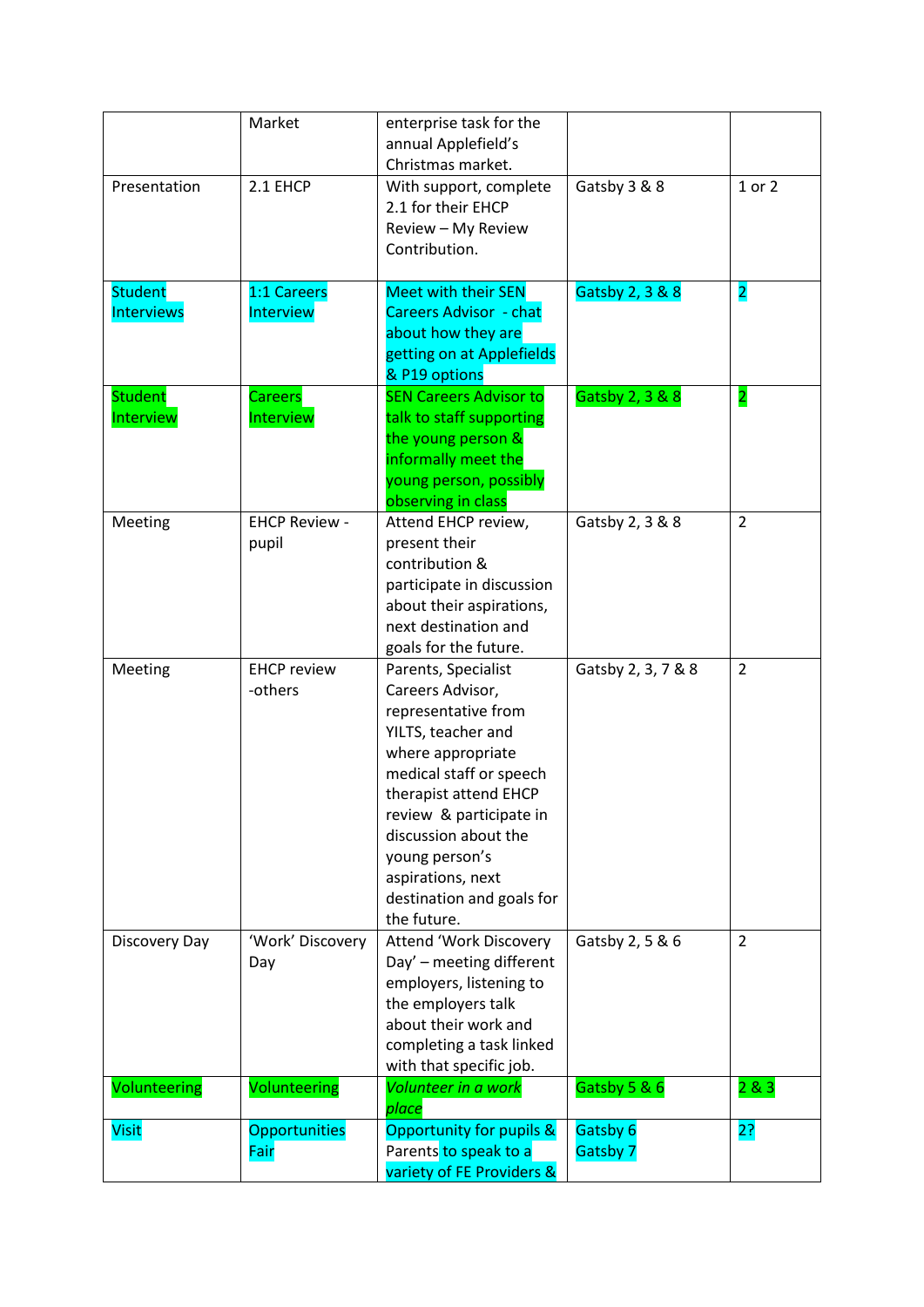|                       |                              | some local employers                          |                 |                 |
|-----------------------|------------------------------|-----------------------------------------------|-----------------|-----------------|
|                       |                              | about work                                    |                 |                 |
|                       |                              | opportunities.                                |                 |                 |
| <b>PSHE</b>           | Personal /                   | <b>Update their profile</b>                   | Gatsby 3, 4     | 3               |
|                       | <b>Vocational</b><br>Profile |                                               |                 |                 |
| Informal Open         | <b>Garden Party</b>          | Parents, pupils and staff                     | Gatsby 2, 7     | 3               |
| Morning               |                              | invited to attend an end                      |                 |                 |
|                       |                              | of year garden party.                         |                 |                 |
|                       |                              | Informal conversations                        |                 |                 |
|                       |                              | held with staff & pupils                      |                 |                 |
|                       |                              | about post school                             |                 |                 |
| *Assembly             | Celebration                  | provision & next steps.<br>Hold a celebration | Gatsby 5 & 6    | $\overline{3}$  |
|                       | Assembly - years             | assembly in recognition                       |                 |                 |
|                       | $12 - 14$                    | of the different work                         |                 |                 |
|                       |                              | placements. Pupils from                       |                 |                 |
|                       |                              | Year 12 and Parents &                         |                 |                 |
|                       |                              | Pupils who have                               |                 |                 |
|                       |                              | completed work                                |                 |                 |
|                       |                              | placements to be invited                      |                 |                 |
|                       |                              | along with the                                |                 |                 |
|                       |                              | employers.                                    |                 |                 |
| Presentation          | Motivational                 | Attend special                                | Gatsby 2, 5 & 7 | 1&2             |
|                       | Speaker                      | assemblies that involve                       |                 |                 |
|                       |                              | ex-pupils or other young                      |                 |                 |
|                       |                              | people talking about                          |                 |                 |
|                       |                              | their experiences at their                    |                 |                 |
|                       |                              | different destinations.                       |                 |                 |
| Parents'              | $Y11 - 14$ Parents'          | Opportunity for parents                       | Gatsby 2, 7 & 8 | $\mathbf{1}$    |
| Morning               | Morning                      | and students to learn                         |                 |                 |
|                       |                              | about local post-19                           |                 |                 |
| Receive               | Work &                       | provision.                                    |                 |                 |
| Information           | Apprenticeship               | Pupils receive<br>information about           | Gatsby 2, 3 & 7 | <b>All year</b> |
|                       | <b>Vacancies</b>             | specialist arts & sports                      |                 |                 |
| How can we do         |                              | clubs, different disability                   |                 |                 |
| this that best        |                              | organisations, local                          |                 |                 |
| suits our pupils?     |                              | college open days,                            |                 |                 |
|                       |                              | apprenticeship                                |                 |                 |
|                       |                              | vacancies and part time                       |                 |                 |
|                       |                              | work opportunities.                           |                 |                 |
| Presentation          | <b>NCS</b>                   | Assembly by NCS on                            | Gatsby 5        | $\mathbf{1}$    |
|                       |                              | opportunities they run in                     |                 |                 |
|                       |                              | the summer holidays.                          |                 |                 |
| Presentation          | Duke of                      | Assembly about DofE                           | Gatsby 4, 5     | $\mathbf{1}$    |
|                       | Edinburgh                    | Award.                                        |                 |                 |
| <b>What age being</b> | award                        |                                               |                 |                 |
| given this            |                              |                                               |                 |                 |
| opportunity in        |                              |                                               |                 |                 |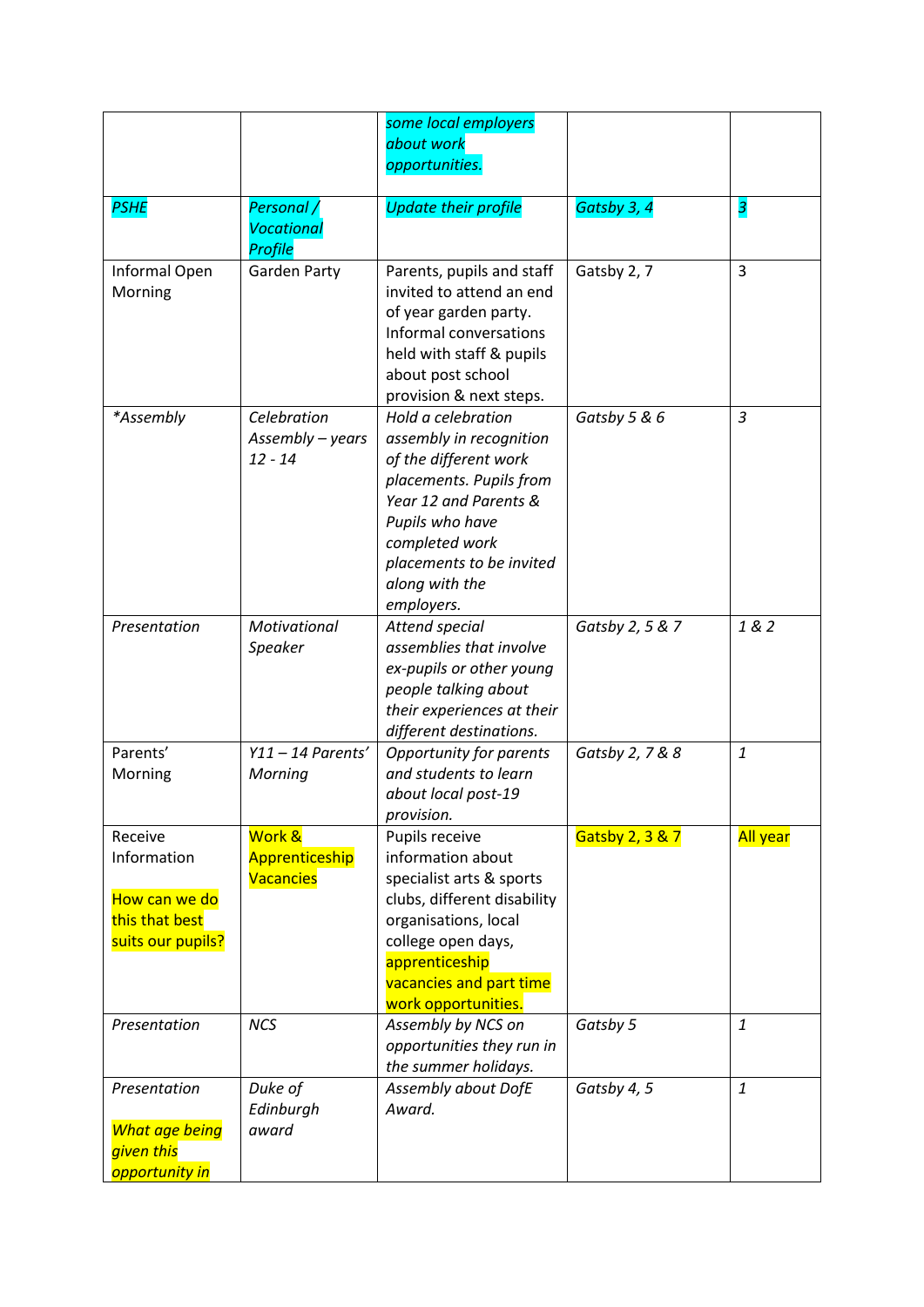| <mark>school?</mark> |                        |                           |          |          |
|----------------------|------------------------|---------------------------|----------|----------|
| Service / Physical   | Duke of                | Pupils participate in     | Gatsby 4 | All year |
| /Expedition /        | <b>Edinburgh Award</b> | <b>Duke of Edinburgh</b>  |          |          |
| <b>Skill</b>         |                        | <b>Award with support</b> |          |          |
|                      |                        | from school.              |          |          |

| <b>YEAR 14 CAREERS PROGRAMME</b> |                                                            |                                                                                                                                                              |                  |                         |
|----------------------------------|------------------------------------------------------------|--------------------------------------------------------------------------------------------------------------------------------------------------------------|------------------|-------------------------|
| <b>ACTIVITY</b>                  | <b>TITLE</b>                                               | <b>DESCRIPTION</b>                                                                                                                                           | <b>GATSBY</b>    | <b>TERM</b>             |
|                                  |                                                            |                                                                                                                                                              | <b>BENCHMARK</b> |                         |
| Meeting                          | <b>Employers</b><br>Morning                                | Opportunity for<br>employers to learn<br>about how they could be<br>involved with Applefields<br>School.                                                     | Gatsby 2, 5      | $\mathbf{1}$            |
| <b>Meeting</b>                   | Y13 & 14<br>Parents'<br><b>Morning</b>                     | <b>Opportunity for parents</b><br>to learn about the<br>benefits of work<br>experience and the<br>process involved at<br>Applefields School.                 | Gatsby 2,3,4 & 6 | $\overline{\mathbf{1}}$ |
| <b>#Presentation</b>             | Local Colleges &<br><b>Post School</b><br><b>Providers</b> | <b>Presentation in class</b><br>about courses /<br>activities available at<br>different local colleges /<br>post school providers<br>and progression routes. | Gatsby 2 & 7     | $\mathbf{1}$            |
| #Visits                          | Local Colleges &<br><b>Post School</b><br><b>Providers</b> | Visit all local colleges &<br>post school providers<br>along with the class and<br>learn about courses &<br>opportunities.                                   | Gatsby 2, 7      | $\overline{\mathbf{1}}$ |
| #Visits                          | <b>Taster Days</b>                                         | Attend taster days at the<br>above where<br>appropriate.                                                                                                     | Gatsby 2, 7      | 1 & 2                   |
| #Visits                          | <b>Further Tasters</b>                                     | Attend further taster<br>sessions if required<br>individually, in pairs or<br>threes.                                                                        | Gatsby 2, 7, 8   | $\overline{2}$          |
| #Visits                          | Transition<br>Sessions                                     | Attend organised<br>transition sessions when<br>future destination has<br>been agreed. Initially<br>with staff support &<br>then withdrawn if<br>suitable.   | Gatsby 2, 7, 8   | 2 & 3                   |
| #Visits                          | Informal<br><b>Conversations</b>                           | Meet with young adults<br>who attend the colleges                                                                                                            | Gatsby 2, 5 & 7  | 1,2 & 8 & 3             |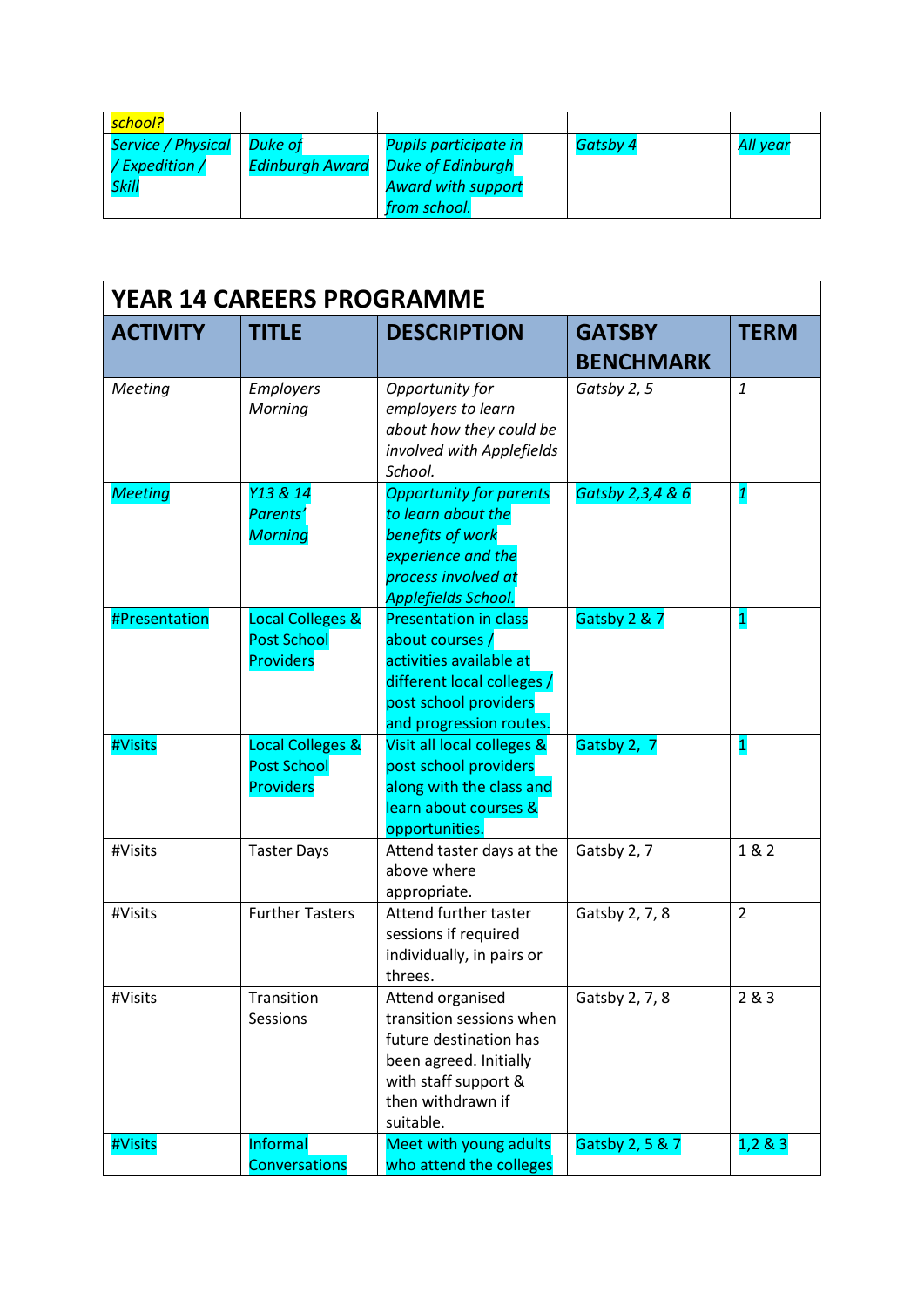|                   |                      | & post school providers,        |                    |                |
|-------------------|----------------------|---------------------------------|--------------------|----------------|
|                   |                      | chat to them about their        |                    |                |
|                   |                      | experiences.                    |                    |                |
| #Presentation     | Motivational         | Attend special                  | Gatsby 2, 5 & 7    | 1 & 2          |
|                   | Speaker              | assemblies that involve         |                    |                |
|                   |                      | ex-pupils or other young        |                    |                |
|                   |                      | people talking about            |                    |                |
|                   |                      | their experiences at their      |                    |                |
|                   |                      | different destinations.         |                    |                |
| #Visits           | Work visits          | Visit the Blueberry Retail      | Gatsby 2, 5, 6 & 7 | 1, 2 & 3       |
|                   |                      | Shop / Choose 2 Cafe /          |                    |                |
|                   |                      | Brunswick Nursery /             |                    |                |
|                   |                      | other places linked with        |                    |                |
|                   |                      | future employment /             |                    |                |
|                   |                      | placements & learn              |                    |                |
|                   |                      | more about the type of          |                    |                |
|                   |                      | work involved &                 |                    |                |
|                   |                      | pathway.                        |                    |                |
| Presentation      | 1.3 EHCP update      | With support, update            | Gatsby 3 & 8       | $\mathbf{1}$   |
|                   |                      | 1.3 in their EHCP - My          |                    |                |
|                   |                      | views, interests & hopes        |                    |                |
|                   |                      | for the future.                 |                    |                |
| Presentation      | 2.1 EHCP             | With support, complete          | Gatsby 3 & 8       | $\mathbf{1}$   |
|                   |                      | 2.1 for their EHCP              |                    |                |
|                   |                      | Review - My Review              |                    |                |
|                   |                      | Contribution.                   |                    |                |
|                   |                      |                                 |                    |                |
| <b>Student</b>    | 1:1 Careers          | <b>Meet with their SEN</b>      | Gatsby 2, 3 & 8    | 1              |
| <b>Interviews</b> | Interview            | <b>Careers Advisor at least</b> |                    | $(2 & 8)$ 3 if |
|                   |                      | once throughout the             |                    | required)      |
|                   |                      | year and more if                |                    |                |
|                   |                      | required.                       |                    |                |
| <b>Student</b>    | <b>Careers</b>       | <b>SEN Careers Advisor to</b>   | Gatsby 2, 3 & 8    | $\mathbf{1}$   |
| Interview         | Interview            | talk to staff supporting        |                    |                |
|                   |                      | the young person &              |                    |                |
|                   |                      | informally meet the             |                    |                |
|                   |                      | young person, possibly          |                    |                |
|                   |                      | observing in class              |                    |                |
| Meeting           | <b>EHCP Review -</b> | Attend EHCP review,             | Gatsby 2, 3 & 8    | $\mathbf{1}$   |
|                   | pupil                | present their                   |                    |                |
|                   |                      | contribution &                  |                    |                |
|                   |                      | participate in discussion       |                    |                |
|                   |                      | about their next                |                    |                |
|                   |                      | destination and hopes           |                    |                |
|                   |                      | for the future.                 |                    |                |
| Meeting           | <b>EHCP Review -</b> | A member of staff from          | Gatsby 2, 3, 7 & 8 | $\mathbf{1}$   |
|                   | staff                | their chosen destination        |                    |                |
|                   |                      | may attend the EHCP             |                    |                |
|                   |                      | review.                         |                    |                |
| Meeting           |                      |                                 |                    |                |
|                   | <b>EHCP</b> review   | Parents, Specialist             | Gatsby 2, 3, 7 & 8 | $\mathbf{1}$   |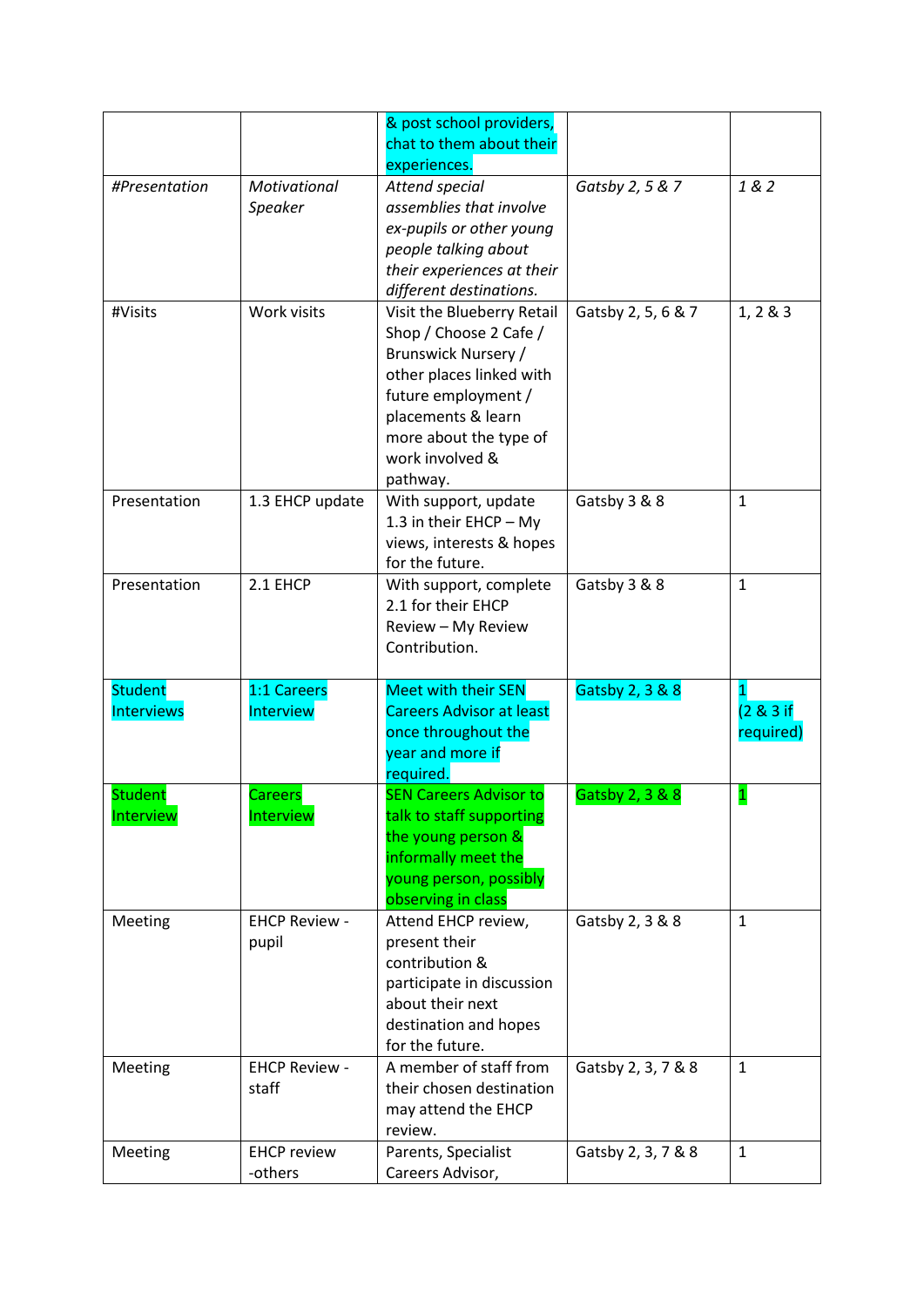|                       |                       | representative from                                     |                    |              |
|-----------------------|-----------------------|---------------------------------------------------------|--------------------|--------------|
|                       |                       | YILTS, teacher and                                      |                    |              |
|                       |                       | where appropriate                                       |                    |              |
|                       |                       | medical staff, speech                                   |                    |              |
|                       |                       | therapist & social                                      |                    |              |
|                       |                       | worker attend EHCP                                      |                    |              |
|                       |                       | review & participate in                                 |                    |              |
|                       |                       | discussions about the                                   |                    |              |
|                       |                       | young person & their                                    |                    |              |
|                       |                       | future.                                                 |                    |              |
| <b>Class Visits</b>   | Places of work        | Visit different places of                               | Gatsby 2, 5 & 6    | 1, 2 & 8 & 3 |
|                       |                       | work - meeting staff,                                   |                    |              |
|                       |                       | seeing different jobs                                   |                    |              |
|                       |                       | that are carried out                                    |                    |              |
|                       |                       | there and looking                                       |                    |              |
|                       |                       | around the venues.                                      |                    |              |
| <b>Class Visits</b>   | Community             | Visit different places in                               | Gatsby 2, 5 & 6    | 1, 2 & 8 & 3 |
|                       |                       | the community and                                       |                    |              |
|                       |                       | learn about work and                                    |                    |              |
|                       |                       | leisure opportunities at                                |                    |              |
|                       |                       | these places eg.                                        |                    |              |
|                       |                       | supermarkets, tenpin                                    |                    |              |
|                       |                       | bowling alley, park.                                    |                    |              |
| Retail                | <b>School Tuck</b>    | Run the school Tuck                                     | Gatsby 4 & 6       | All year     |
|                       | Shop                  | Shop & DVD Lending                                      |                    |              |
|                       |                       | Library.                                                |                    |              |
|                       |                       |                                                         |                    |              |
|                       |                       |                                                         |                    |              |
| <b>Work Related</b>   | Vocational            | After a day's taster                                    | Gatsby 3, 4 & 6    | All year     |
| Learning              | Pathways              | session in each, choose                                 |                    |              |
|                       |                       | vocational pathway for                                  |                    |              |
|                       |                       | the year & spend one                                    |                    |              |
|                       |                       | day a week developing                                   |                    |              |
|                       |                       | skills within that area of                              |                    |              |
|                       |                       | work - horticulture,                                    |                    |              |
|                       |                       | sport, catering & DT.                                   |                    |              |
|                       |                       | Where appropriate<br><b>ASDAN Accreditation</b>         |                    |              |
|                       |                       | achieved.                                               |                    |              |
|                       | <b>Work Related</b>   | Visit places of work                                    |                    |              |
| <b>Pathway Visits</b> | <b>Visits</b>         | linked with their                                       | Gatsby 3, 4, 5 & 6 | 1, 2 or 3    |
|                       |                       | vocational pathway                                      |                    |              |
| <b>WRL</b>            | WRL around            | As independently as                                     | Gatsby 4 & 6       | All year     |
|                       | school                | possible complete jobs                                  |                    |              |
|                       |                       | around the school & in                                  |                    |              |
|                       |                       | the classroom eg.                                       |                    |              |
|                       |                       | collecting the recycling,                               |                    |              |
|                       |                       |                                                         |                    |              |
|                       |                       | refilling the hand soaps,<br>filling the washing liquid |                    |              |
|                       |                       | bottles.                                                |                    |              |
| <b>WRL</b>            | <b>WRL Additional</b> | <b>Complete daily tasks</b>                             | Gatsby 4 & 6       | All year     |
|                       | <b>Duties</b>         | which include buying                                    |                    |              |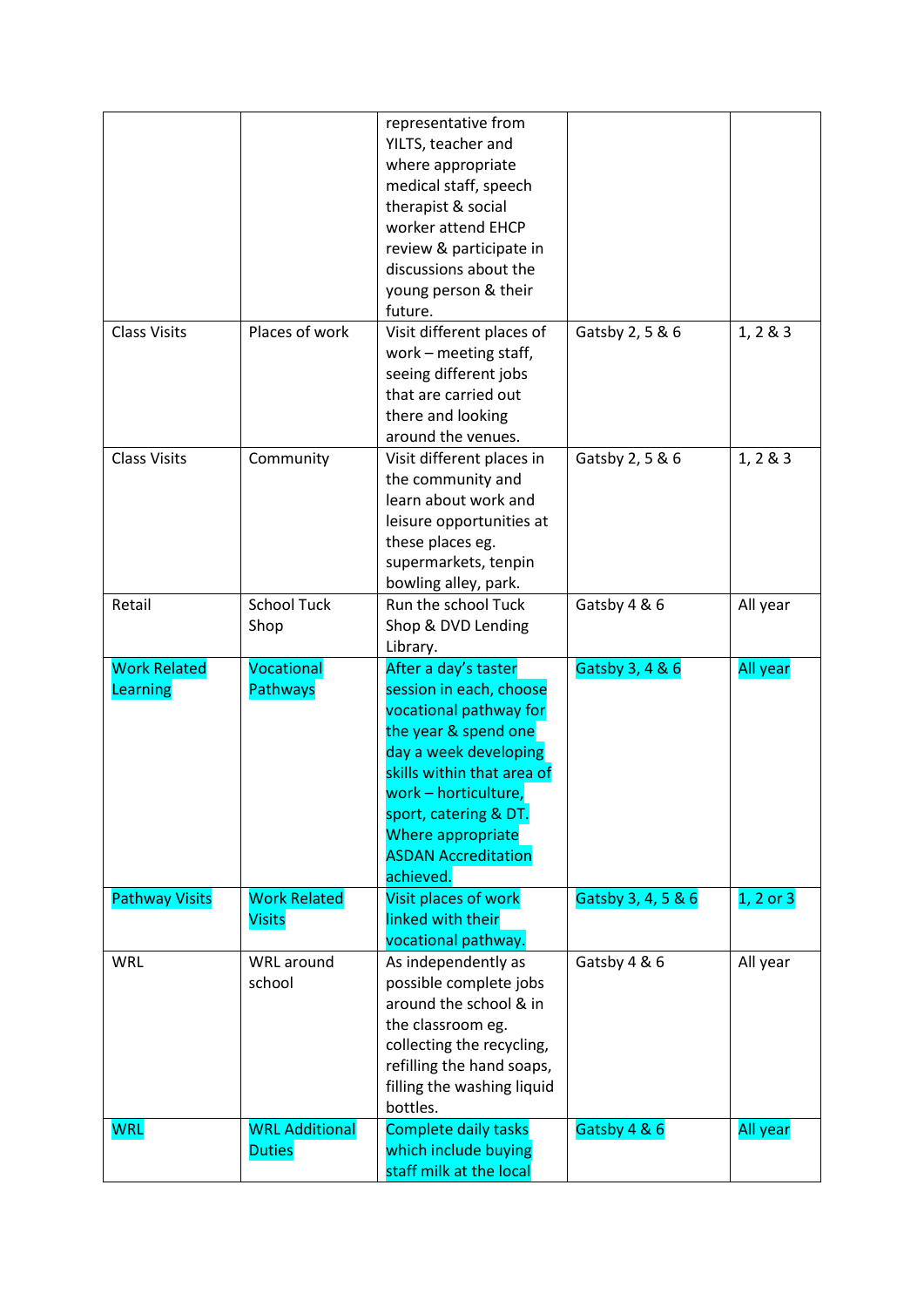|                         |                        | Spar, checking fridge                         |                    |               |
|-------------------------|------------------------|-----------------------------------------------|--------------------|---------------|
|                         |                        | temperatures,                                 |                    |               |
|                         |                        | photocopying and                              |                    |               |
|                         |                        | shredding.                                    |                    |               |
| #Application            | Application            | Develop understanding                         | Gatsby 4, 7 & 8    | All year      |
|                         | Practise               | of processes involved in                      |                    |               |
|                         |                        | applying for a job or                         |                    |               |
|                         |                        | applying for a course.                        |                    |               |
|                         |                        | <b>Practise completing</b>                    |                    |               |
|                         |                        | application forms                             |                    |               |
| #Applications           | Application            | <b>Complete application</b>                   | Gatsby 4, 7 & 8    | $1$ or $2$    |
|                         | forms                  | form for future                               |                    |               |
|                         |                        | destination with staff or                     |                    |               |
|                         |                        | parental support                              |                    |               |
| #Interview              | Post School            | Attend interview for                          | Gatsby 7 & 8       | 2 or 3        |
|                         | Interview              | future destination                            |                    |               |
|                         |                        |                                               |                    |               |
|                         |                        | supported by parents or<br>school staff.      |                    |               |
| #Observation &          | Post School Staff      |                                               |                    |               |
|                         |                        | Staff from their future                       | Gatsby 3, 7 & 8    | 2 or 3        |
| Discussion              |                        | destination may come                          |                    |               |
|                         |                        | and observe the young                         |                    |               |
|                         |                        | person in school and                          |                    |               |
|                         |                        | meet with some of their                       |                    |               |
|                         |                        | class team.                                   |                    |               |
| <b>Class discussion</b> | <b>Work Experience</b> | Participate in                                | Gatsby 2 & 8       | $\mathbf{1}$  |
|                         | <b>Options</b>         | discussions about a                           |                    |               |
|                         |                        | possible work                                 |                    |               |
|                         |                        | experience placement.                         |                    |               |
|                         |                        | Choose the type of work                       |                    |               |
|                         |                        | they would like to try.                       |                    |               |
| Interview               | <b>Work Experience</b> | Attend an interview for                       | Gatsby 3, 5 & 6    | $1, 2$ or $3$ |
|                         | Interview              | their work placement,                         |                    |               |
|                         |                        | supported by a member                         |                    |               |
|                         |                        | of school staff, meet                         |                    |               |
|                         |                        | some of the staff they                        |                    |               |
|                         |                        | will be working with &                        |                    |               |
|                         |                        | have a tour of where                          |                    |               |
|                         |                        |                                               |                    |               |
|                         | <b>Work Experience</b> | they will be working.                         |                    |               |
| <b>Work Experience</b>  | Placement              | Complete a work<br>experience placement       | Gatsby 2, 3, 5 & 6 | 1, 2 or 3     |
|                         |                        | with / without school                         |                    |               |
|                         |                        | staff support. If                             |                    |               |
|                         |                        | successful & the pupil is                     |                    |               |
|                         |                        | able to work                                  |                    |               |
|                         |                        | independently, the work                       |                    |               |
|                         |                        |                                               |                    |               |
|                         |                        | experience placement<br>may continue 1 or 1/2 |                    |               |
|                         |                        |                                               |                    |               |
|                         |                        | day per week for a                            |                    |               |
|                         |                        | longer period of time.                        |                    |               |
| <b>Workshops</b>        | <b>External Work</b>   | <b>Small groups of selected</b>               | Gatsby 3, 4, 5, 6  | <b>Blocks</b> |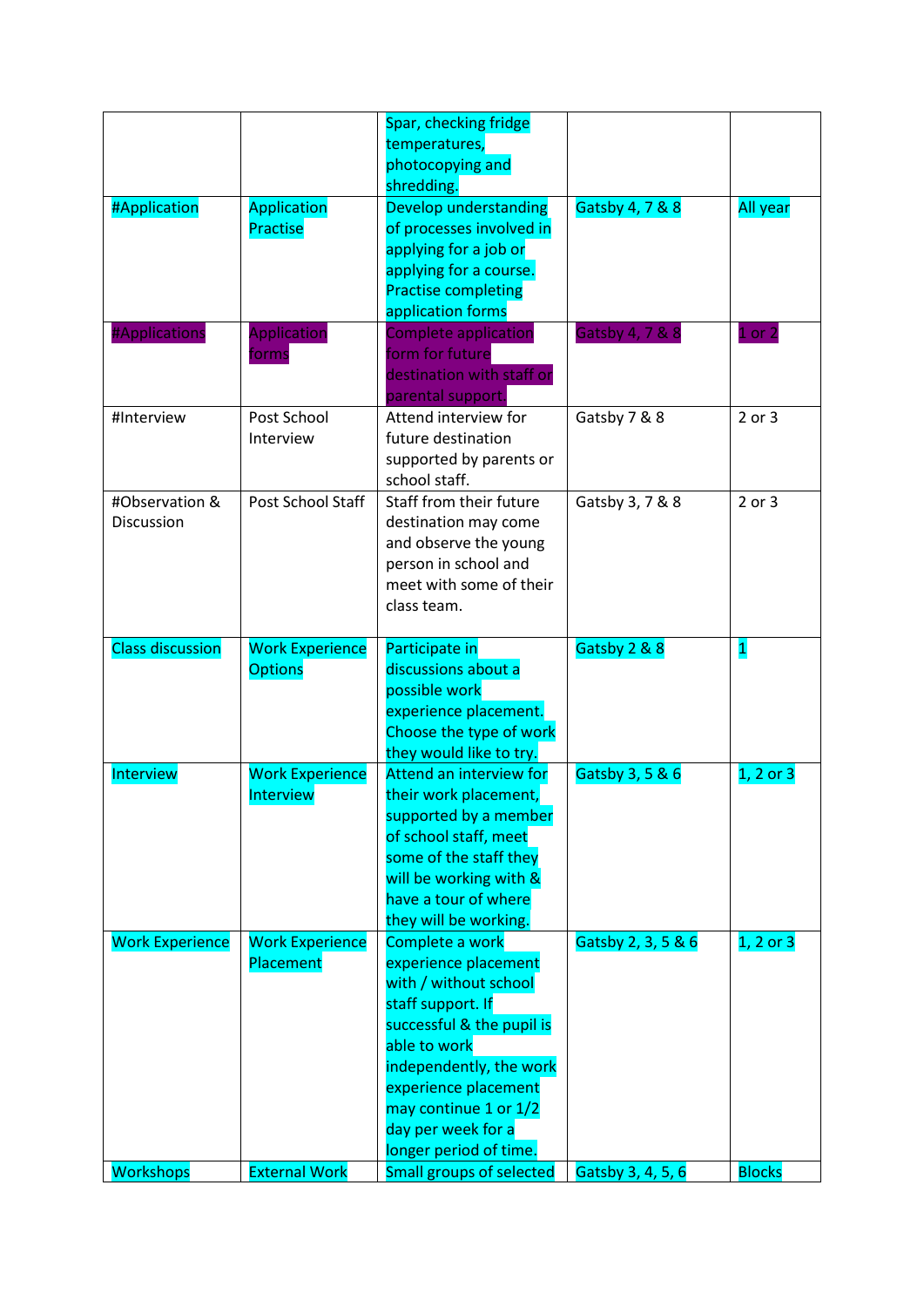|                                      | Projects                       | pupils attend workshops                                                                                                                                                                                                                                                                    |                 | within the                  |
|--------------------------------------|--------------------------------|--------------------------------------------------------------------------------------------------------------------------------------------------------------------------------------------------------------------------------------------------------------------------------------------|-----------------|-----------------------------|
|                                      |                                | on or off-site eg. Tool<br><b>Box / Shakespeare</b>                                                                                                                                                                                                                                        |                 | year                        |
|                                      |                                | Project                                                                                                                                                                                                                                                                                    |                 |                             |
| Preparation for<br><b>Adult Life</b> | Employability<br><b>Skills</b> | <b>Preparation for Adult</b><br>$Life$ – develop<br>independent living skills<br>such as personal<br>presentation, decision<br>making, communicating<br>with unfamiliar people,<br>travel training, , working<br>as part of a team, health<br>& safety, mutual<br>respect, problem solving | Gatsby 3, 4     | All year                    |
| <b>Visits</b>                        | <b>Travel Training</b>         | and leadership.<br>Use public transport,<br>developing the skills<br>needed to travel as<br>independently as<br>possible. Initially<br>supported by school but<br>in some cases where<br>appropriate supported<br>by YILTS.                                                                | Gatsby 3, 4,    | Through-<br>out the<br>year |
| Communication                        | Communication<br>Groups        | Pupils split into small<br>groups within classes &<br>participate in activities<br>developing their<br>communication skills.                                                                                                                                                               | Gatsby 3, 4     | All year                    |
| Meetings                             | <b>School Council</b>          | Stand for election & be<br>voted onto school<br>council. Participate in<br>meetings, decision<br>making & sharing of<br>views. Often the Head<br>Boy & Girl are elected<br>from this age group. Un-<br>elected pupils have<br>opportunity to<br>participate on Fairtrade<br>Committee.     | Gatsby 3 & 4    | All year                    |
| <b>Support</b>                       | <b>Peer Mentors</b>            | Pupils chose to be peer<br>mentors & listen to<br>younger pupils read or<br>support in the<br>playground at<br>breaktimes.                                                                                                                                                                 | Gatsby 3 & 4    | All year                    |
| Discovery Day                        | 'Work' Discovery<br>Day        | <b>Attend 'Work Discovery</b><br>Day' - meeting different<br>employers, listening to                                                                                                                                                                                                       | Gatsby 2, 5 & 6 | $\overline{2}$              |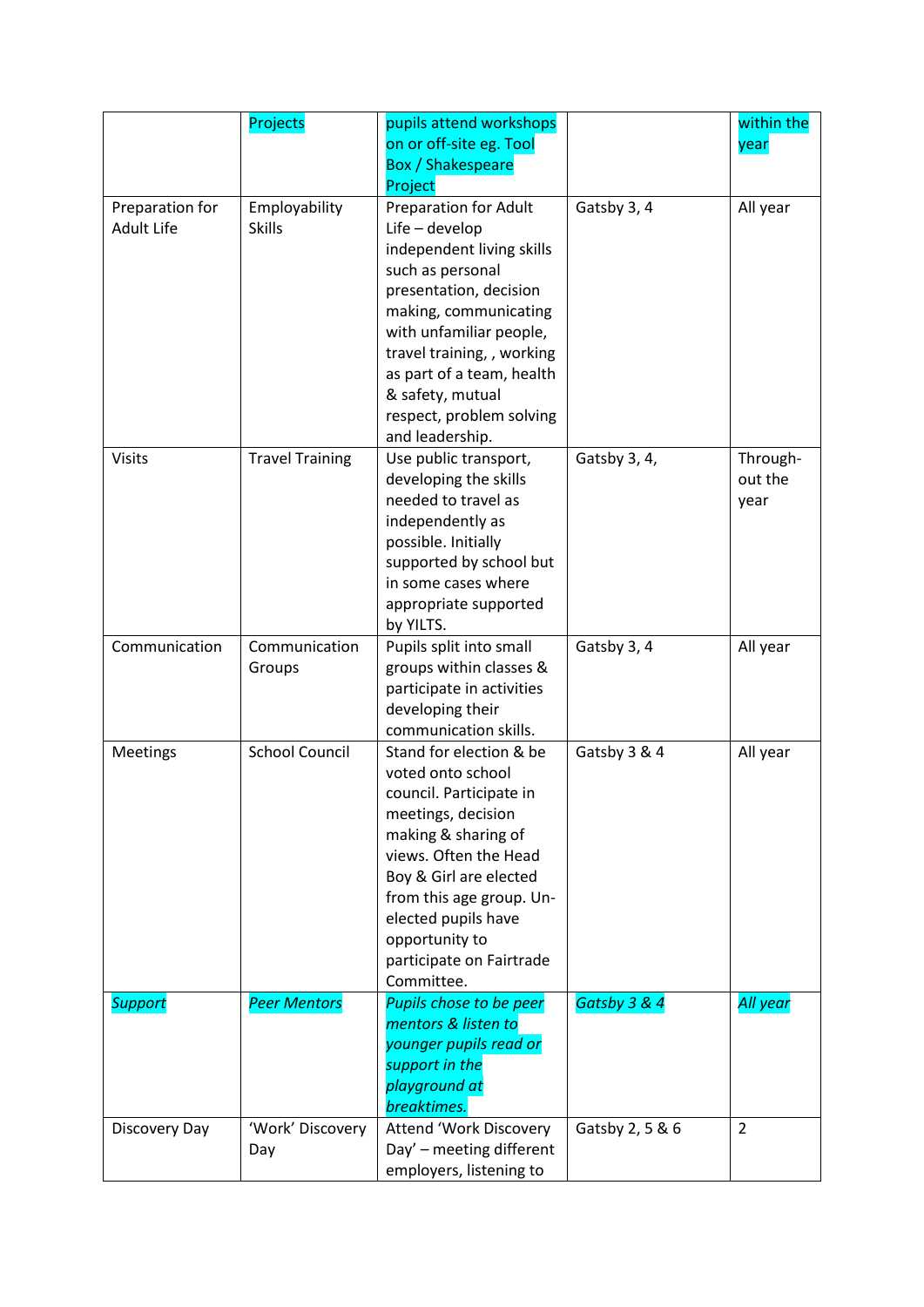|                         |                         | the employers talk                        |                    |                |
|-------------------------|-------------------------|-------------------------------------------|--------------------|----------------|
|                         |                         | about their work and                      |                    |                |
|                         |                         | completing a task linked                  |                    |                |
|                         |                         | with that specific job.                   |                    |                |
| Parents evening         | Parent                  | Opportunity for parents                   | Gatsby 3, 7 & 8    | $\overline{2}$ |
|                         | Consultation            | to meet with class team                   |                    |                |
|                         | Evenings                | & discuss pupil's                         |                    |                |
|                         |                         | learning, aspirations,                    |                    |                |
|                         |                         | next steps, post-school                   |                    |                |
|                         |                         | plans & work experience                   |                    |                |
|                         |                         | placements.                               |                    |                |
| Enterprise              | <b>Fund Raiser</b>      | Undertake an enterprise                   | Gatsby 4           | $\overline{2}$ |
|                         |                         | raising money for a                       |                    |                |
|                         |                         | charity.                                  |                    |                |
| Retail                  | Pop-Up Shop             | Assist with a pop-up                      | Gatsby 4, 5 & 6    | 2&8&3          |
|                         |                         | Tuck Shop in a                            |                    |                |
|                         |                         | workplace outside of                      |                    |                |
|                         |                         | school.                                   |                    |                |
| Presentation            | Life in P16 / Post      | Create & give a class                     | Gatsby 2 & 7       | 2 or 3         |
|                         | <b>School Provision</b> | presentation about life                   |                    |                |
|                         |                         | in P16 at Applefields or                  |                    |                |
|                         |                         | Post School Provision.                    |                    |                |
|                         |                         | Present to other pupils                   |                    |                |
|                         |                         | in school                                 |                    |                |
| <b>Class Visit</b>      | <b>Job Centre</b>       | Visit the Job Centre &                    | Gatsby 2, 5 & 6    | $2$ or $3$     |
|                         |                         | learn about its role &                    |                    |                |
|                         |                         | how it can be of help to                  |                    |                |
|                         |                         | them.                                     |                    |                |
| Volunteering            | Volunteering            | Volunteer in a work                       | Gatsby 5 & 6       | 283            |
|                         |                         | place                                     |                    |                |
| #Functional<br>Literacy | <b>Curriculum Vitae</b> | Complete their CV with<br>guided support. | Gatsby 3, 4        | В              |
| <b>#PSHE</b>            | Vocational              | <b>Update their Personal &amp;</b>        | Gatsby 3, 4        | 3              |
|                         | Profile                 | <b>Vocational profile with</b>            |                    |                |
|                         |                         | support from families &                   |                    |                |
|                         |                         | school staff.                             |                    |                |
| Informal Open           | Garden Party            | Parents, pupils and staff                 | Gatsby 2, 7        | 3              |
| Morning                 |                         | invited to attend an end                  |                    |                |
|                         |                         | of year garden party.                     |                    |                |
|                         |                         | Informal conversations                    |                    |                |
|                         |                         | held with staff & pupils                  |                    |                |
|                         |                         | about post school                         |                    |                |
|                         |                         | provision & next steps.                   |                    |                |
| #Assemblies             | End of Year             | Parents, Pupils & staff                   | Gatsby 2, 3, 4 & 7 | 3              |
|                         | Achievement             | attend special assembly                   |                    |                |
|                         | Assemblies              | which highlights                          |                    |                |
|                         |                         | achievements from that                    |                    |                |
|                         |                         | year and future                           |                    |                |
|                         |                         | pathway.                                  |                    |                |
| <b>Initial</b>          | Year 11/14              | Pupils are tracked by the                 | Gatsby 1           | All year       |
| <b>Destinations</b>     | <b>Destinations</b>     | school regarding their                    |                    |                |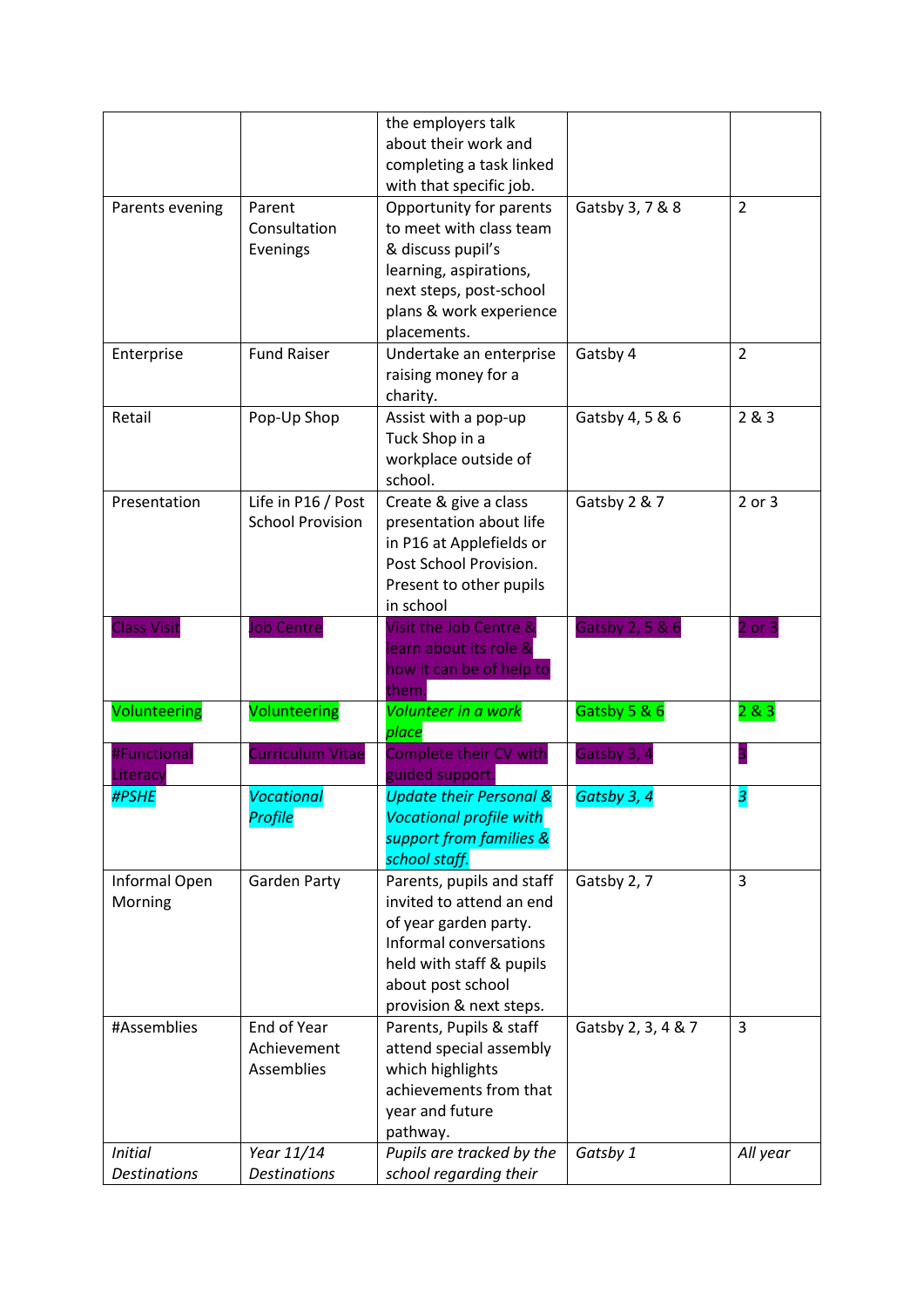|                           | Update                 | college, apprenticeship,                         |                 |                 |
|---------------------------|------------------------|--------------------------------------------------|-----------------|-----------------|
|                           |                        | post school provider or                          |                 |                 |
|                           |                        | work destination.                                |                 |                 |
| Sustained                 | Year 14                | Pupils are tracked by the                        | Gatsby 1        | Sept            |
| destinations              | <b>Destinations</b>    | school regarding                                 |                 |                 |
|                           | Update                 | successfully sustaining                          |                 |                 |
|                           |                        | their college,                                   |                 |                 |
|                           |                        | apprenticeship, post                             |                 |                 |
|                           |                        | school provider or work                          |                 |                 |
|                           |                        | destination.                                     |                 |                 |
| #Parents' Open            | $Y11 - 14$ Parents'    | <b>Opportunity for parents</b>                   | Gatsby 2, 7 & 8 | $\mathbf{1}$    |
| Morning                   | Morning                | and students to learn                            |                 |                 |
|                           |                        | about local post-19                              |                 |                 |
|                           |                        | provision and Applefields                        |                 |                 |
|                           |                        | provision in P16.                                |                 |                 |
|                           |                        | <b>Attended by Specialist</b>                    |                 |                 |
|                           |                        | Career Advisors, Post                            |                 |                 |
|                           |                        | School Providers, Local                          |                 |                 |
|                           |                        | College Staff, Medical                           |                 |                 |
|                           |                        | <b>Staff &amp; Jobscentre Plus</b>               |                 |                 |
|                           |                        | School Advisor.                                  |                 |                 |
| Assembly                  | Celebration            | Hold a celebration                               | Gatsby 5 & 6    | $\mathfrak{Z}$  |
|                           | Assembly - years       | assembly in recognition                          |                 |                 |
|                           | $12 - 14$              | of the different work                            |                 |                 |
|                           |                        |                                                  |                 |                 |
|                           |                        | placements. Pupils from<br>Year 12 and Parents & |                 |                 |
|                           |                        |                                                  |                 |                 |
|                           |                        | Pupils who have                                  |                 |                 |
|                           |                        | completed work                                   |                 |                 |
|                           |                        | placements to be invited                         |                 |                 |
|                           |                        | along with the                                   |                 |                 |
|                           |                        | employers.                                       |                 |                 |
| Receive                   | Work &                 | Pupils receive                                   | Gatsby 2, 3 & 7 | <b>All year</b> |
| Information               | Apprenticeship         | information about                                |                 |                 |
|                           | <b>Vacancies</b>       | specialist arts & sports                         |                 |                 |
| How can we do             |                        | clubs, different disability                      |                 |                 |
| this that best            |                        | organisations, local                             |                 |                 |
| suits our pupils?         |                        | college open days,                               |                 |                 |
|                           |                        | apprenticeship                                   |                 |                 |
|                           |                        | vacancies and part time                          |                 |                 |
|                           |                        | work opportunities.                              |                 |                 |
| Presentation              | <b>NCS</b>             | Assembly by NCS on                               | Gatsby 5        | 1               |
|                           |                        | opportunities they run in                        |                 |                 |
|                           |                        | the summer holidays.                             |                 |                 |
| Presentation              | Duke of                | Assembly about DofE                              | Gatsby 4, 5     | $\mathbf{1}$    |
|                           | Edinburgh              | Award.                                           |                 |                 |
| <b>What age being</b>     | award                  |                                                  |                 |                 |
| given this                |                        |                                                  |                 |                 |
| opportunity in            |                        |                                                  |                 |                 |
| school?                   |                        |                                                  |                 |                 |
| <b>Service / Physical</b> | <b>Duke of</b>         | Pupils participate in                            | <b>Gatsby 4</b> | All year        |
| /Expedition/              | <b>Edinburgh Award</b> | <b>Duke of Edinburgh</b>                         |                 |                 |